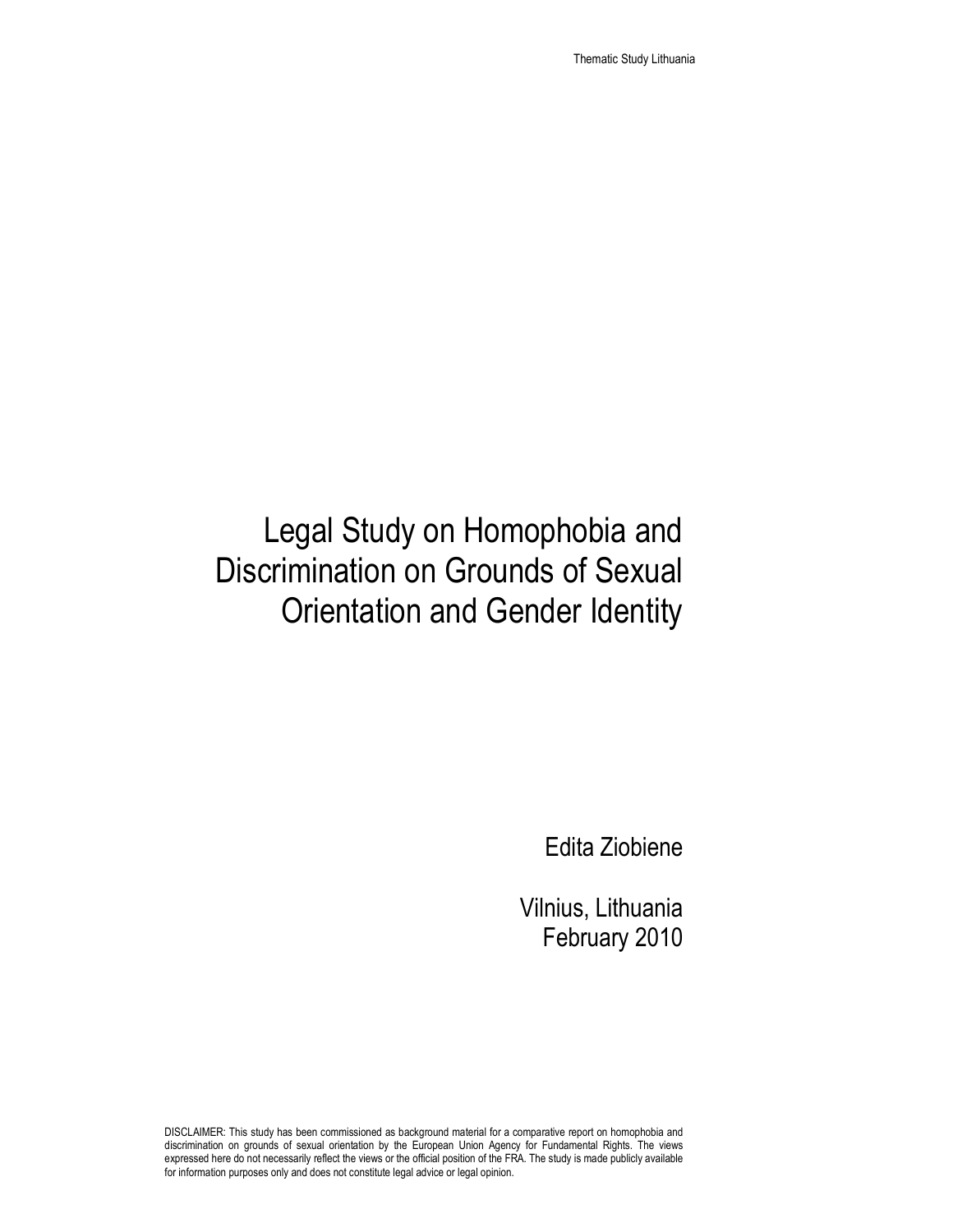# **Contents**

| А. |         | IMPLEMENTATION OF EMPLOYMENT DIRECTIVE 2000/78/EC 9                                                               |  |
|----|---------|-------------------------------------------------------------------------------------------------------------------|--|
|    | A.1.    |                                                                                                                   |  |
|    | A.2.    |                                                                                                                   |  |
|    | A.3.    |                                                                                                                   |  |
|    | A.4.    | The complaint procedures available to victims of<br>discrimination on the ground of sexual orientation16          |  |
|    | A.5.    | The establishment of bodies for promotion of equal                                                                |  |
|    | A.6.    |                                                                                                                   |  |
|    | A.7.    |                                                                                                                   |  |
| В. |         |                                                                                                                   |  |
| C. |         |                                                                                                                   |  |
|    | C.1.    | The acceptance of LGBT partners as family members in the<br>context of asylum and/or subsidiary protection in the |  |
| D. |         |                                                                                                                   |  |
| Е. |         |                                                                                                                   |  |
|    | $E.1$ . | Freedom of assembly and the LGBT community-first                                                                  |  |
|    | E.2.    | Freedom of assembly and the LGBT community-second                                                                 |  |
|    | E.3.    | Freedom of assembly and the LGBT community-third                                                                  |  |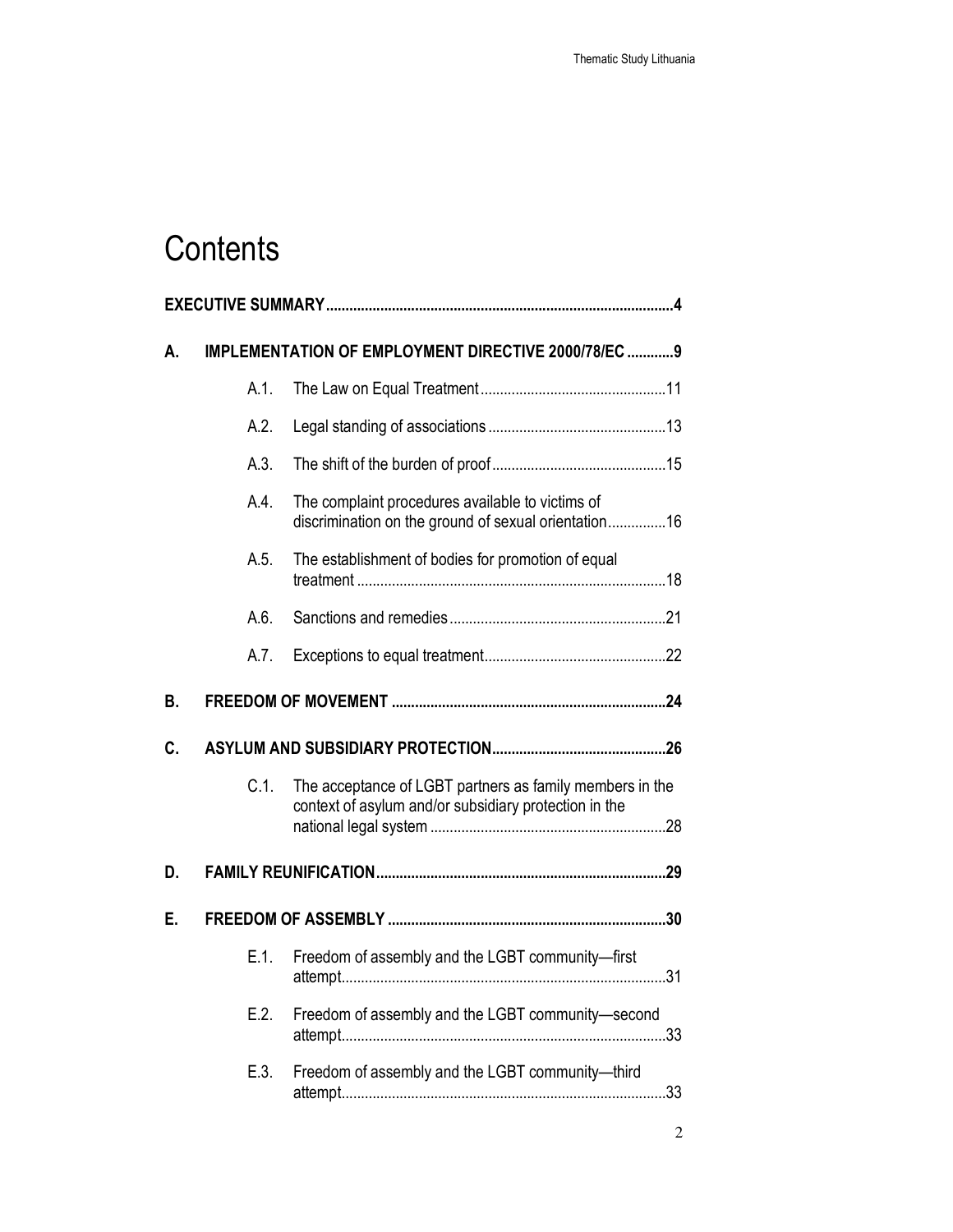|    | E.4. | Problematic aspects of regulation of the right to assembly .35 |
|----|------|----------------------------------------------------------------|
| F. |      |                                                                |
|    | F.1. |                                                                |
|    | F.2. | Hate crimes and homophobic motivation 40                       |
| G. |      |                                                                |
| н. |      |                                                                |
|    | H.1. |                                                                |
|    | H 2  |                                                                |
|    | H.3. | Legislative initiatives, attempting to criminalise             |
| L  |      |                                                                |
|    |      |                                                                |
|    |      |                                                                |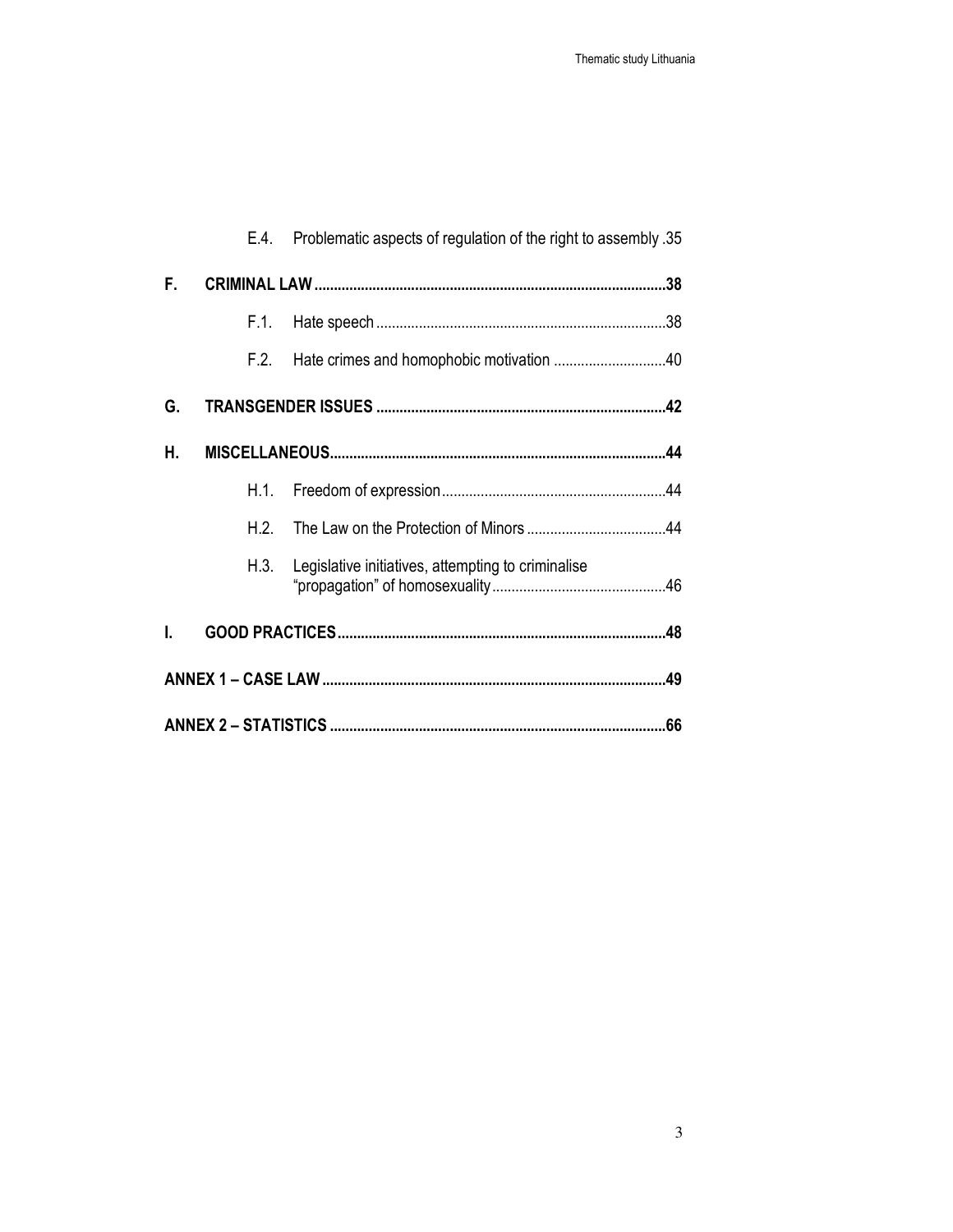## Executive summary

## Implementation of Employment Directive 2000/78/EC

On June, 2008 the latest amendments to the Law on Equal Treatment formally eliminated large part of implementation gaps, expanded the scope of the law to include additional equality grounds, however, the transposition is still insufficient with regards to the following aspects.

The rights of associations to engage in judicial proceedings on behalf or in support of the victim of discrimination remain problematic to implement in practice. This was approved by the case-law on the matter, which provided a narrower interpretation of the right of associations to engage in judicial proceedings, then it was used in the practice of Equal Opportunities Ombudsperson.

Special judicial, administrative or conciliation procedures for cases of discrimination are not embodied in the Code of Civil Procedure, or in other procedural laws. This also applies to the shift of the burden of proof. Thus, in civil or administrative cases, victims of discrimination must rely on general procedures, which can be very difficult to apply in discrimination cases.

An institution for promotion of equality of persons, not only regardless of racial or ethnic origin, but also regardless of other characteristics, including sexual orientation, was established in 2005 by the Law on Equal Treatment, which gave competence to the Ombudsperson to investigate complaints by natural and legal persons on grounds of discrimination. However, the decisions of the Office of the Equal Opportunities Ombudsperson do not constitute an effective remedy for the victims of discrimination on the ground of sexual orientation, and do not offer compensation to the victims.

Generally, sanctions in discrimination cases in Lithuania are not effective, proportionate and dissuasive.

The latest amendment of the Law on Equal Treatment significantly improved the implementation of the Employment Equality Directive. However, it also expanded the list of exceptions to the scope of equal treatment, and could in practice be disadvantageous to true equality in practice for LGBT people.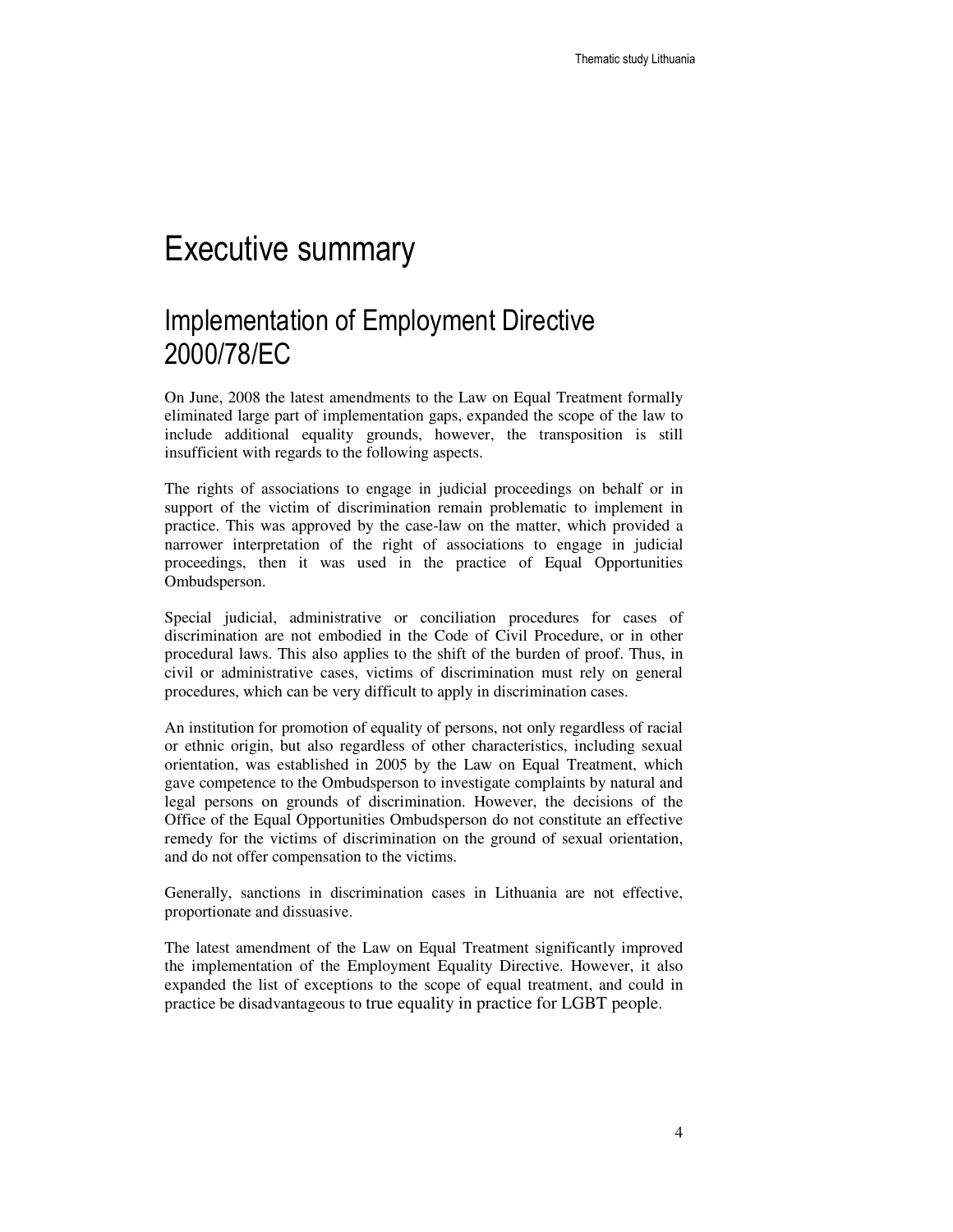### Freedom of movement

Neither marriage nor partnership between same-sex citizens of EU Member States can be legally recognised in Lithuania. Thus LGBT partners (either EU citizens or third country nationals) cannot benefit from the freedom of movement and residence of their partner or spouse in Lithuania, even if they are married or in a registered partnership.

In practice, there have been no cases in Lithuania where LGBT persons sought to obtain a residence permit or to benefit from freedom of movement in any form on the ground of the presence of their LGBT partner or spouse in Lithuania.

### Asylum and subsidiary protection

Theoretically, persecution of LGBT persons due to their sexual orientation would be examined as persecution of LGBT persons as possible members of a particular social group.

The 1951 Convention Relating to the Status of Refugees and the 1967 Protocol Relating to the Status of Refugees came into force in the Republic of Lithuania in 1997, but the first asylum application on the ground of persecution due to sexual orientation was not received until the end of 2007.

The first case of an asylum application due to sexual orientation clearly showed the drawbacks of reception conditions for asylum seekers. The asylum seeker in the case was beaten and received further threats from other asylum seekers. Feeling insecure, the homosexual asylum seeker concerned left the Republic of Lithuania.

There is no practice of recognition of LGBT persons as family members of asylum seekers in the Republic of Lithuania. It is not clear whether LGBT persons who have concluded partnership agreements with asylum seekers would be accepted as family members.

## Family reunification

The official position of the competent governmental institution is that neither marriage nor partnership between persons of the same sex can be legally recognised in Lithuania.

National law does not allow for reunification with an unmarried partner. Taking into account lack of practice, it is not clear if an LGBT person who was granted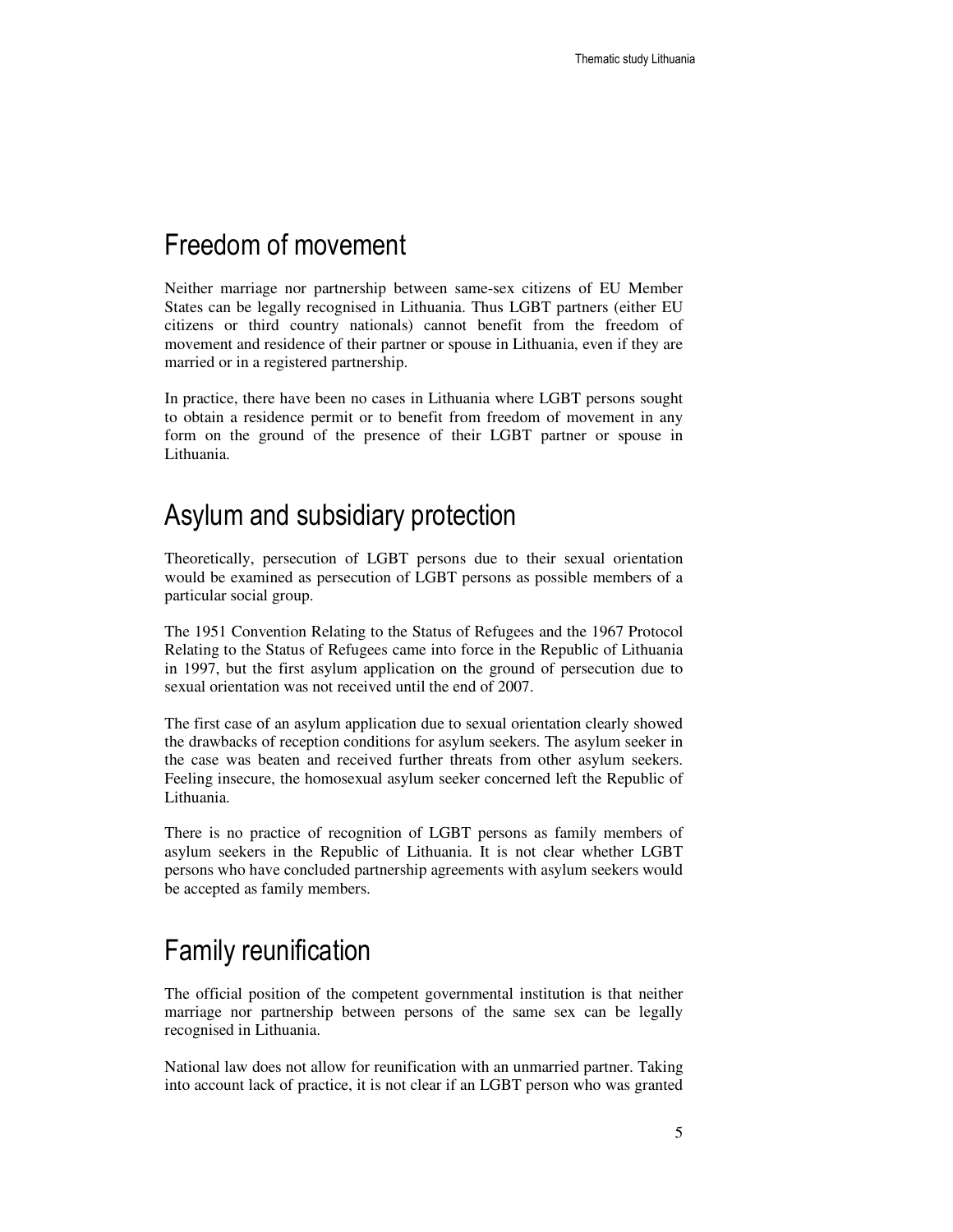refugee status in the Republic of Lithuania could exercise his or her right to reunify with the partner bound to him or her by a registered partnership.

### Freedom of assembly

Until very recently the LGBT community and organisations were 'invisible' in public life in Lithuania. The first attempt to organise a public LGBT event took place in May 2007. However, the administration of the Vilnius city municipality refused to issue permission, stating that, due to 'objective information' received from the police, there was a great possibility of violent protests and demonstrations, and that law enforcement institutions were not able to ensure public order and safety for this event. The legality of the municipality's decision was not challenged in court. However, there are indications that the real motivation for not allowing the event to take place was the fact that the event publicly addressed the issue of sexual orientation.

The second attempt to organise the same public LGBT event took place in October 2007, but again authorisation was denied. The LGBT organisation submitted a complaint regarding this decision to the court. The court of first instance as well as the court of second instance rejected this complaint. However, the interpretation of certain provisions of the Law on Assemblies by the municipality, and approval of this by both highlighted certain problematic aspects of the regulation of the right to assembly. It seems that certain provisions of the Law on Assemblies are not sufficiently precise, and can be interpreted differently by national courts.

Although the case was lost at national level, the interpretation of the law by the courts of first and second instance raises reasonable doubts as to whether their decisions were in accordance with international human rights standards. The decision, however, was not challenged at the European Court of Human Rights.

In august, once again the LGBT event under the "For diversity. Against discrimination" campaign were refused permission by both Vilnius and Kaunas cities municipalities. Although the decision was not appealed on the basis of the Law on Assembles, dispute among the Ombudsperson for Equal Opportunities, who refused to evaluate the action of the municipality in the light of the Law on Equal Treatment, and LGBT organisation resulted in a case, where some provisions of national anti-discrimination law were tested in practice.

The court of first instance provided interpretation of the law, which narrowed the circle of subjects, as well as excluded oral statements of officials from the scope of the Law on Equal Treatment. The decision of the court was appealed and is now pending at the Supreme Administrative Court. However, the case clearly highlighted difficulties that can be encountered while enforcing broadly defined provisions of the Law on Equal Treatment.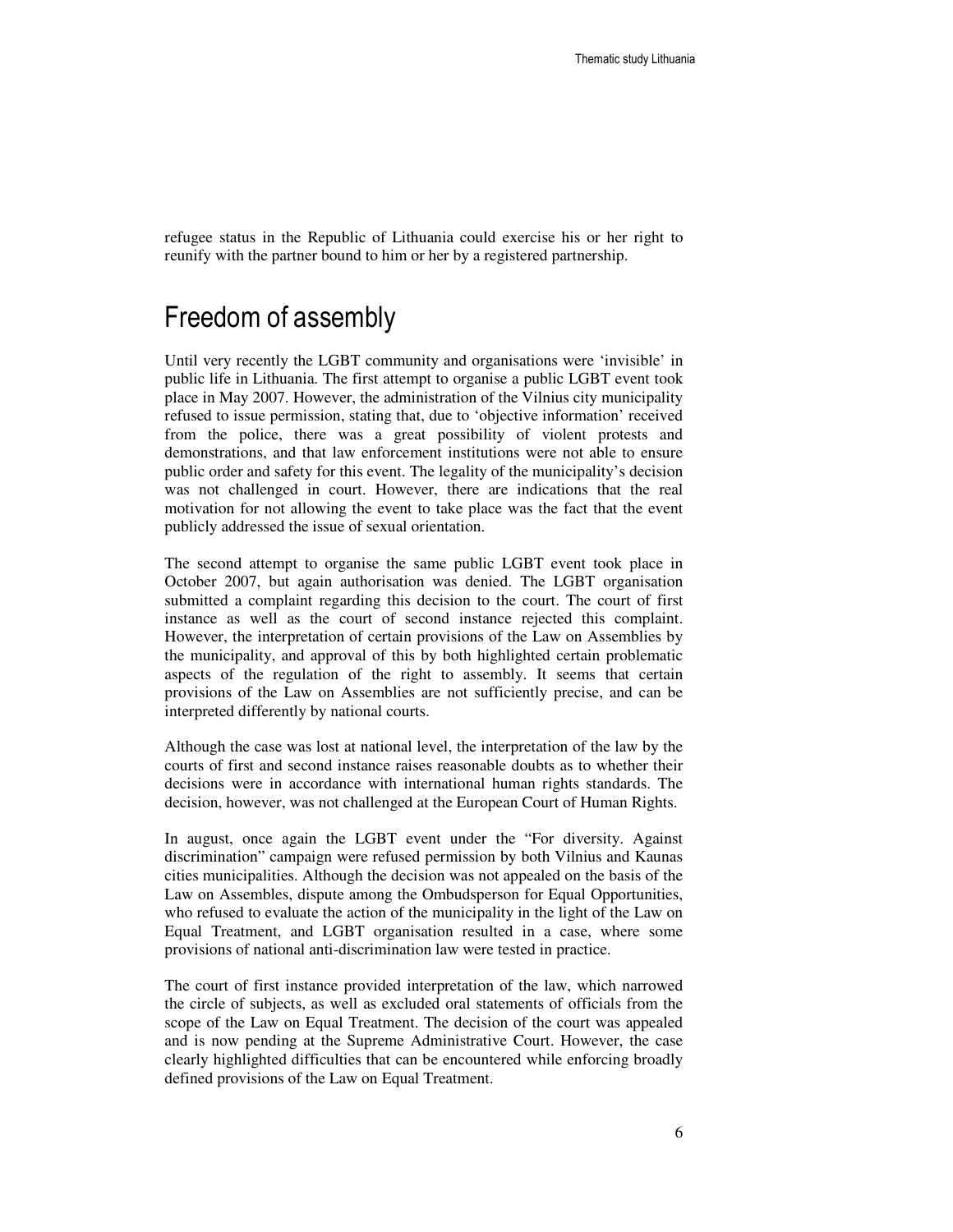### Hate speech and criminal law

According to official statistics, no investigations regarding incitement of hatred in regard to sexual orientation were started in the period 2004-2006. In latest years, however, the number of pre-trial investigations increased significantly. This rise in the number of criminal investigations on the basis of incitement to hatred can be explained by the following reasons:

- The year 2007 was a turning point for the LGBT community, when the first attempts to appear openly in public life were made. This attracted significant media attention. As a consequence, most of the criminal investigations that were started were in regard to incitement to hatred in comments in articles on the internet.
- Civil society organisations became much more active in informing the General Prosecution Service about cases of incitement to hatred on the internet.

Although the Department of Special Investigations of the General Prosecution Service has become more active in this field, the quality of investigations should be improved.

Until recently the concept of hate crimes was not taken into account by the national legal system. However, in June, 2009, the amendments to Criminal Code took place and homophobic motivation (*inter alia* hatred concerning other equality grounds) is now included in the list of aggravating circumstances of the crime.

### Transgender issues

The present legal situation of transgender persons is very problematic. Due to a legal vacuum in national legislation, persons cannot change their sex by medical means in Lithuania.

National legislation permits changes to documents in cases of gender reassignment (including change of name and sex in identity documents). However, even when a person applies to the competent institutions willing to change his or her documents due to gender reassignment, the gender-sensitive personal code remains legally unchangeable.

As the national legislation which provides protection against discrimination does not have any specific provisions as regards transgender persons, it is difficult to estimate how the issue of discrimination against a transgender person would be considered in practice. As yet, there have been no cases of discrimination against transgender persons brought before national courts or to the Office of the Equal Opportunities Ombudsperson.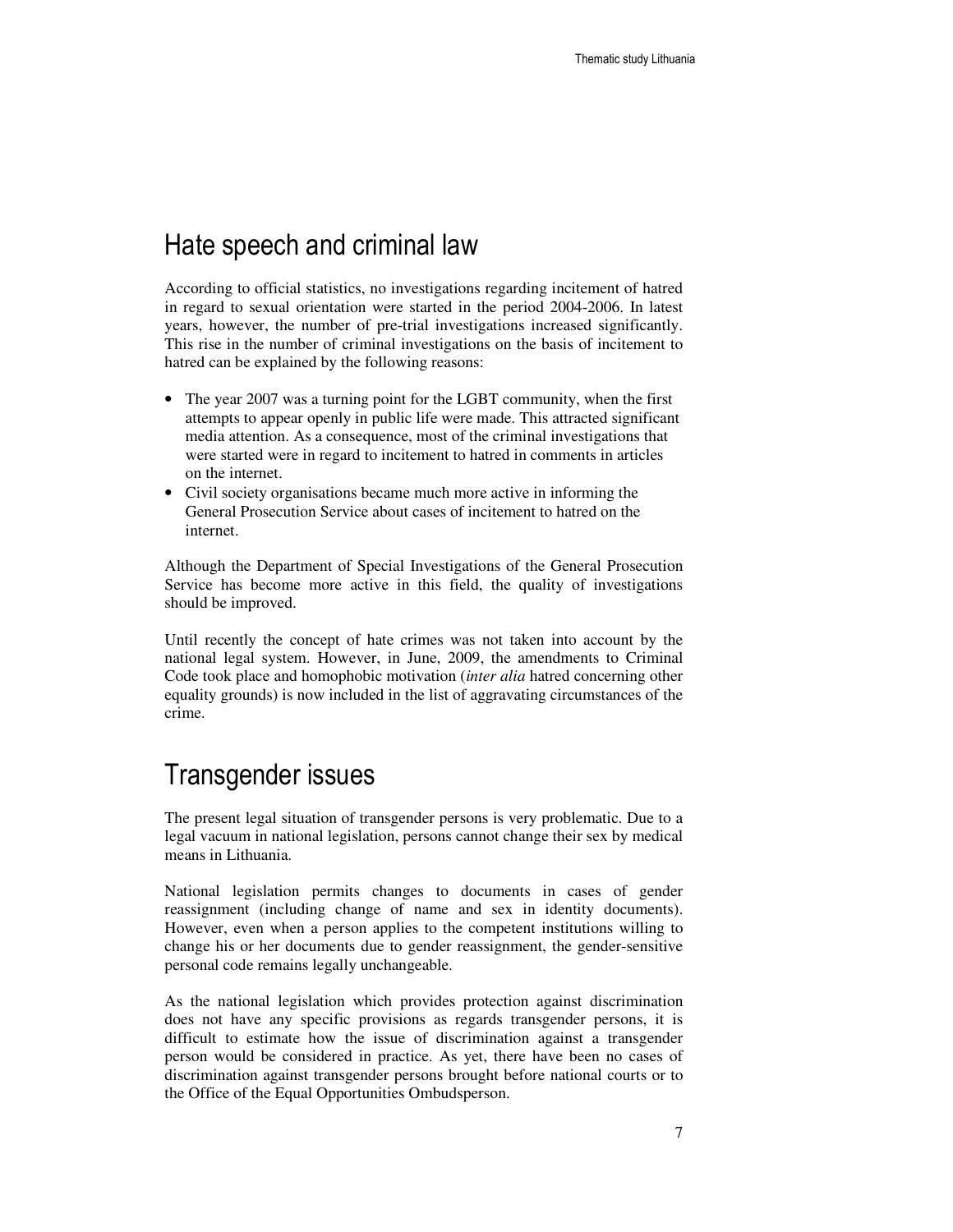As the issue of gender reassignment provokes controversial debates in society and among politicians, it is not clear whether the necessary changes in the legislation will be made in the immediate future.

### **Miscellaneous**

The year of 2009 was marked with legislative initiatives, aimed at criminalising "propagation" of homosexuality or limiting the freedom of expression on the matter. One of the most notorious initiatives, aimed at possibly limiting freedom of expression of LGBT community was the adoption of the Law on the Protection of Minors from Detrimental Effect of Public Information in July 2009. After lengthy debates and criticism it was amended to exclude information on homosexuality from the list, however, current wording still leaves room for interpretation disfavouring homosexuals.

## Good practices

There are no legal provisions or legal interpretations in the Lithuanian legal system which could be presented as good practice in tackling homophobia, and/or discrimination on the ground of sexual orientation and/or of transgender people, or which are innovative and could serve in this context as models for other Member States and European Union institutions.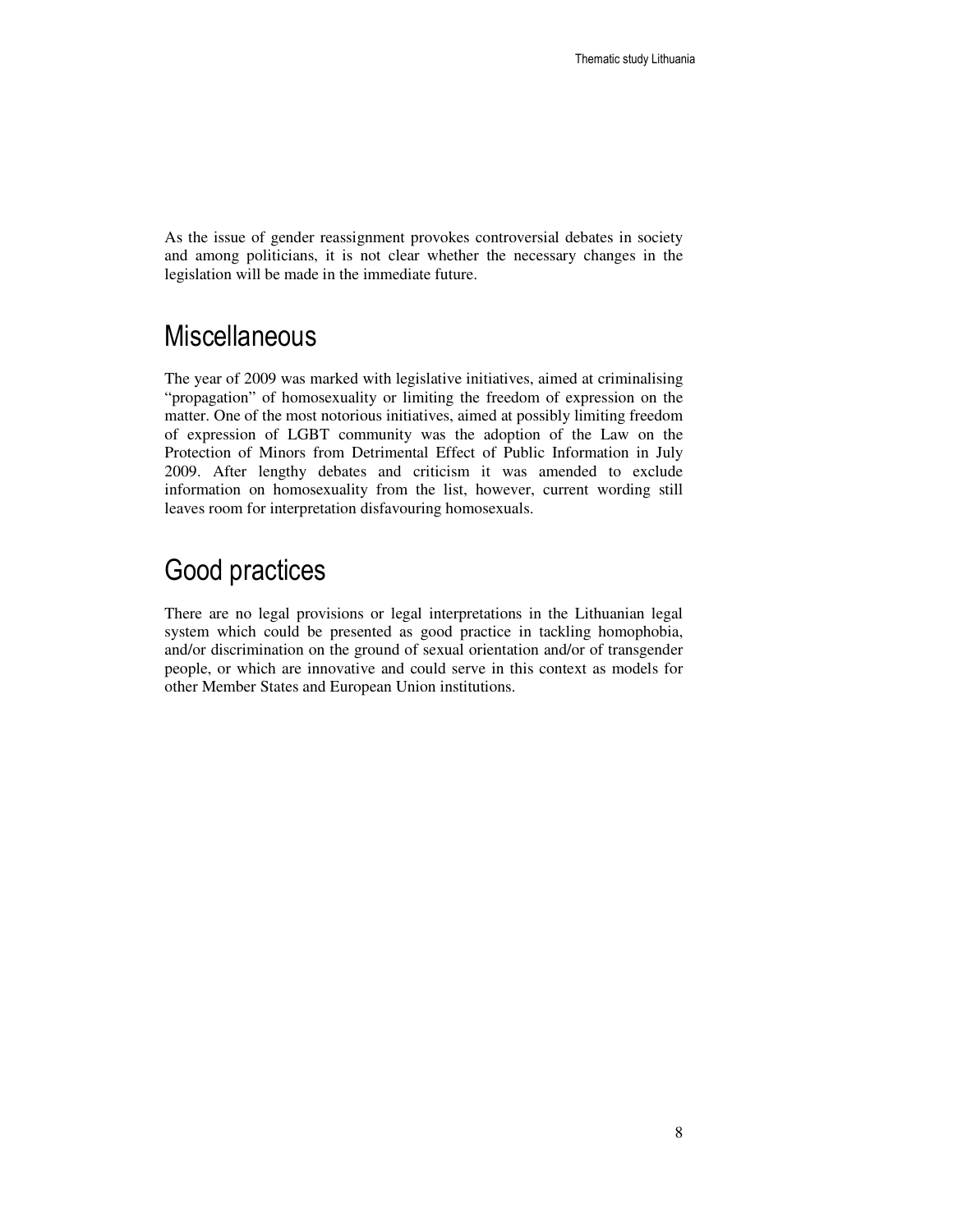# A. Implementation of Employment Directive 2000/78/EC

Initially, an explanation of the general legal framework in Lithuania on antidiscrimination and equal treatment in regard to constitutional provisions on grounds of sexual orientation must be given.<sup>1</sup>

Article 25 of the *Lietuvos Respublikos Konstitucija* [Constitution of the Republic of Lithuania], on freedom of expression, has a clause limiting freedom of expression in cases of discriminatory actions. It states that: 'Freedom to express convictions or impart information shall be incompatible with criminal actions such as the instigation of national, racial, religious or social hatred, violence or discrimination or the dissemination of slander or misinformation.'<sup>2</sup>

Article 26 of the Constitution proclaims freedom of thought, conscience and religion: 'Freedom of thought, conscience and religion shall not be restricted. Each human being shall have the right to freely choose any religion or belief and, either alone or with others, in private or in public, to profess his religion, to perform religious practices, to practice and teach his belief. No one may compel another person or be compelled to choose or profess any religion or belief.<sup>3</sup>

A general equality clause is included in Article 29 of the Constitution, stating that: 'All persons shall be equal before the law, the court, and other State institutions and officials. The rights of the human being may not be restricted, nor may he be granted any privileges on the ground of gender, race, nationality, language, origin, social status, belief, convictions, or views.' The ground of sexual orientation is not explicitly mentioned in the Constitution. However, according to the *Lietuvos Respublikos Konstitucinis Teismas* [Constitutional Court of the Republic of Lithuania], $<sup>4</sup>$  the list of non-discrimination grounds in</sup> Article 29 of the Constitution cannot be considered as exhaustive, and sexual orientation is presumably included.<sup>5</sup>

<sup>1</sup> The Constitution was adopted by referendum on 25 October .10.1992 and entered into force on 2 November 02.11.1992.

<sup>2</sup> Lietuvos Respublikos Konstitucija. Official publication *Valstyb*ė*s Žinios*, 1992, No. 33-1014. Available in English at: http://www3.lrs.lt/home/Konstitucija/Constitution.htm (14.02.2008)

<sup>3</sup> Lietuvos Respublikos Konstitucija. Official publication *Valstyb*ė*s Žinios*, 1992, No. 33-1014. Available in English at: http://www3.lrs.lt/home/Konstitucija/Constitution.htm (14.02.2008)

<sup>4</sup> Conclusion of the *Lietuvos Respublikos Konstitucinis Teismas* [Constitutional Court of the Republic of Lithuania] of 24.01.1995, on the compliance of Articles 4, 5, 9, 14 as well as Article 2 of Protocol No 4 of the European Convention for the Protection of Human Rights and Fundamental Freedoms with the Constitution of the Republic of Lithuania. Available in English at: http://www.lrkt.lt/dokumentai/1995/i5a0124a.htm (2008.02.14).

<sup>5</sup> Although the ground of sexual orientation has not been explicitly mentioned in the abovecited conclusion of the Constitutional Court.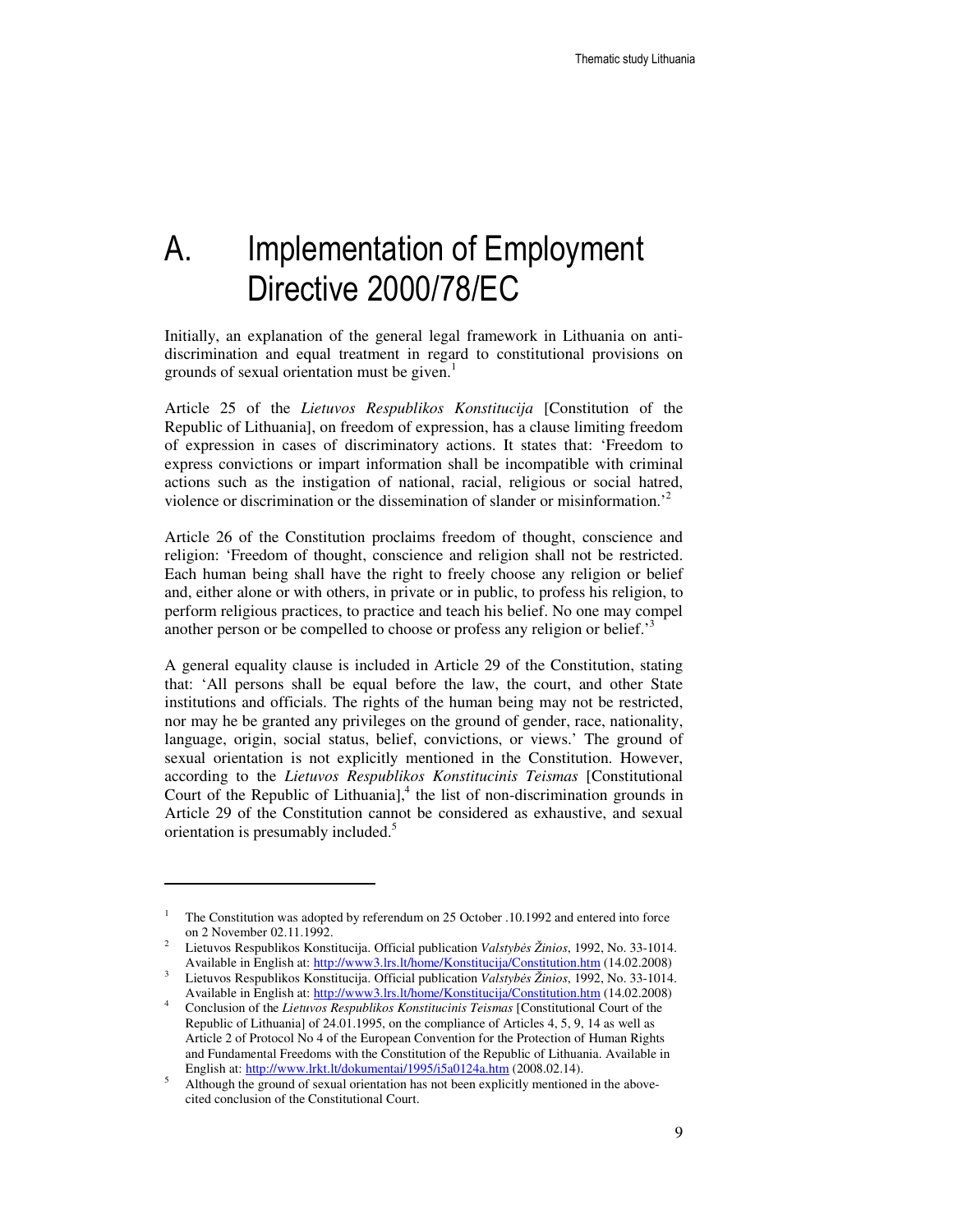According to the jurisprudence of the Constitutional Court of the Republic of Lithuania, these constitutional provisions are directly applicable and each individual may defend his or her rights on the basis of the Constitution.<sup>6</sup> Any person whose constitutional rights or freedoms are violated has the right to appeal to a court. However, as cases where persons base their claim solely on constitutional provisions are non-existent in practice, these provisions should be implemented through the national legislation.

The general principle of equality of persons embodied in the Constitution is repeated in a number of laws, for example *Darbo Kodeksas* [Labour Code], *Civilinis kodeksas* [Civil Code] of the Republic of Lithuania. However, the ground of sexual orientation is explicitly mentioned in only a few national legal enactments. Equality of labour law subjects, regardless of *inter alia* their sexual orientation, is embodied in Article 2 of the Labour Code of the Republic of Lithuania<sup>7</sup>. Additionally, Article 129 of the Labour Code states that *sexual orientation*, among other grounds, cannot be considered as a legitimate reason to terminate an employment contract.<sup>8</sup>

Article 169 of the *Baudžiamasis Kodeksas* [Criminal Code] of the Republic of Lithuania prohibits severe discriminatory behaviour on the basis of sexual orientation, among other grounds: 'A person who has committed acts aimed at a certain group or members thereof on account of their ethnic background, race, sex, *sexual orientation*, origin or religion with a view to interfering with their right to participate as equals of other persons in political, economic, social, cultural or employment activity or to restrict the human rights or freedoms of such a group or its members, shall be punished with (a) community service work (b) a fine (c) detention or (d) imprisonment for up to 3 years.<sup>'9</sup>.

Additionally, Article 170 of the Criminal Code also prohibits incitement against certain groups of residents: 'A person who, by making public statements orally, in writing or by using the public media, ridicules, expresses contempt of, urges hatred towards or encourages discrimination against a group of residents or against a specific person, on account of his or her sex, *sexual orientation*, race,

<sup>6</sup> 'The Constitution shall be an integral and directly applicable act. Everyone may defend his rights by invoking the Constitution.' (Article 6 of the Constitution).

<sup>7</sup> Lithuania/Darbo kodekso patvirtinimo, įsigaliojimo ir įgyvendinimo įstatymas. Darbo Kodeksas. Official publication *Valstyb*ė*s Žinios*, 2002 Nr. 64-2569. Available in Lithuanian at: http://www3.lrs.lt/pls/inter3/dokpaieska.showdoc\_l?p\_id=311264 (14.02.2008).

<sup>8</sup> Lithuania/Darbo kodekso patvirtinimo, įsigaliojimo ir įgyvendinimo įstatymas. Darbo Kodeksas. Official publication *Valstyb*ė*s Žinios*, 2002 Nr. 64-2569. Available in Lithuanian at: http://www3.lrs.lt/pls/inter3/dokpaieska.showdoc\_l?p\_id=311264 (14.02.2008).

<sup>9</sup> Lithuania/Lietuvos Respublikos Baudžiamojo kodekso patvirtinimo ir įsigaliojimo įstatymas. Baudžiamasis Kodeksas. Official publication *Valstyb*ė*s Žinios*, 2000, Nr. 89-2741. Available in Lithuanian at: http://www3.lrs.lt/pls/inter3/dokpaieska.showdoc\_l?p\_id=314141 (14.02.2008).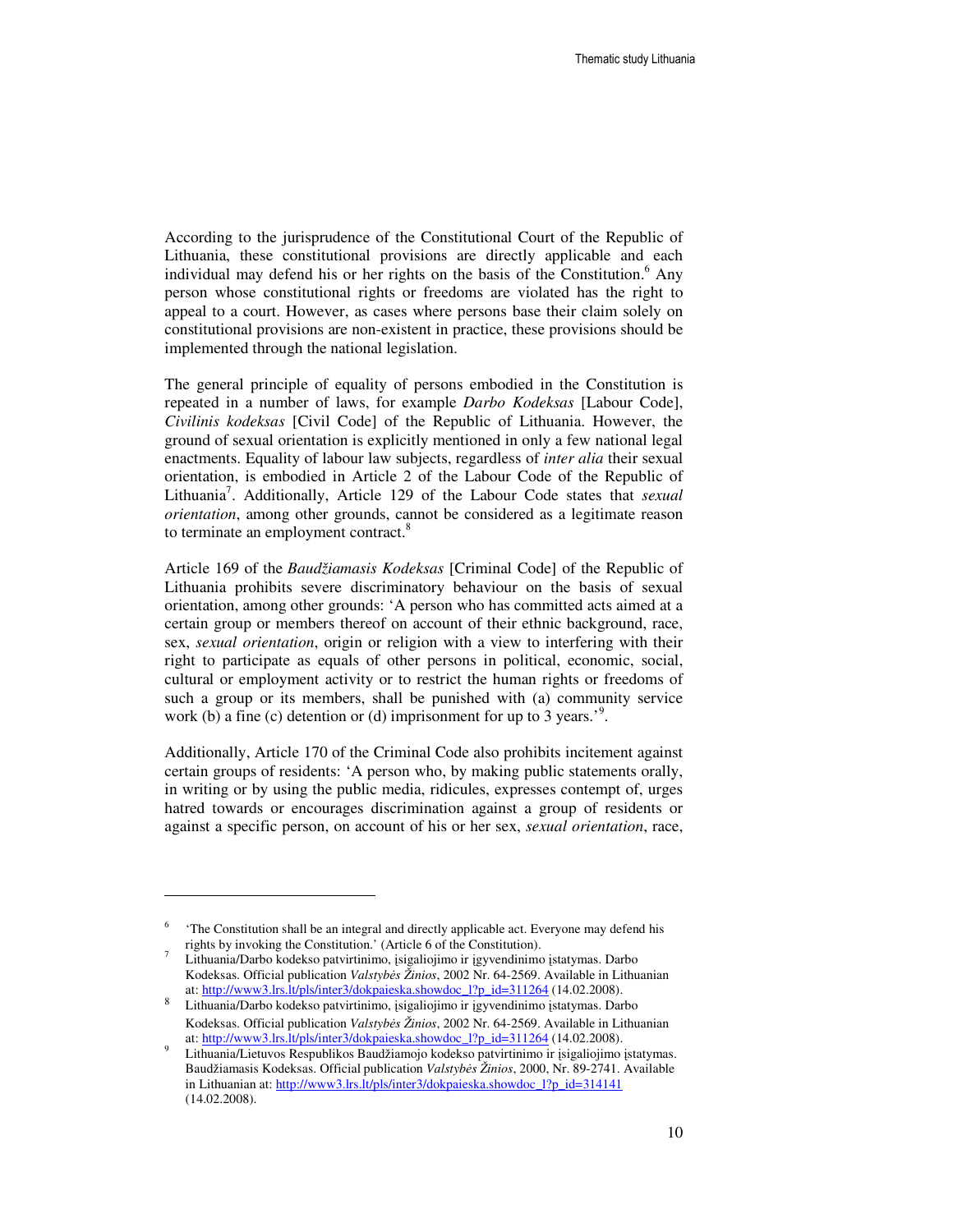nationality, language, ethnicity, social status, faith, religion or beliefs, shall be punished with (a) a fine, (b) detention or (c) imprisonment for up to 3 years'.<sup>10</sup>

The *Visuomen*ė*s informavimo pakeitimo* į*statymas* [Law on the Provision of Information to the Public] prohibits the publishing of information which 'instigates war or hatred, sneer, scorn, instigates discrimination, violence, harsh treatment of a group of people or a person belonging to it on the basis of gender, *sexual orientation*, race, nationality, language, origins, social status, religion, beliefs or standpoints' (Article 19).<sup>11</sup> The *Bausmių vykdymo Kodeksas* [Code of the Enforcement of Punishments] of the Republic of Lithuania states that all convicted persons are equal before the law, *inter alia* regardless of their sexual orientation.<sup>12</sup>

Sexual orientation is not explicitly mentioned in any other laws, except the *Lietuvos Respublikos Lygi*ų *galimybi*ų į*statymas* [Law on Equal Treatment of the Republic of Lithuania], which is the main legal act implementing Directives 2000/43/EC (Racial Equality Directive) and 2000/78/EC (Employment Equality Directive) in the national legislation.

### A.1. The Law on Equal Treatment

 $\overline{a}$ 

(01.02.2010)

The Employment Equality Directive 2000/78/EC was introduced into national legislation together with the Racial Equality Directive 2000/43/EC on 18.11.2003. No discussions regarding the quality of the transposition or the substance of the Law on Equal Treatment, which implements the directives, took place in the Parliament. $13$ 

The Law on Equal Treatment, passed on 18.11.2003, came into force on 01.01.2005. The latest amendments to the law took place on June 17, 2008.<sup>14</sup>

<sup>10</sup> Lithuania/Lietuvos Respublikos Baudžiamojo kodekso patvirtinimo ir įsigaliojimo įstatymas. Baudžiamasis Kodeksas. Official publication *Valstyb*ė*s Žinios*, 2000, Nr. 89-2741. Available in Lithuanian at: http://www3.lrs.lt/pls/inter3/dokpaieska.showdoc\_l?p\_id=314141 (14.02.2008).

<sup>&</sup>lt;sup>11</sup> Lithuania/Lietuvos Respublikos Visuomenės informavimo pakeitimo įstatymas. Official publication *Valstyb*ė*s Žinios*, 2006, Nr. 82-3254. Text in English available at: http://www3.lrs.lt/pls/inter3/dokpaieska.showdoc\_l?p\_id=286382 (14.02.2008)

<sup>&</sup>lt;sup>12</sup> Lithuania / Bausmių vykdymo kodekso patvirtinimo įstatymas. Bausmių vykdymo Kodeksas. Official publication *Valstyb*ė*s Žinios* 2002 Nr. 73-3084. Available in Lithuanian at: http://www3.lrs.lt/pls/inter3/dokpaieska.showdoc\_l?p\_id=278500 (14.02.2008).

<sup>13</sup> Stenograph of the Parliament sitting of 18.11.2003. Available in Lithuanian at: http://www3.lrs.lt/pls/inter3/dokpaieska.showdoc\_l?p\_id=221498 (14.02.2008).

<sup>14</sup> Lithuania/Lietuvos Respublikos Lygių galimybių įstatymo pakeitimo įstatymas, birželio 17, 2008, Nr. X 1602, Official publication Valstybės Žinios, 2008-07-05, Nr. 76-2998. Available in Lithuanian at: http://www3.lrs.lt/pls/inter3/dokpaieska.showdoc\_l?p\_id=323620&p\_query=&p\_tr2=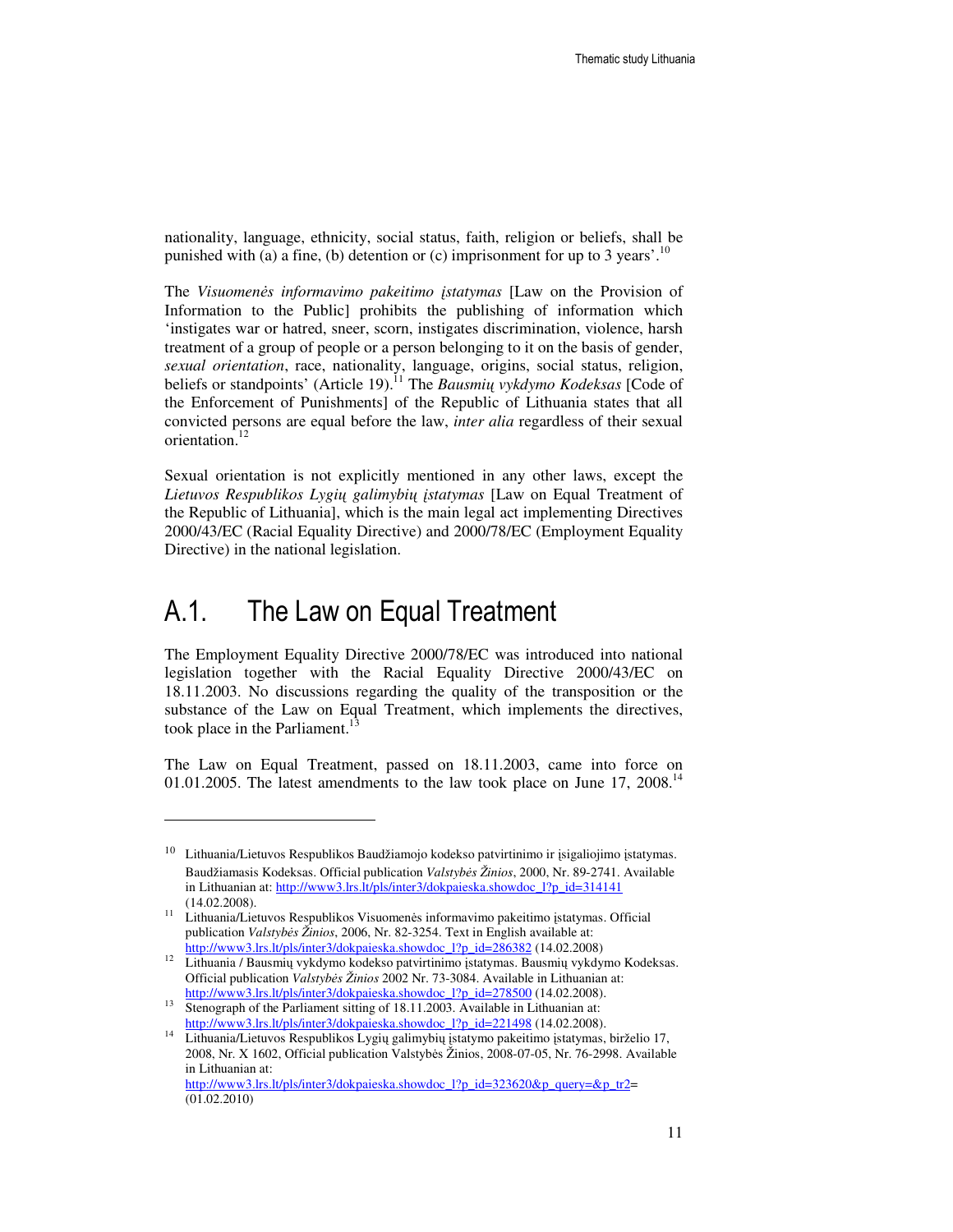The purpose of the law, as it is outlined in the Article 1, is to ensure the implementation of the principle of Equality of persons on grounds of gender, race, nationality, language, origin, social status, belief, convictions, or views, as it is outlined in the Constitution of the Republic of Lithuania, and to implement the EU laws, mentioned in the annex of the law (namely Directives 2000/43/EC and 2000/78/EC). The omission of mentioning sexual orientation in the latest amendments was caused by the pressure from the conservative Parliament groups, which favoured mentioning of the Constitutional equality clause, where sexual orientation is not explicitly mentioned. However, sexual orientation is later mentioned in other articles of the law that provide definitions of discrimination, harassment and other provisions.

Although the Employment Equality Directive prohibits discrimination only in the field of employment and occupation, in the Law on Equal Treatment protection against discrimination on all grounds (including sexual orientation) is extended to the scope covered by the Race Directive, thus people are protected against discrimination on the ground of sexual orientation in the fields of access to goods and services and education as well.

On the other hand, it is disputed, whether self-employment is covered by the current wording of the Law on Equal Treatment. The provisions, concerning employment (recruitment conditions, promotion, professional training, etc.) are established in the Law on Equal Treatment. However, these provisions should also be transposed to specialised laws, governing self-employment, because it is not clear from the Law on Equal Treatment whether self-employment is covered. The laws relating to specific professions, such as the Attorney Law,<sup>17</sup> Law on the Health Protection System,<sup>18</sup> Accountancy Law<sup>19</sup>, Audit Law and Dentistry  $Law^{20}$  and others, do not contain non-discrimination clauses, definitions of discrimination on any regulations on protection against

<sup>17</sup> Lithuania/Lietuvos Respublikos Advokatūros įstatymas, Official publication *Valstyb*ė*s Žinios*, 2004, Nr. 50-1632. Available in Lithuanian at: http://www3.lrs.lt/pls/inter3/dokpaieska.showdoc\_l?p\_id=319071

<sup>18</sup> Lithuania/Lietuvos Respublikos Sveikatos sistemos įstatymas, Official publication *Valstyb*ė*s Žinios*, 1994, Nr. 63-1231. Available in Lithuanian at: http://www3.lrs.lt/pls/inter3/dokpaieska.showdoc\_l?p\_id=319140

<sup>19</sup> Lithuania/ Lieutuvos Respublikos Audito įstatymas, Official publication *Valstyb*ė*s Žinios*, 1999, Nr. 59-1916. Available in Lithuanian at: http://www3.lrs.lt/pls/inter3/dokpaieska.showdoc\_l?p\_id=325076

<sup>20</sup> Lithuania/ Lietuvos Respublikos Stomatologinės priežiūros (pagalbos) įstatymas, Official publication *Valstyb*ė*s Žinios*, 2004, Nr. 4-36. Available in Lithuanian at: http://www3.lrs.lt/pls/inter3/dokpaieska.showdoc\_l?p\_id=232525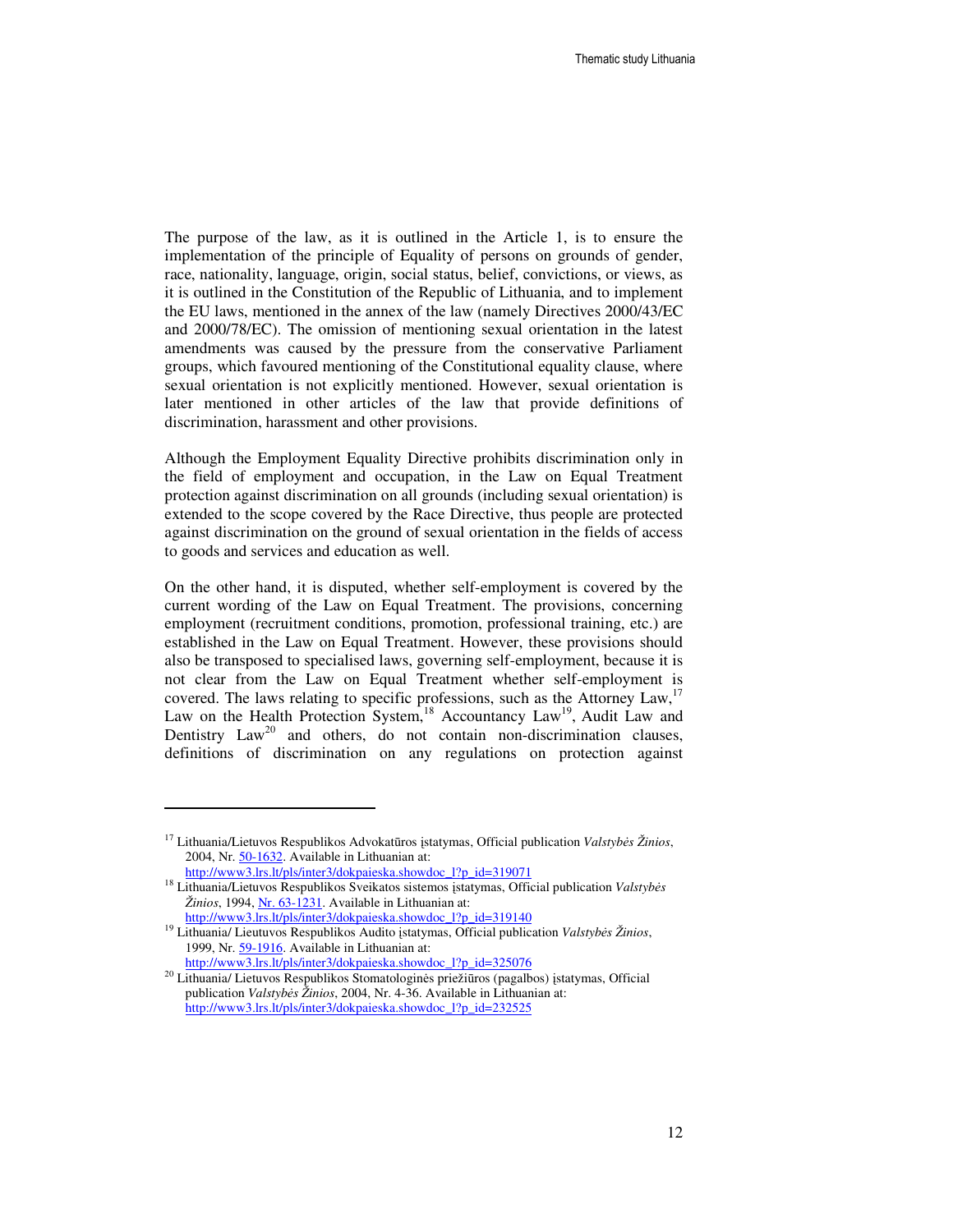discrimination and lack direct prohibition of discrimination on grounds, covered by the Directives.

Additionally, Article 5 of the Law on Equal Treatment provides for a wideranging, and broadly defined obligations for state and local governmental institutions or agencies, within the scope of their competence, (1) to ensure that in all the legal acts drafted and passed by them, equal rights and treatment, regardless of age, sexual orientation, disability, racial or ethnic origin, religion or beliefs, social status, language or convictions, are laid down, (2) to draft and implement programmes and measures designed to ensure equal treatment, regardless of age, sexual orientation, disability, racial or ethnic origin, religion or beliefs, social status, language or convictions, (3) in the manner prescribed by the laws, to provide assistance to the programmes of religious communities, associations and centres, other non-governmental organisations, public agencies and charity and sponsorship foundations which assist in the implementation of equal treatment of persons, without regard to their age, sexual orientation, disability, racial or ethnic origin, religion, beliefs, social status, language or convictions.<sup>21</sup>However, the case-law showed that it is problematic to enforce the implementation of this generally defined duty in practice.<sup>22</sup>

Since adoption the law was criticised for not transposing the requirements of the directives in many important areas. Although many significant implementation gaps were formally eliminated by latest amendments, and the scope of the law was expanded to include additional equality grounds (social status, language and convictions) however, the transposition is still insufficient with regards to the following aspects.

### A.2. Legal standing of associations

First of all, the rights of associations to engage in judicial proceedings on behalf or in support of the victim of discrimination, as it is outlined in the Employment Equality Directive, remain problematic to implement in practice.

It is theoretically possible for NGOs and associations to engage in administrative procedure on behalf of the victim in administrative courts. According to Article 49 Paragraph 3 of the Law on Lithuanian Administrative Procedure, $^{23}$  mandatory legal representation is 'usually, but not necessarily'

<sup>21</sup> Lithuania/Lietuvos Respublikos Lygių galimybių įstatymas. Official publication *Valstyb*ė*s žinios*, 2003, No.114-5115. 9. (Article 3). Available in Lithuanian at: http://www3.lrs.lt/pls/inter3/dokpaieska.showdoc\_l?p\_id=324132 (01.02.2010).

<sup>&</sup>lt;sup>22</sup> See section E.3. of this report for details about the case.<br><sup>23</sup> Lithuania Littuace Beamphilipes Administrative hybrids

Lithuania/Lietuvos Respublikos Administracinių bylų teisenos įstatymas. Official publication, *Valstyb*ė*s Žinios*, 1999, Nr. 13-308. Available in Lithuanian at: http://www3.lrs.lt/pls/inter3/dokpaieska.showdoc\_l?p\_id=312242 (14.02.2008).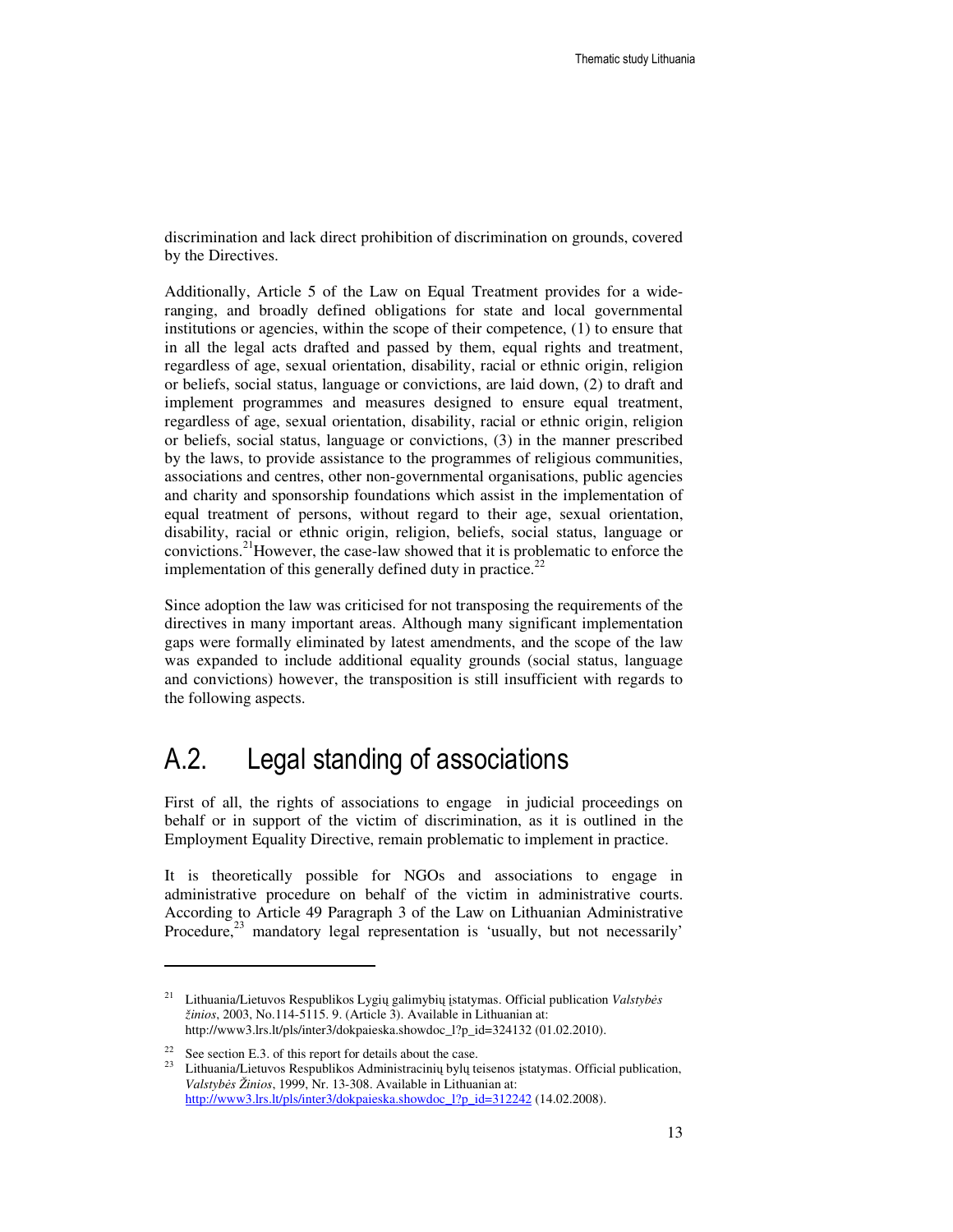exercised by an attorney, which leaves an opening for possible representation by associations. However, this opportunity has never been used in practice, and it is hard to predict whether it would be accepted by the courts.

The wording of the Article 12 Paragraph 2 of the Law on Equal Treatment states, that associations, whose field of activity, as stated in their founding documents, encompasses representation of victims of discrimination on a particular ground of discrimination at courts, have a right to engage on behalf or in support of the complainant, with his or her approval, in judicial and administrative procedure, in a manner prescribed by law.<sup>24</sup>This provision does not concern trade unions, however.

Despite previously quoted provision of the Law on Equal Treatment, under current procedural legislation, legal representation by associations or NGOs in civil courts on behalf of the victim is barely possible. According to Paragraph 1 of Article 56 of the *Civilinio proceso Kodeksas* [Code of Civil Procedure] of the Republic of Lithuania, legal representation of persons is exercised almost exclusively by attorneys, with only a few exceptions granted to trade unions representing their members, and to persons with a degree in law in cases involving legal representation of their relative or spouse.<sup>25</sup> Other persons of law could represent a party in a legal dispute, but only as a subsidiary to attorneys or attorneys' assistants acting as primary legal representatives. According to Article 49 of the Code of Civil Procedure of the Republic of Lithuania, in certain cases prescribed by law the possibility exists for 'other subjects' to pursue a class action on behalf of a group of persons. <sup>26</sup> However, the detailed procedure in such cases is not clear, because as yet no class-action case has been brought to court by NGOs.

Associations can, however, initiate administrative procedures at the *Lygi*ų *galimybi*ų *kontrolieriaus tarnyba* [Office of the Equal Opportunities Ombudsperson]. In practice administrative procedures at the Office of the Equal Opportunities Ombudsperson were initiated by the main LGBT rights organisation in Lithuania *Lietuvos g*ė*j*ų *lyga* [Lithuanian Gay League]. However, the latest available case-law on the issue provided narrower interpretation of the Law on Equal Treatment, which contradicted to the practise of the Ombudsperson. In spite of the fact, that in the past associations were addressing the Ombudsperson in cases, where their rights were not directly affected by particular actions or omissions, however, the court ruled, that only

<sup>24</sup> Lithuania/Lietuvos Respublikos Lygių galimybių įstatymas. Official publication *Valstyb*ė*s žinios*, 2003, No.114-5115. Available in Lithuanian at:

http://www3.lrs.lt/pls/inter3/dokpaieska.showdoc\_l?p\_id=324132

<sup>25</sup> Lithuania/Lietuvos Respublikos Civilinio proceso kodekso patvirtinimo, įsigaliojimo ir įgyvendinimo įstatymas. Civilinio proceso Kodeksas. Official publication *Valstyb*ė*s Žinios*, 2002, Nr. 36-13640. Available in Lithuanian at:

http://www3.lrs.lt/pls/inter3/dokpaieska.showdoc\_l?p\_id=332205

 $^{26}\,$  Ibid.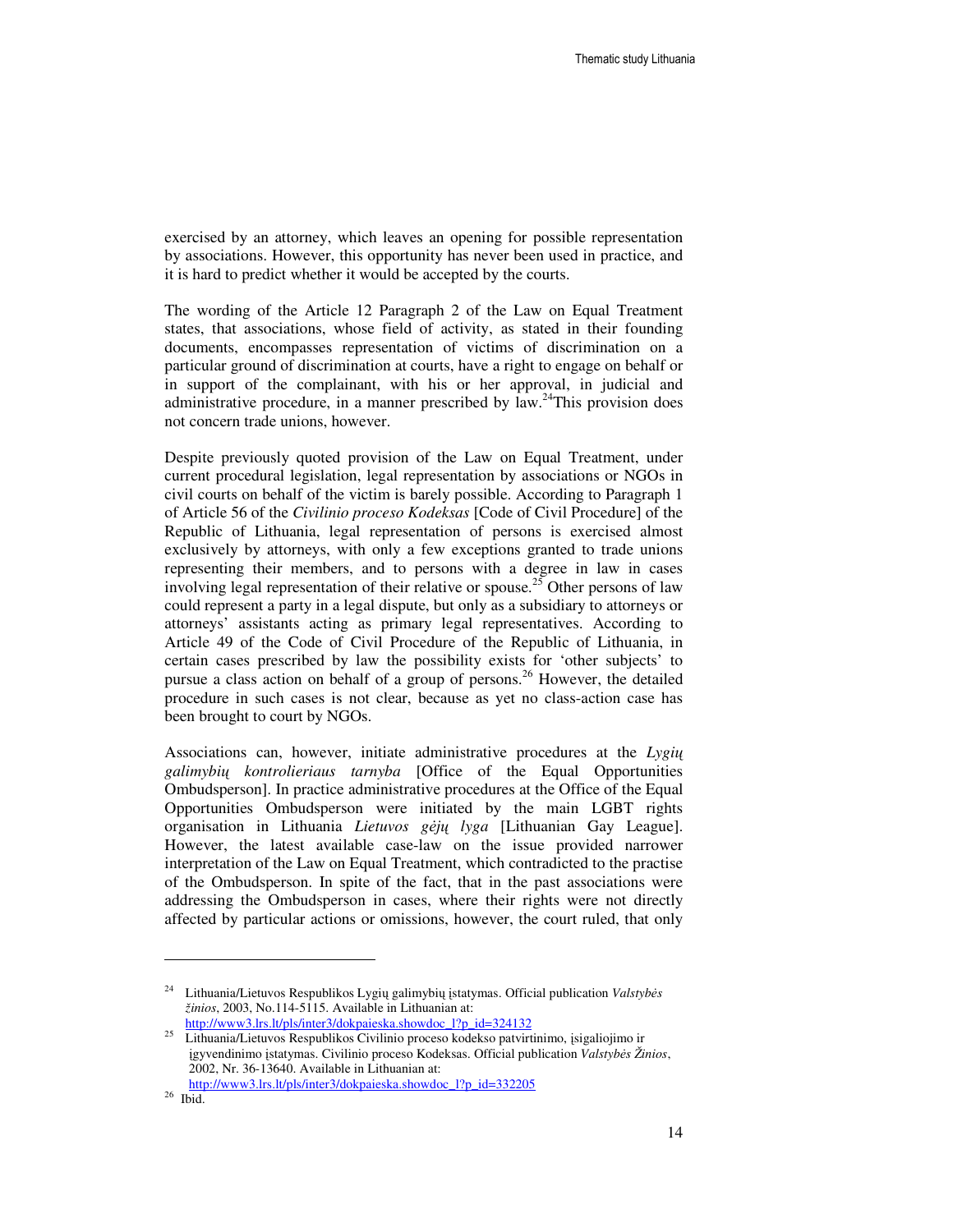persons, whose rights were directly affected by particular decisions have a right to appeal to the Ombudsperson.<sup>27</sup>.

### A.3. The shift of the burden of proof

The shift of the burden of proof was formally introduced to the Law on Equal Treatment only in June, 2008.<sup>31</sup> Current wording repeats the provision of the Directive, not going into details. Despite the implementation gap which existed in the law, the Equal Opportunities Ombudsperson applied the shift of the burden of proof while investigating complaints on various grounds of discrimination since 2005 (as the Ombudsperson is not bound by the Code of Civil Procedure).

However, taking advantage of this provision at courts of civil jurisdiction might be difficult in practice, since the Code of Civil Procedure provides the general rule that the burden of proof falls upon the applicant.<sup>32</sup> There are no any other legal acts that explain the procedure in anti-discrimination case in detail, thus the interpretation of the law would depend on the judge. This is approved by the first and so far the only one existing discrimination case, which concerned discrimination on the ground of ethnicity. The provision on the shift of the burden of proof was not in the Law on Equal Treatment at the time of the hearing, thus the judge stated that the hearing was based on general principles of the Code of Civil Procedure (competitiveness, the obligation for both parties to proof their statements)<sup>33</sup>, not taking into account the arguments of the complainant to interpret the law in the light of directives.

 $27$  The decision of the court was appealed and now pending at the Supreme Administrative Court. For more information about the case please see section E.3. of this report.

<sup>&</sup>lt;sup>31</sup> The latest amendment took place on 17.06.2008.

<sup>32</sup> Lithuania/Lietuvos Respublikos Civilinio proceso kodekso patvirtinimo, įsigaliojimo ir įgyvendinimo įstatymas. Civilinio proceso Kodeksas. Official publication *Valstyb*ė*s Žinios*, 2002, Nr. 36-13640. Available in Lithuanian at: http://www3.lrs.lt/pls/inter3/dokpaieska.showdoc\_l?p\_id=332205.

<sup>33</sup> Lithuania/ Vilniaus miesto 2-jo apylinkės teismo sprendimas civilinėje byloje Nr. 2-1189- 545/2008, 2008 m. birželio 30 d.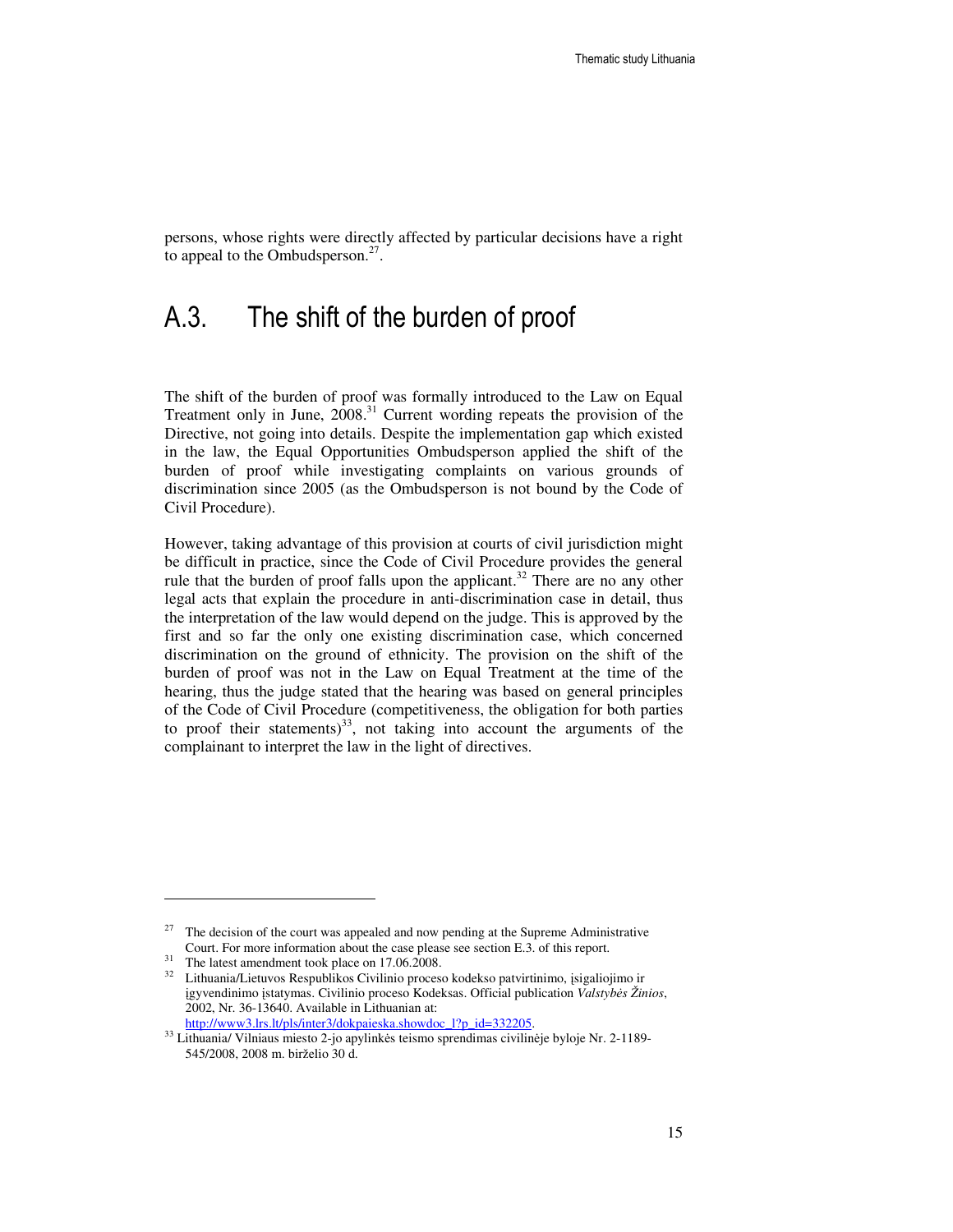## A.4. The complaint procedures available to victims of discrimination on the ground of sexual orientation

According to national legislation, persons who have experienced discrimination on the ground of sexual orientation have several procedural ways to protect their rights.

Firstly, the Constitution of the Republic of Lithuania guarantees the right of every person to appeal to a court or other competent institution for the protection of rights under the Constitution which have been violated. The general principle of equality of persons is embodied in a number of laws (e.g. Civil Code of the Republic of Lithuania, Labour Code). However, the Code of Civil Procedure and other procedural laws do not comprise special judicial, administrative or conciliation procedures for cases of discrimination. Thus, in civil or administrative cases, victims of discrimination must rely on general procedures, which can be very difficult to apply in discrimination cases.

Another possibility is to start a criminal process under the previously mentioned provisions of the Criminal Code of the Republic of Lithuania, including the provision which prohibits discrimination (Article 169). However, in this case, only severe discriminatory acts can be brought before the court, and so far these provisions have rarely been used in practice.

Thirdly, in the case of a labour dispute, a person could take advantage of procedures established by the *Darbo kodeksas* [Labour Code].<sup>40</sup> However, it

<sup>40</sup> Lithuania/Darbo kodekso patvirtinimo, įsigaliojimo ir įgyvendinimo įstatymas. Darbo Kodeksas. Official publication *Valstyb*ė*s Žinios*, 2002 Nr. 64-2569. Available in Lithuanian at: http://www3.lrs.lt/pls/inter3/dokpaieska.showdoc\_l?p\_id=311264 (14.02.2008).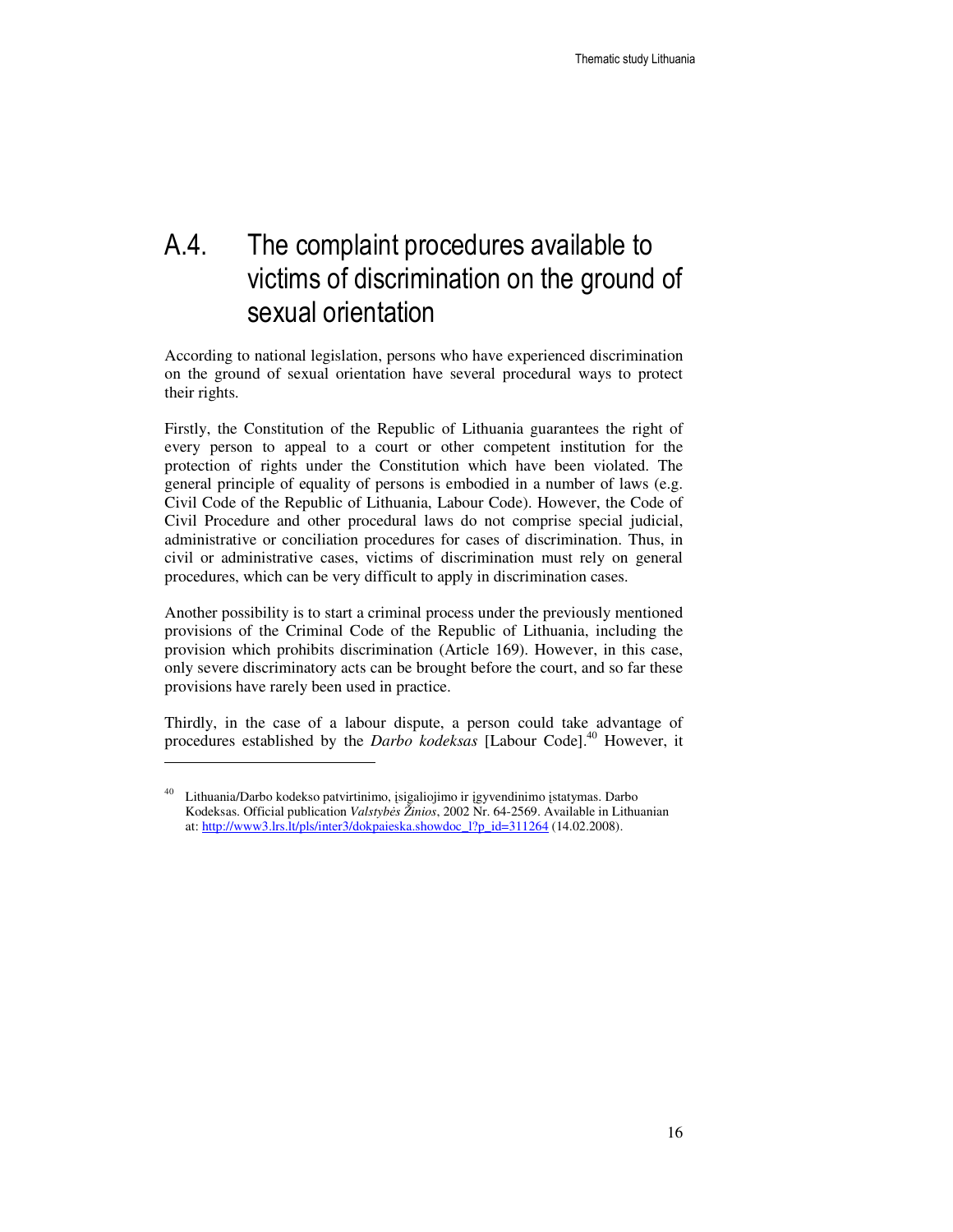must be mentioned that the Labour Code does not directly provide any sanctions for workplace discrimination; the sanctions for violations of labour laws are provided for in the *Lietuvos Respublikos Administracini*ų *teis*ė*s pažeidim*ų *kodeksas* [Administrative Violations Code].<sup>41</sup> A person can address the *Darbo gin*čų *komisija* [Employment Disputes Commission] or courts directly.

According to the Labour Code, the *Darbo gin*čų *komisija* [Employment Disputes Commission] can award compensation to an individual in a case of discrimination which is generally prohibited under the Labour Code. (A sum of up to twice his or her annual salary can be awarded where a person proves that, as a result of a discriminatory act, he or she cannot continue to work in the same position.) However, due to the facts that there are no special procedures outlined in law regarding discrimination cases and that the provision on the shift of the burden of proof is not formally transposed in national legislation, it may be problematic for a victim of sexual orientation discrimination to address the court in a labour dispute.

Additionally, it is possible to address the *Valstybin*ė *darbo inspekcija* [State Labour Inspectorate], which controls compliance with laws regulating labour relations and inspects for compliance with the provisions of the Labour Code, including those related to employment contracts, payment for work, organisation of work and rest periods, as well as the enforcement of relevant resolutions of the government of the Republic of Lithuania and orders of the *Socialin*ė*s apsaugos ir darbo ministerija* [Ministry of Social Security and Labour]. Theoretically, the State Labour Inspectorate could impose administrative sanctions on employers who discriminate against employees, and thus violate the provisions of the Employment Code. Sanctions are imposed by a general provision in the Administrative Violations Code.<sup>42</sup> In practice, however, State Labour Inspectorate officials do not address issues of workplace discrimination.

Finally, the most widely used possibility in practice is to address the Equal Opportunities Ombudsperson. The Office of the Equal Opportunities Ombudsperson was created by the Law on Equal Treatment, which expanded the mandate of the previous institution (the Ombudsman of Equal Opportunities for Men and Women), and can thus be considered as a national equality body in terms of Article 13 of Race Directive 2000/43/EC. The procedure at the Office of the Equal Opportunities Ombudsperson is quite simple and reasonably

<sup>41</sup> Lithuania/Lietuvos Respublikos Administracinių teisės pažeidimų kodeksas. Official publication, *Valstyb*ė*s Žinios*, 1985, Nr. 1-1. Available in Lithuanian at: http://www3.lrs.lt/pls/inter3/dokpaieska.showdoc\_l?p\_id=314423 (14.02.2008).

<sup>&</sup>lt;sup>42</sup> Article 41. Violation of Employment Laws and Normative Acts Regulating Health and Safety at Work. 'A violation of employment laws and normative acts regulating health and safety at work is punishable by a fine for employers or their authorised representatives to the amount of 500 to 5,000 Litas.'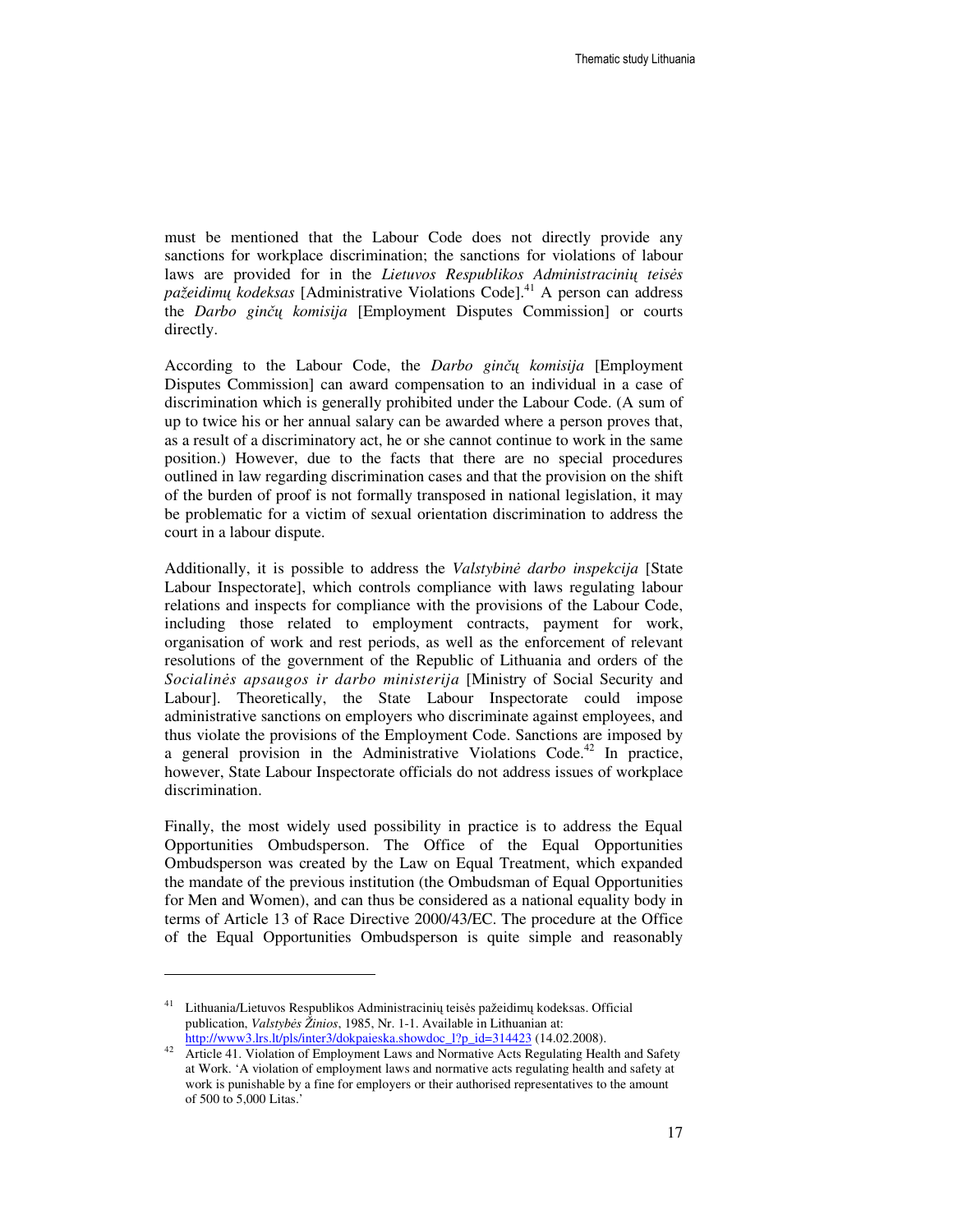inexpensive. Each natural or legal person has a right to file a complaint with the Equal Opportunities Ombudsperson about the violation of rights to equal treatment.

Complaints should be made in writing: the complainant or her or his representative may send the complaint to the Equal Opportunities Ombudsperson by post, fax, email or bring it in person to the office. If a complaint has been received by word of mouth or by telephone, or if the Equal Opportunities Ombudsperson has found indications of violation of equal rights in the mass media or other sources of information, the investigation may be started on the initiative of Ombudsperson. The Ombudsperson may also decide to investigate anonymous complaints. The time-limit for filing complaints is three months after the commission of the acts against which the complaint is being filed. Complaints filed after the expiry of this time-limit are not investigated unless the Equal Opportunities Ombudsperson decides otherwise. The decisions of the Equal Opportunities Ombudsperson when applying administrative sanctions are of binding character and can be sued by a court.

## A.5. The establishment of bodies for promotion of equal treatment

*Lygi*ų *galimybi*ų *kontrolierius* [The Equal Opportunities Ombudsperson] is the main national anti-discrimination body, founded in order to fulfil the requirements of the Racial Equality Directive. When the Law on Equal Treatment came in force in 2005 it expanded the mandate of the previous *Moter*ų *ir vyr*ų *lygi*ų *galimybi*ų *kontrolierius* [Ombudsman of Equal Opportunities for Men and Women]. Thus a new institution – the Equal Opportunities Ombudsperson – covering all grounds of discrimination, embodied in directives 2000/43/EC, 2000/78/EC and gender ground, started working since January 1st, 2005. In June 2008, three additional grounds – social status, language and convictions – were added to the list of protected grounds. The Ombudsperson supervises the implementation of the Law on Equal Treatment in the manner prescribed by the th Law on Equal Opportunities for Women and Men.<sup>43</sup> The Ombudsperson is appointed by the Parliament for 5 years term (there is no limit of terms) and financed from the fiscal budget. It is the main national institution dealing with equality and non-discrimination.

The Ombudsperson exercises its functions with respect to all grounds, covered by both Race and Employment Equality Directives as well as gender, language, convictions and social status (the later 3 were added in June, 2008). In

<sup>43</sup> Lithuania/Lietuvos Respublikos moterų ir vyrų lygių galimybių įstatymas. Official publication, *Valstyb*ė*s Žinios*, 1998, Nr. 112-3100. Available in Lithuanian at: http://www3.lrs.lt/pls/inter3/dokpaieska.showdoc\_l?p\_id=330994.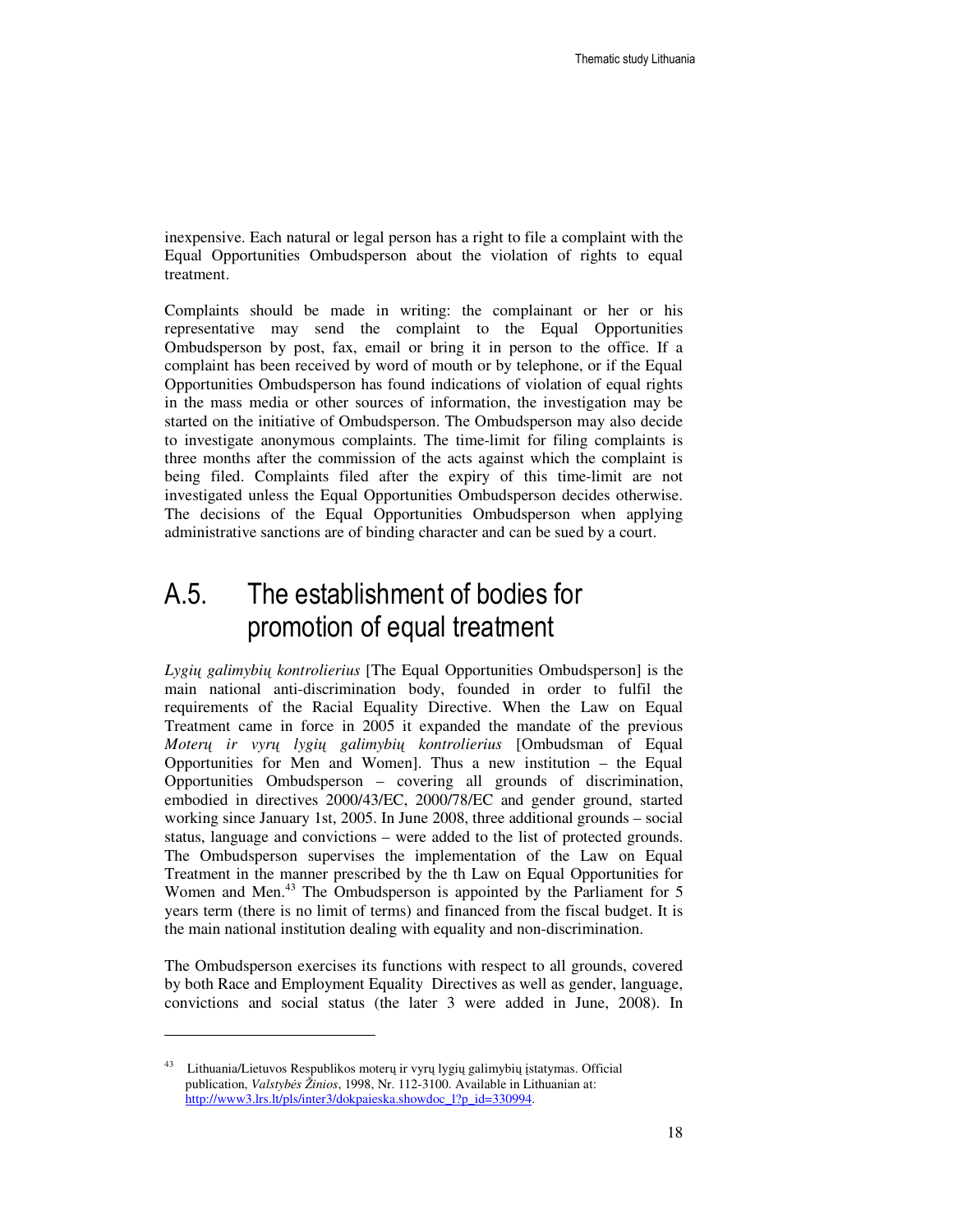accordance with the Article 12 of Law on Equal Opportunities for Men and Women, the Equal Opportunities Ombudsperson:

- 1. Investigates complaints regarding direct, indirect discrimination, harassment and sexual harassment and provides objective and impartial consultations with regard to this function;
- 2. Exercises independent research, related to the complaints of discrimination, drafts independent reports and overviews of the situation of discrimination, reports on the implementation of this law to the Parliament, and submits recommendations to governmental and municipal institutions and organisations of the Republic of Lithuania on the revision of legal acts and priorities in the policy of implementation of equal rights;
- 3. Exchanges information with analogous institutions of other Member States.

Providing independent consultations to victims of discrimination in pursuing their complaints about discrimination, conducting independent research and overviews concerning discrimination, preparation of reports as foreseen in the Article 13 of the Racial Equality Directive, were included to the competence of the Ombudsperson only recently.<sup>44</sup> The Ombudsperson is obliged to provide consultations for state or municipal institutions and organisations. In practice, the Ombudsperson is usually invited to advise the Parliament and the Government, as well as other governmental or municipal institutions, when issues of equal opportunities arise.

Although awareness raising on discrimination does not fall under the competence of the Ombudsperson according to the law, in practice, however, the Ombudsperson is involved in those activities. A number of educational, awareness raising and research functions were allocated to the Ombudsperson by the Government (since the Ombudsperson was appointed the main national body, implementing the European Year of Equal Opportunities for All 2007 and was involved in the National Anti-discrimination Programme for 2006-2008,<sup>45</sup> Governmental program for the Integration of Roma  $2008 - 2010^{46}$ , Strategy on the Development of the National Minority Policy until  $2015^{47}$ , although the Ombudsperson is not obliged to exercise such activities according to the law.

l

http://www3.lrs.lt/pls/inter3/dokpaieska.showdoc\_l?p\_id=317530&p\_query=&p\_tr2=.

<sup>&</sup>lt;sup>44</sup> The latest amendments to the Law on Equal Opportunitis for Women and Men took place July 14<sup>th</sup>, 2009.

Lithuania/ Lietuvos Respublikos Vyriausybės nutarimas "Dėl Nacionalinės antidiskriminacinės 2006–2008 metų programos patvirtinimo", 2006 m. rugsėjo 19 d. Nr. 907. Available in Lithuania at

http://www3.lrs.lt/pls/inter3/dokpaieska.showdoc\_l?p\_id=282802&p\_query=&p\_tr2= <sup>46</sup> Lithuania/ Lietuvos Respublikos Vyriausybės nutarimas "Dėl romų integracijos į Lietuvos visuomenę 2008-2010 metų programos patvirtinimo", 2008 m. kovo 26 d. Nr. 309. Available in Lithuanian at

Lithuania/ Lietuvos Respublikos Vyriausybės nutarimas "Dėl Tautinių mažumų politikos plėtros iki 2015 m. strategijos patvirtinimo", 2007 m. spalio 17 d. Nr. 1132. Available in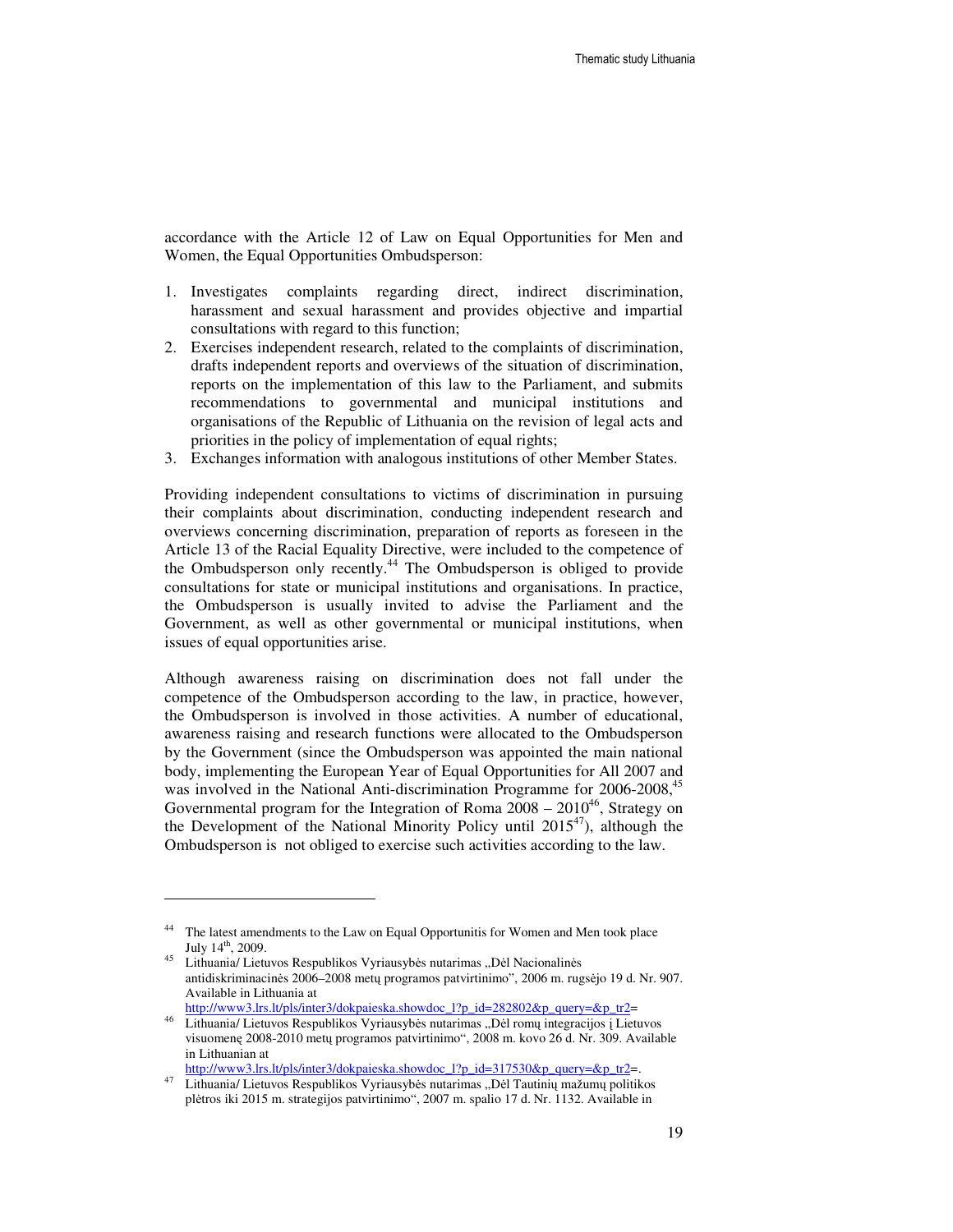Finally and most importantly, it has the power to investigate complaints regarding direct and indirect discrimination, harassment and sexual harassment.<sup>48</sup>Quasi-judicial function is the main activity of the Ombudsperson. It not only can investigate complaints as well as start investigation on its own innitiative, but also issue administrative sanctions in accordance with the Administrative Violations Code of the Republic of Lithuania. The Equal Opportunities Ombudsperson may take the following decisions:

- to refer relevant material to investigatory bodies if indications of an offence have been established;
- to address an appropriate person or institution with a recommendation to discontinue actions violating equal opportunities, or to repeal a legal act related to such violations;
- to hear cases of administrative offences and impose administrative sanctions for violations of the Law on Equal treatment and the Law on Equal Opportunities. In accordance with Article 41(6) of the Administrative Violations Code, in such cases it can issue a fine of from 100 to 2,000 Litas (from 29 to 580 euros approximately). Where the same violation is committed repeatedly, a fine of from 2,000 to 4,000 Litas can be imposed on the same subject.
- to admonish those who have committed a violation;
- to halt advertisement activities temporarily, if there is sufficient data to indicate that an advertisement campaign may incite hatred towards or encourage discrimination against a group of residents or against a specific person, on account of his or her sex, sexual orientation, race, nationality, ethnicity, age, disability, faith, religion or beliefs;
- to issue binding decisions to stop discriminatory advertisement campaigns.

However, although the Ombudsperson was given competence to investigate complaints on discrimination, the decisions of the Equal Opportunities Ombudsperson do not include compensation for damage to the victim of sexual orientation discrimination. The Ombudsperson has the right to impose administrative sanctions (in accordance with the Administrative Violations Code), however these can hardly be considered to be of effective, proportionate and dissuasive character (especially for large companies or institutions).

In 2005 as well as in 2006, the Office of the Equal Opportunities Ombudsperson received two complaints regarding discrimination on the ground of sexual orientation.<sup>49</sup> In 2007, the Office of the Ombudsperson started one investigation on its own initiative and received 18 complaints (mostly these

Lithuanian at

http://www3.lrs.lt/pls/inter3/dokpaieska.showdoc\_l?p\_id=307551&p\_query=&p\_tr2= .

Paragraph 1, Article 12 of the Law on Equal Opportunities for Women and Men.

Annual reports of the Equal Opportunities Ombudsperson can be found on the official website at: www.lygybe.lt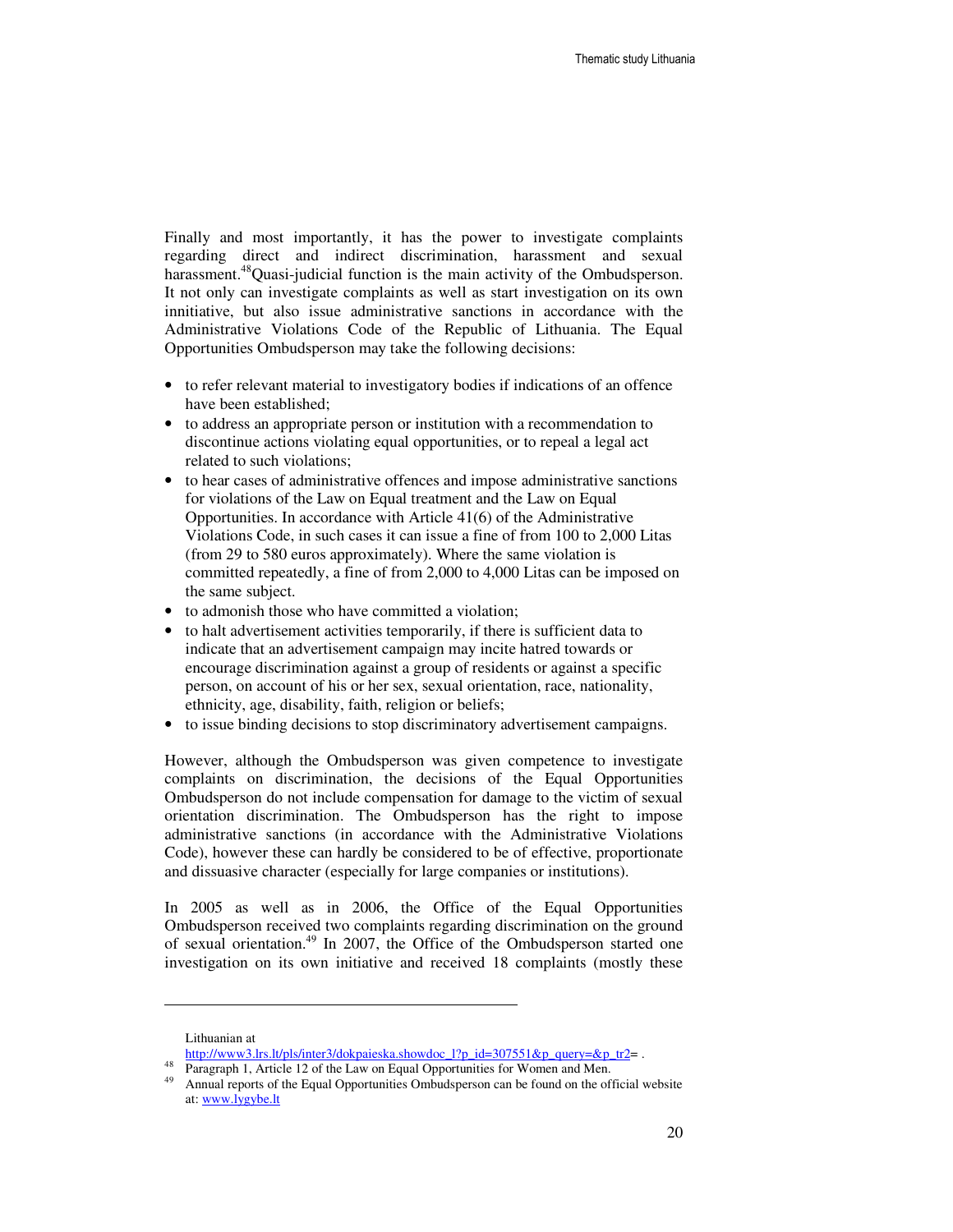concerned the banning of LGBT events.<sup>50</sup> In 2008 the Ombudsperson received 8 complaints, concerning sexual orientation. The complaints were in most cases presented by various human rights organisations, mostly by major LGBT organization in Lithuania *Lietuvos g*ė*j*ų *lyga* [Lithuanian Gay League].

### A.6. Sanctions and remedies

Generally, sanctions in Lithuania in discrimination cases cannot be considered to be effective, proportionate and dissuasive. There are sanctions embodied in the Criminal Code which are imposed in cases of severe discriminatory acts. There are also sanctions in the Administrative Violations Code for breach of the laws on equal opportunities (these sanctions are issued by the Equal Opportunities Ombudsperson). However, there are no rules on sanctions applicable to infringements of national law, implementing Directives 2000/78 and 2000/43.

Decisions of the Office of the Equal Opportunities Ombudsperson do not have any compensatory effect for a victim. In accordance with the Administrative Violations Code, it can impose administrative sanctions (issue a warning or a fine), but rarely does so in practice. In practice the Ombudsperson rarely exercises the issuance of fines as an administrative sanction. In 2005 out of all cases on all grounds of discrimination decisions to issue a fine formed 4%, in 2006 – 2%, while in 2007 and 2008 no decisions to issue a fine were taken.

In 2005 Ombudsperson investigated two complaints on the ground of sexual orientation. In one case the Ombudsperson issued a warning to stop discriminatory action, in the second case. In 2006 two complaints were received and again a warning to stop discriminatory actions was issued in one case. In 2007 the number of complaints increased dramatically, due to public events of LGBT organizations, which were banned by the municipality of Vilnius. However most of the complaints were inquiries and encouragements to act. In 2007 no binding decisions were taken because either the material was referred to investigative bodies (when indications of an offence had been established) the complaint was dismissed (when violations mentioned in it had not been corroborated), or investigation was discontinued when objective information concerning the violation, which has been committed, was lacking. Out of 8 complaints regarding discrimination on the ground of sexual orientation in 2008, no breach anti-discrimination law was established.<sup>51</sup>One decision of the Ombudsperson to discontinue investigation of the allegedly discriminatory actions of Vilnius city municipality was challenged at the Administrative court,

<sup>&</sup>lt;sup>50</sup> This is discussed in detail under H.1. section of this report.<br><sup>51</sup> The Annual Benort 2008 of the Equal Opportunities Ombu-

<sup>51</sup> The Annual Report 2008 of the Equal Opportuntieis Ombudsperson, available in Lithuanian at: http://www.lygybe.lt/?pageid=7 (02.02.2010)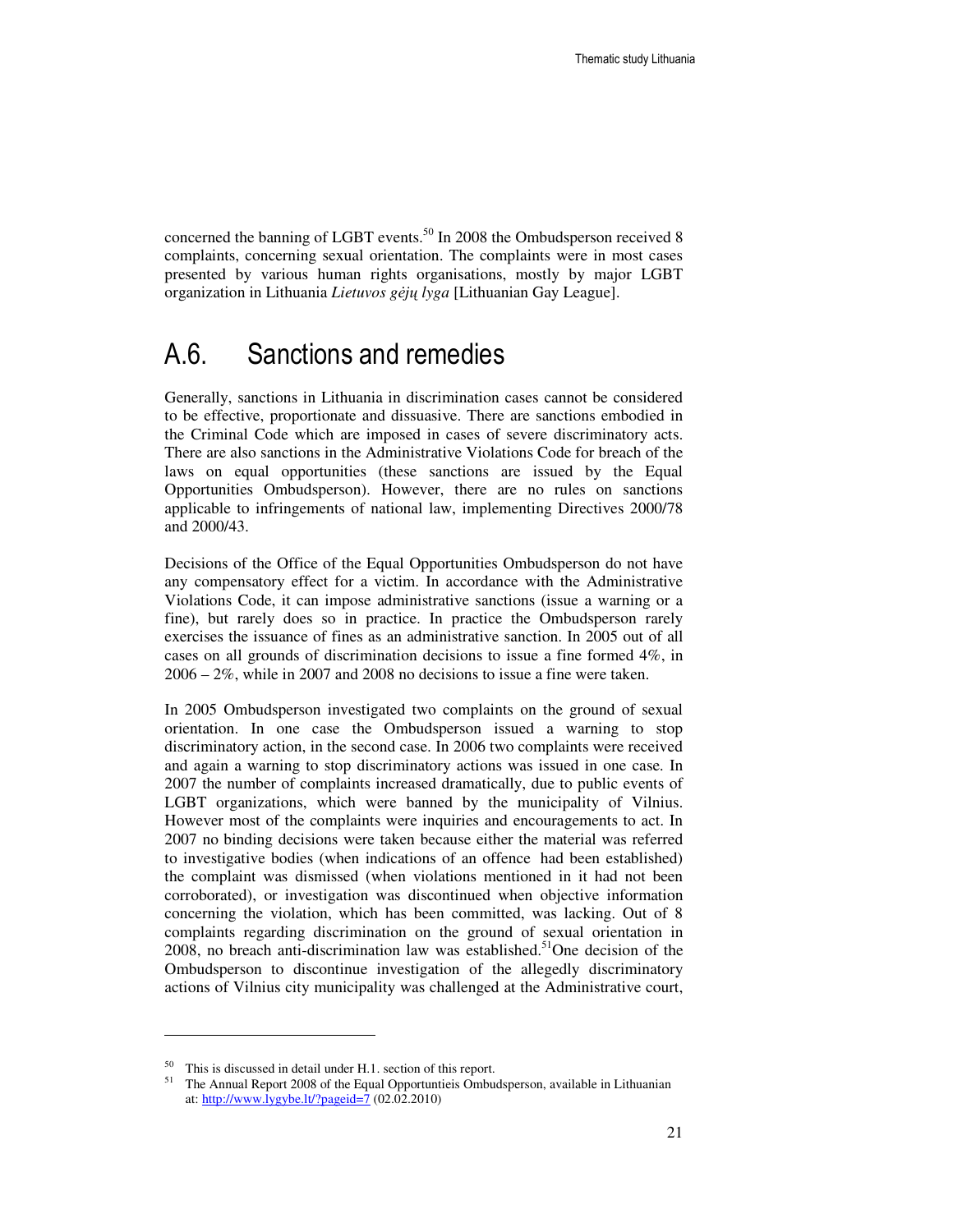which resulted in the second discrimination case in the legal practice, where sexual orientation was concerned.<sup>52</sup>

### A.7. Exceptions to equal treatment

The latest draft amendment of the Law on Equal Treatment eliminated significant part of the weaknesses of the implementation of the Directive. However, some of the amendments raised concerns about possible misuse of newly included provisions and interpreations, disadvantaging LGBT persons. The amendment introduced a new article in the Law on Equal Treatment, which expanded the list of exceptions to the scope of equal treatment. Although the law has general provision on genuine occupational requirements, it also takes advantage of the provisions of Paragraph 2 of Article 4 of the Employment Equality Directive.

Article 3 of the Law on Equal Treatment states, that the law does not apply to:

- teachers, employees and personnel of religious communities, associations, centres, as well as associations and legal persons (the ethos of which is based on the same religion or belief to serve the same purposes) founded by these religious communities or their members, where, by reason of the nature of the activities of these subjects, or of the context in which they are carried out, a person's religion or belief constitutes a genuine, legitimate and justified occupational requirement, with regard to the organisation's ethos;
- the provision of goods and services (where the purpose of these is of religious character) exercised by religious communities or associations, as well as associations founded by these religious communities or their members;
- the acceptance for admission of persons to schools or other scholarly institutions, founded by religious communities or associations, as well as schools, institutions, organisations (where education is not the main activity of these bodies) founded by religious communities or their members, which were founded with the purpose of maintaining the values of these religious

 $52$  The case is discussed in detail under the E.3. heading of this report.

The Minister of Social Affairs and Labour publicly admitted that the inclusion of these provisions was discussed with the Lithuanian Bishop's Conference, and that the draft law and these particular provisions were approved by Lithuanian Bishop's Conference. Stenograph of the Parliament sitting of 18.09.2007. The text in Lithuanian can be found at: http://www3.lrs.lt/pls/inter3/dokpaieska.showdoc\_l?p\_id=304466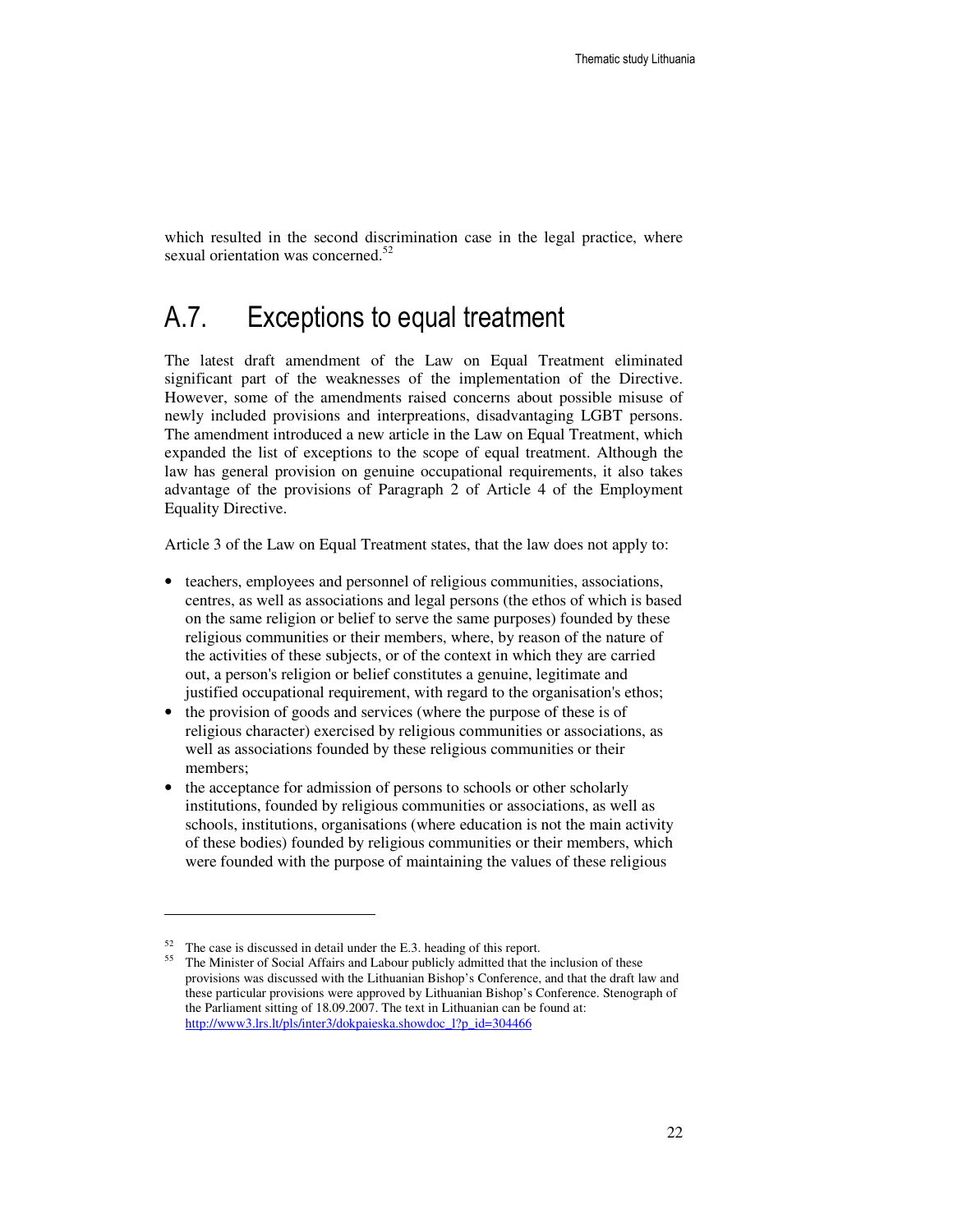communities and associations, where the refusal to accept a person is necessary in order to preserve the ethos of these religious communities;

• the process of education about the beliefs of religious communities or associations, as well as education programs, textbooks, teaching tools, where it is necessary to ensure the right of religious communities to profess and/or practice their beliefs, or teach about them.

It must be mentioned that the Catholic Church played a significant role in the introduction of these provisions in the Law on Equal Treatment.<sup>55</sup> Bearing in mind the negative attitude of the Church to sexual minorities in Lithuania, which has been publicly expressed many times,  $56$  it can be expected that these broad provisions might be used to discriminate not only on the grounds of religion or belief alone.

Current wording leaves enough room for interpretations, that could be used to limit the freedom of expression of LGBT people, particularly limiting educational and awareness raising activities Some members of the Parliament, notorious for opposing homosexuality and protecting 'traditional values', identified the connection between these provisions and the issue of sexual orientation during the hearing, and stated that it could be used as a 'self-defence tool for the elimination of 'non-traditional' sexual orientation from schools and the education system in general. $57$ 

There are serious doubts that these provisions correspond to the purpose of the Employment Equality Directive. First, the provisions are broader in scope when compared to the wording provided in the Directive. Secondly, it is not clear which organisations, institutions, schools or legal persons could take advantage of them.<sup>58</sup> Wide interpretation of these neither detailed, nor precise provisions could in practice be disadvantageous to sexual minorities. Thirdly, there are no clear and evident facts that such national practice, as outlined in Article 13 of the draft law existed prior to the implementation of the Directive, as is required by Article 4 of the Directive.

<sup>56</sup> See http://www.delfi.lt/archive/article.php?id=13210101 ; http://www.lrytas.lt/?id=11795035311178205586&view=4

<sup>&</sup>lt;sup>57</sup> Stenograph of the Parliament sitting of 18.09.2007. Available in Lithuanian at http://www3.lrs.lt/pls/inter3/dokpaieska.showdoc\_l?p\_id=304466 (14.02.2008)

It is not clear how many members of the religious community should be the founders of a particular organisation, school or institution.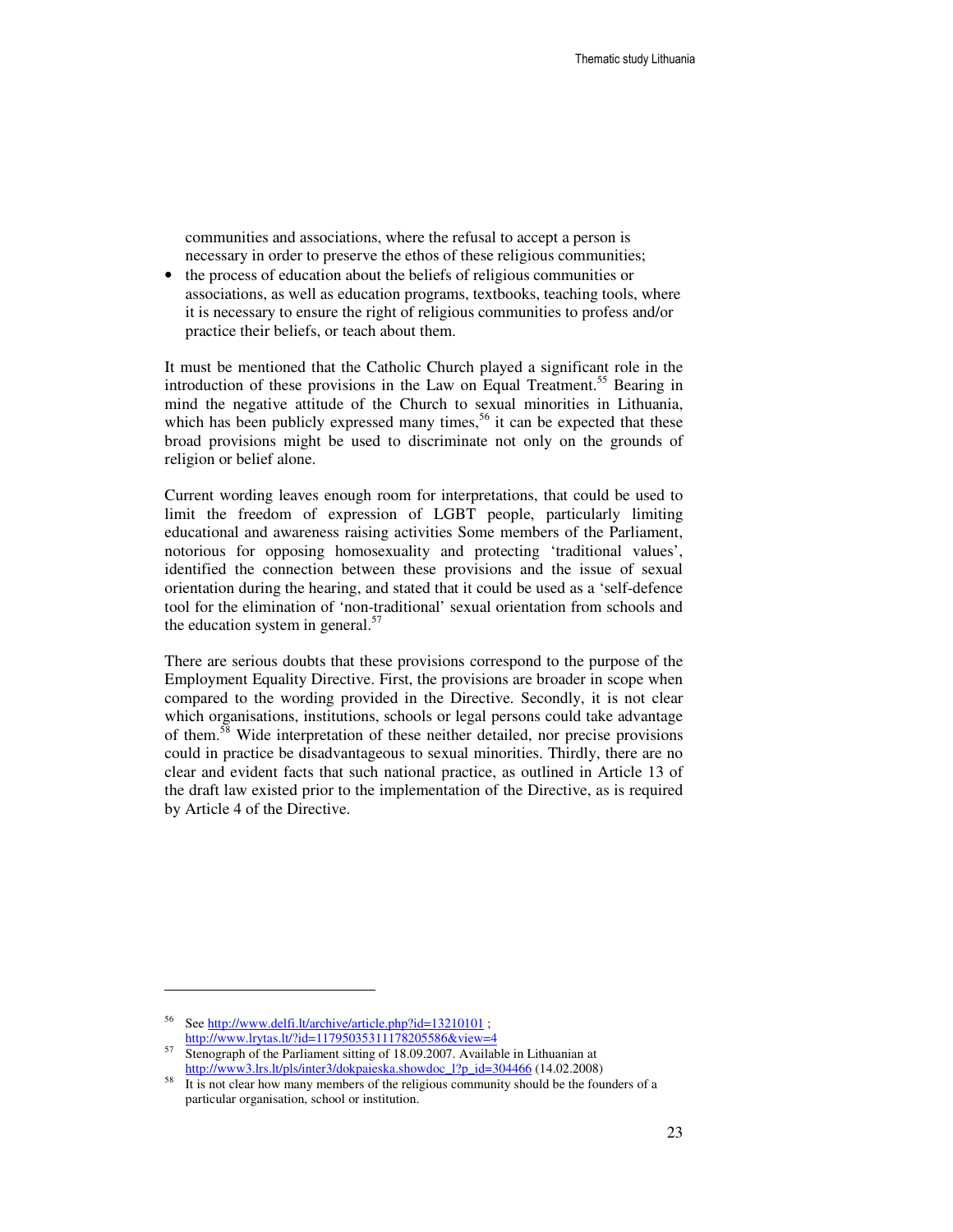## B. Freedom of movement

The legal status of foreigners in the Republic of Lithuania is regulated by *Užsieniečių teisinės padėties įstatymas* [Law on the Legal Status of Aliens].<sup>59</sup> According to this law, 'family members of a citizen of an EU Member State' means that citizen's spouse or the person with whom a registered partnership has been contracted, his or her direct descendants who are under the age of 21 or are dependants, including direct descendants of the spouse or person with whom the registered partnership has been contracted, who are under the age of 21 or those who are dependants, the dependent direct relatives in the ascending line of a citizen of an EU Member State, of the spouse or of the person with whom that person has contracted a registered partnership.

The definition of marriage in national law is provided in the Civil Code of the Republic of Lithuania. Article 3.7 of the Code defines marriage as a formalised agreement between a man and a woman only. Thus marriage of same-sex couples is not recognised by national law.

In practice, partnerships in Lithuania do not exist and are not recognised, due to a legal vacuum which has been left open since 2001. The regulation of partnerships is partially governed by the Civil Code of the Republic of Lithuania. According to the Civil Code, detailed regulation of partnerships should be outlined in a subsidiary law on partnerships. The Civil Code came into force on 01.07 2001, and a law on partnerships has not yet been passed.

However, the situation in regard to partnerships is also disadvantageous to same-sex couples. According to the Article 3.229 of the Civil Code, only a union between a man and a woman can be recognised as a partnership, and then only if it was duly registered and made with the intention of marriage in the future. Thus partnerships between same-sex persons cannot be recognised in the current state of Lithuanian law.

This view is supported by the *Migracijos departamentas prie Vidaus reikal*ų *ministerijos* [Migration Department of the Ministry of the Interior] (hereinafter: the Migration Department), the main governmental institution which grants residence permits to foreigners in Lithuania. The official position of the Migration Department is that neither marriage nor partnership between samesex citizens of EU Member States can be legally recognised in Lithuania and same-sex partners would not be considered as family members, thus could not

Lithuania/The Law on the Legal Status of Aliens adopted on 29.04.2004 No. IX-2206 (last amended on 28.11.2006).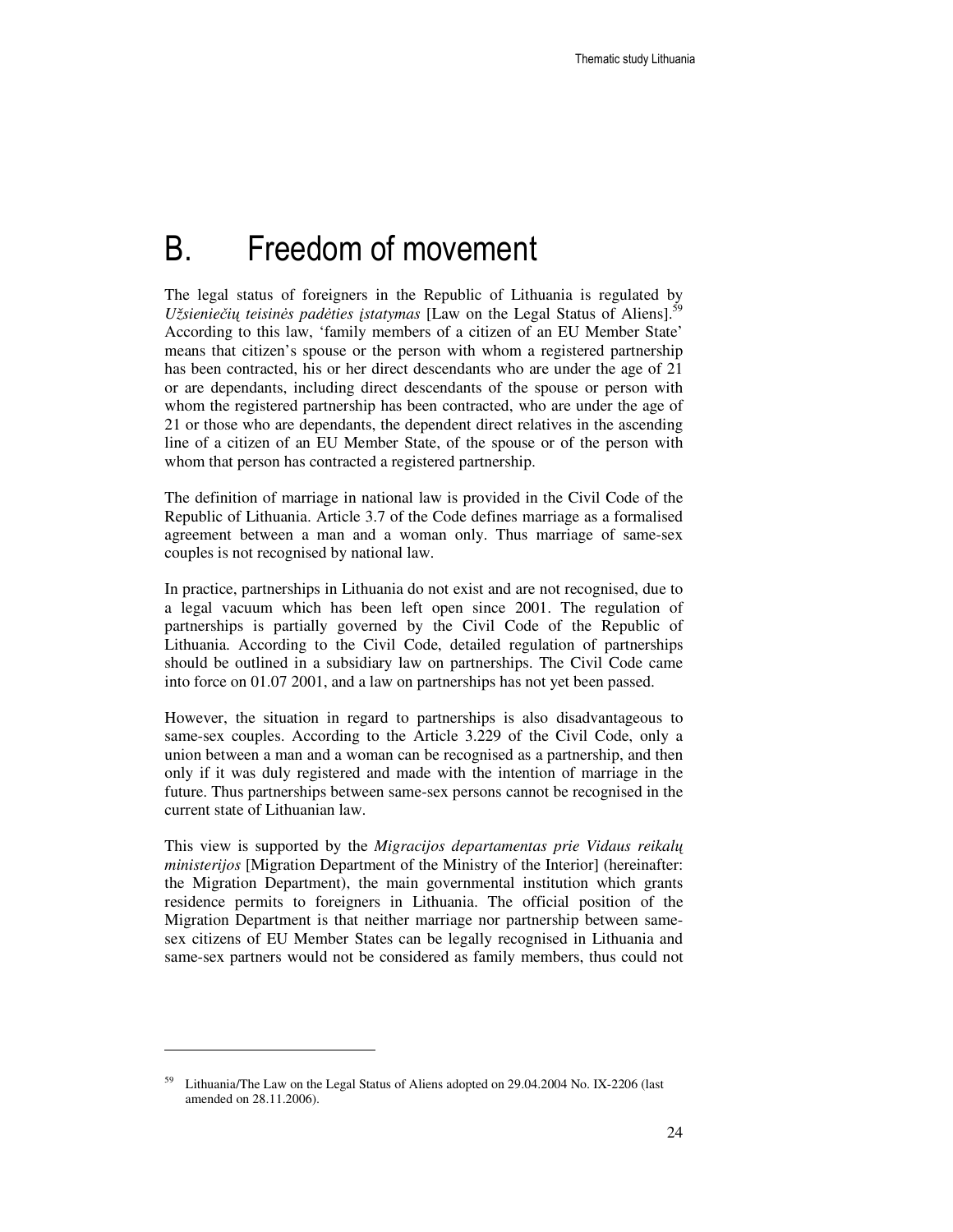be given residents permit.<sup>60</sup> The same applies to same-sex marriages and unions between EU citizens and third-country nationals.

Although there has not been any cases in practice, however, according to the restrictive interpretation of the law by the Migration Department, LGBT partners (either EU citizens, or third country nationals) could not benefit from the freedom of movement and residence of their partner or spouse in Lithuania.

According to the data of the Migration Department, there have not been any cases in practice where LGBT persons sought to obtain a residence permit in Lithuania or benefit from freedom of movement in any form, due to the presence of their LGBT partner or spouse in Lithuania.

<sup>60</sup> Migracijos Departamentas prie Lietuvos Respublikos Vyriausybės, 11.01.2008 d. raštas Lietuvos žmogaus teisių centrui 'Dėl informacijos pateikimo' Nr. (15/7-7) 10K – 1684.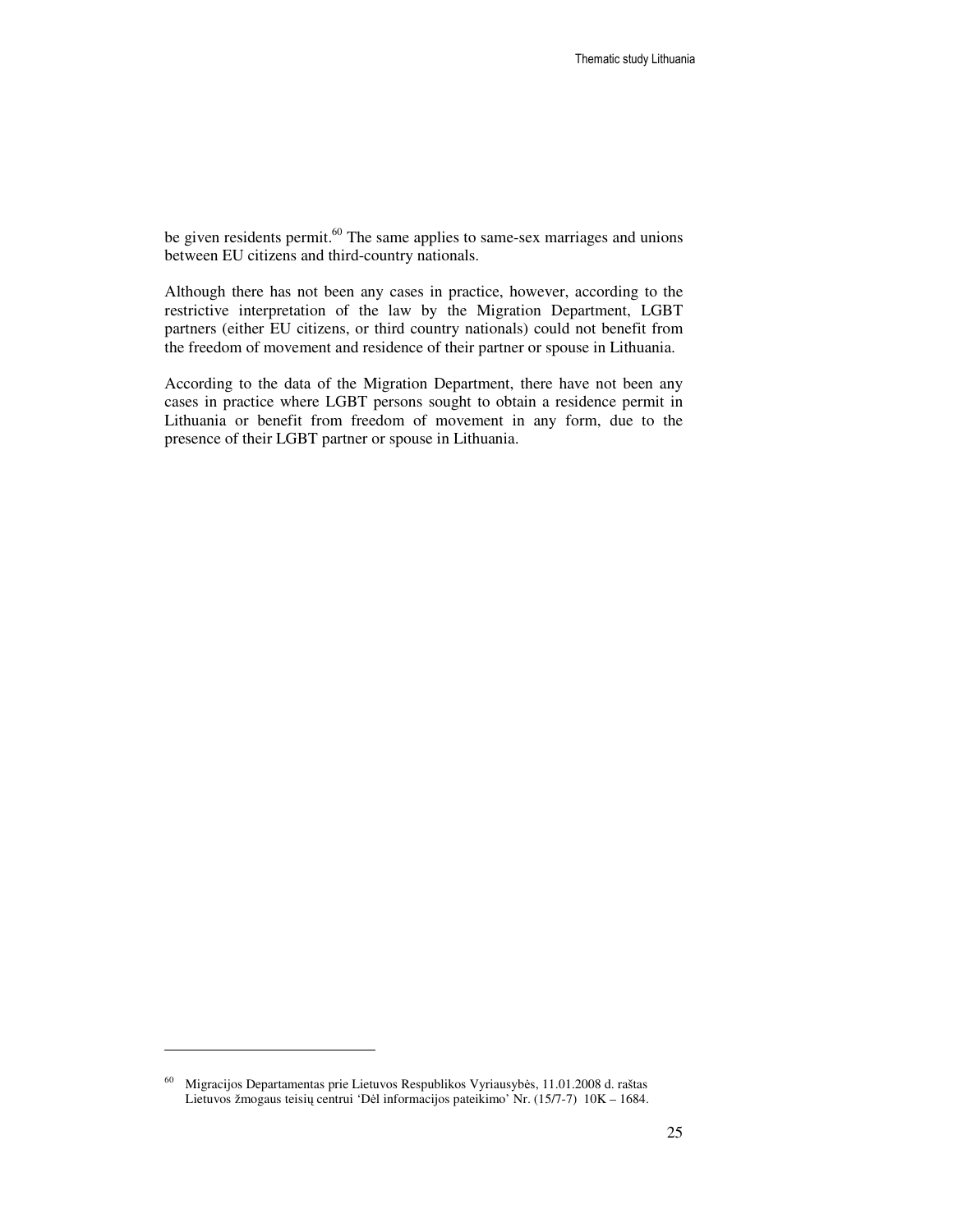# C. Asylum and subsidiary protection

Procedures for granting asylum in the Republic of Lithuania are outlined in the Law on the Legal Status of Aliens.<sup>61</sup> This law determines that refugee status shall be granted to an asylum applicant who, owing to a well-founded fear of being persecuted for reasons of race, religion, nationality, membership of a particular social group or political opinion, is outside the country of his nationality and is unable, or owing to such fear is unwilling, to avail herself or himself of the protection of that country (Article 86).

According to the national law, subsidiary protection may be granted to an asylum applicant who is outside his or her country of origin, and is unable to return to it owing to a well-founded fear that: 1) she or he will be tortured, subjected to cruel, inhuman or degrading treatment or punishment; 2) there is a threat that his or her human rights and fundamental freedoms will be violated; 3) her or his life, health, safety or freedom is under threat as a result of endemic violence which spread in an armed conflict or which has placed her or him at serious risk of systematic violation of his human rights (Article 87).

These provisions are considered to be in compliance with the provisions of the 1951 Convention Relating to the Status of Refugees (hereinafter: the Convention), the 1967 Protocol Relating to the Status of Refugees (hereinafter: the Protocol) and the  $2004$  Qualification Directive.<sup>62</sup> The Convention and the Protocol came into force in the Republic of Lithuania in 1997, but the first asylum application on the ground of persecution due to sexual orientation was not received until the end of 2007.

As there was only one asylum application received, it is difficult to comment on the possible practice of the Migration Department under the Ministry of Internal Affairs (hereinafter: the Migration Department), which is responsible for taking decisions on the granting or refusal to grant refugee status or subsidiary protection. Article 10(1)(d) of the 2004 Qualification Directive was literally transposed into national laws on 04.05.2007.<sup>63</sup> Therefore, in principle, the persecution of LGBT persons due to their sexual orientation would be examined as persecution of LGBT persons as possible members of a particular social group.

<sup>&</sup>lt;sup>61</sup> Lithuania/The Law on the Legal Status of Aliens adopted on 29.04.2004 No. IX-2206 (last amended on 28.11.2006).

 $62$  Council Directive 2004/83/EC of 29.04.2004 on minimum standards for the qualification and status of third country nationals or stateless persons as refugees or as persons who otherwise need international protection, and the content of the protection granted.

Amendments of the Order concerning examination of asylum applications, issuing and execution of the decisions, No. 1V-169 (04.05.2007).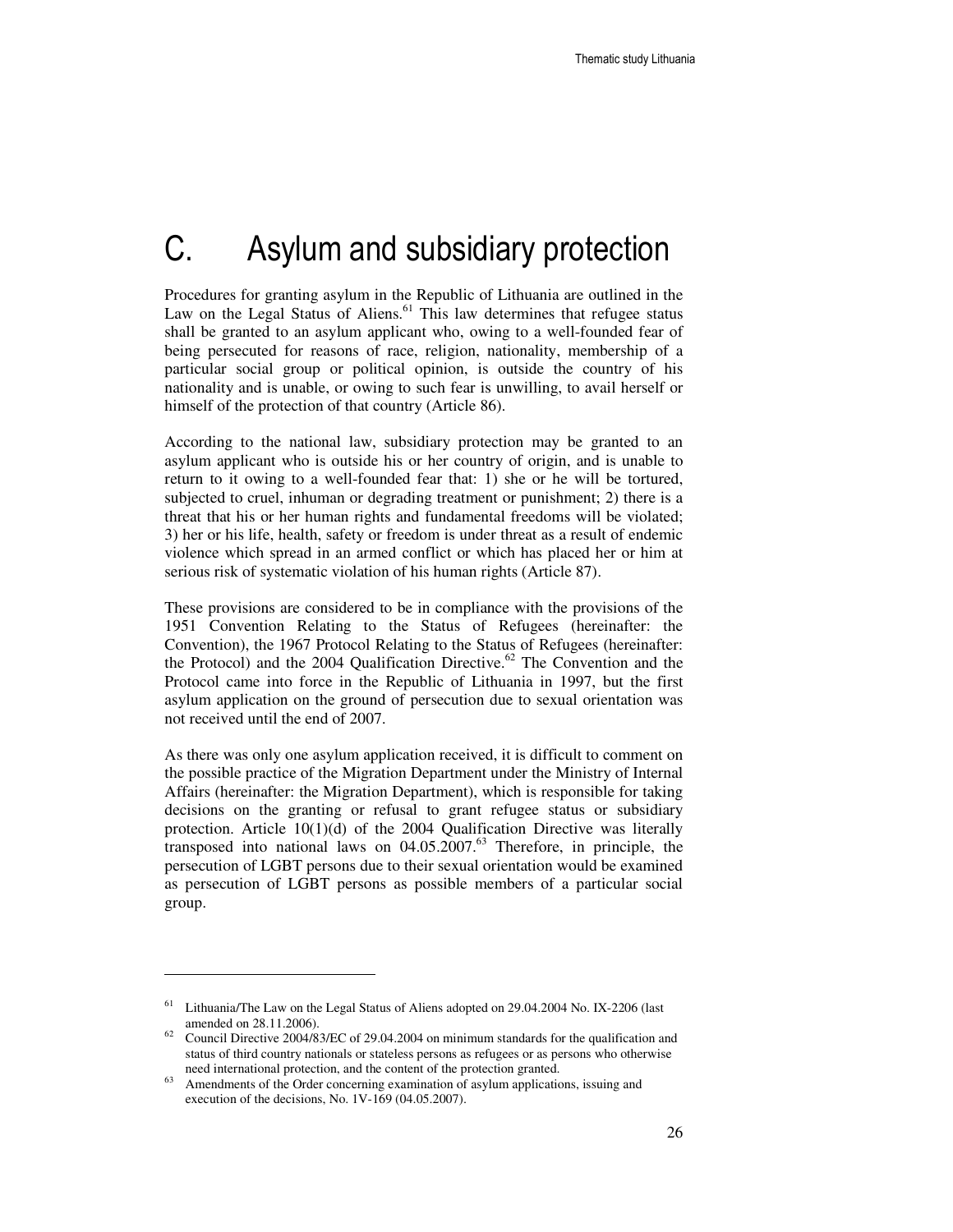Since 1997, when the Convention and the Protocol came into force in the Republic of Lithuania, the first, and as yet only, asylum application on the ground of persecution due to sexual orientation was received at the end of 2007. This first case of application for asylum due to sexual orientation clearly highlighted the need to improve the reception conditions for asylum seekers.

Upon receiving the above-mentioned asylum application, the Migration Department issued their decision to provide the asylum seeker with temporary territorial asylum, and to accommodate him in the Foreigners' Registration Centre until the final decision on asylum was made. While accommodated in the Foreigners' Registration Centre, the asylum seeker was beaten and received further threats from other asylum seekers. After the incident, the beaten asylum seeker called the police, but the police did not react with due attention. Feeling insecure, the homosexual asylum seeker then left the Foreigners' Registration Centre.

Initially, the *Lietuvos g*ė*j*ų *lyga* [Lithuanian Gay League (LGL)] accommodated the beaten asylum seeker in an hotel for two nights. Later, the person himself and the Lithuanian Gay League approached the Lithuanian Red Cross asking for assistance with accommodation. The Lithuanian Red Cross reached an agreement with another non-governmental organisation, Vilnius Caritas, and proposed accommodation in the Vilnius Caritas common lodging-house. However, the asylum seeker did not go to the common lodging-house, and a couple of days later information was received that the asylum seeker had left the Republic of Lithuania and gone to Luxembourg, where he had complained about reception conditions for asylum seekers in the Republic of Lithuania.

According to Article 79 of the Law on the Legal Status of Aliens, an asylum seeker may be accommodated in the Foreigners' Registration Centre, or in his or her own place of residence. However, in both cases an asylum seeker can face certain problems. First, there is no separate building for vulnerable groups of asylum seekers, such as single women or homosexuals, and it is complicated for the police and administrative officers of the Foreigners' Registration Centre to ensure security in the common building. Secondly, the alternative of accommodation in his or her own place of residence is only permitted if the asylum seeker has entered the Republic of Lithuania legally, and in such cases the state does not provide him or her with any kind of financial support.

There is no information available, whether a practice reportedly used in some countries during the asylum procedure known as 'phallometry' or 'phallometric testing', was applied in the asylum procedures in Lithuania.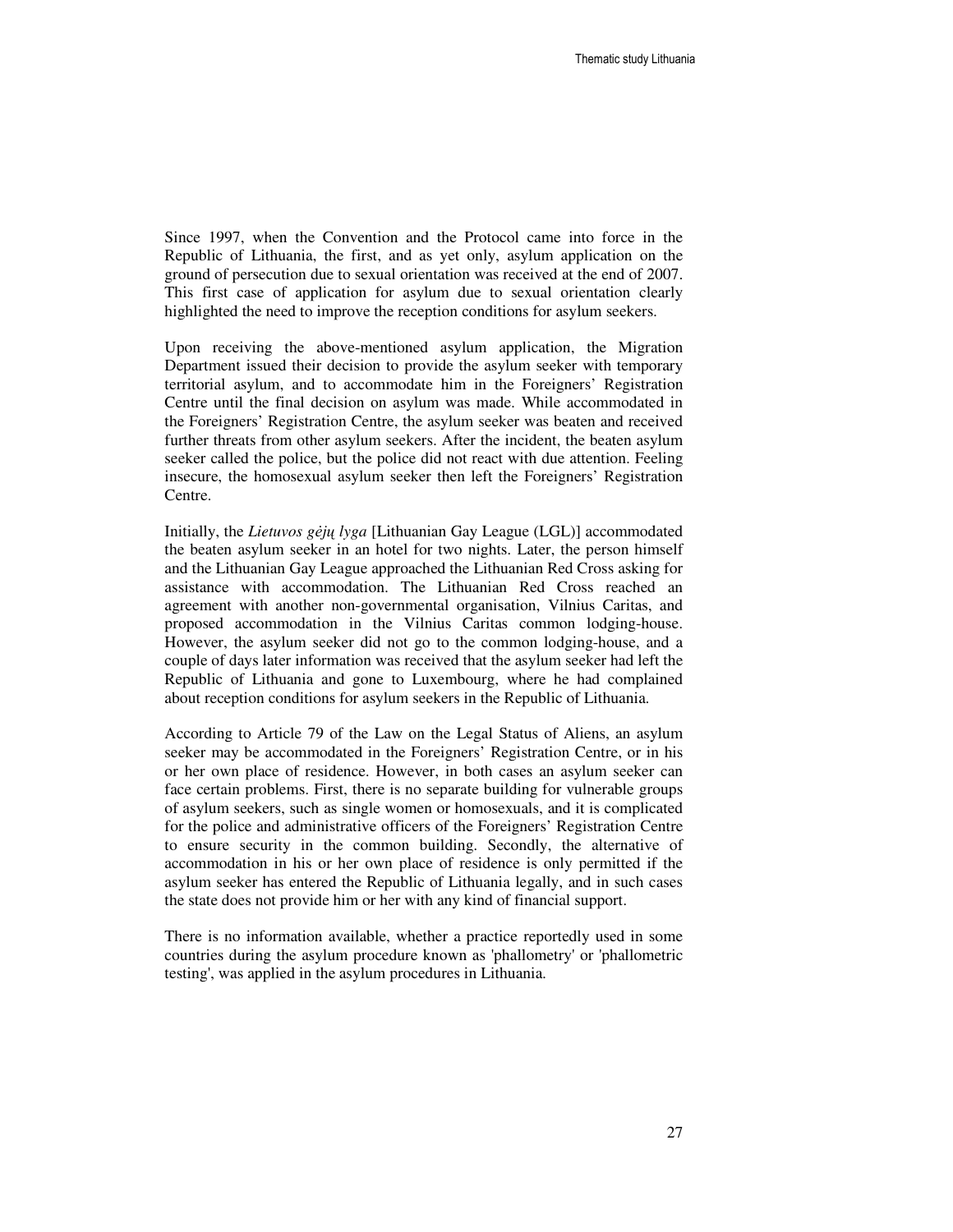## C.1. The acceptance of LGBT partners as family members in the context of asylum and/or subsidiary protection in the national legal system

According to the Law on the Legal Status of Aliens, the definition of the family members of an asylum seeker covers the spouse of the asylum seeker or a person who has concluded a partnership agreement with her or him, in so far as the family already existed in the country of origin, and during the examination of the asylum application the family members are present in Lithuania (Article 2). First, unmarried LGBT partners would not be accepted as family members of an asylum seeker. Secondly, as there is no practice of recognition of LGBT persons as family members of asylum seekers in the Republic of Lithuania, it is not clear whether LGBT persons who have concluded partnership agreements with asylum seekers would be accepted as family members.

However, the official position of the Migration Department of the government of the Republic of Lithuania is that neither marriage nor partnership between same sex persons can be legally recognised in Lithuania.<sup>64</sup>

<sup>64</sup> Migracijos Departamentas prie Lietuvos Respublikos Vyriausybės, 11.01.2008 d. raštas Lietuvos žmogaus teisių centrui 'Dėl informacijos pateikimo' Nr. (15/7-7) 10K – 1684.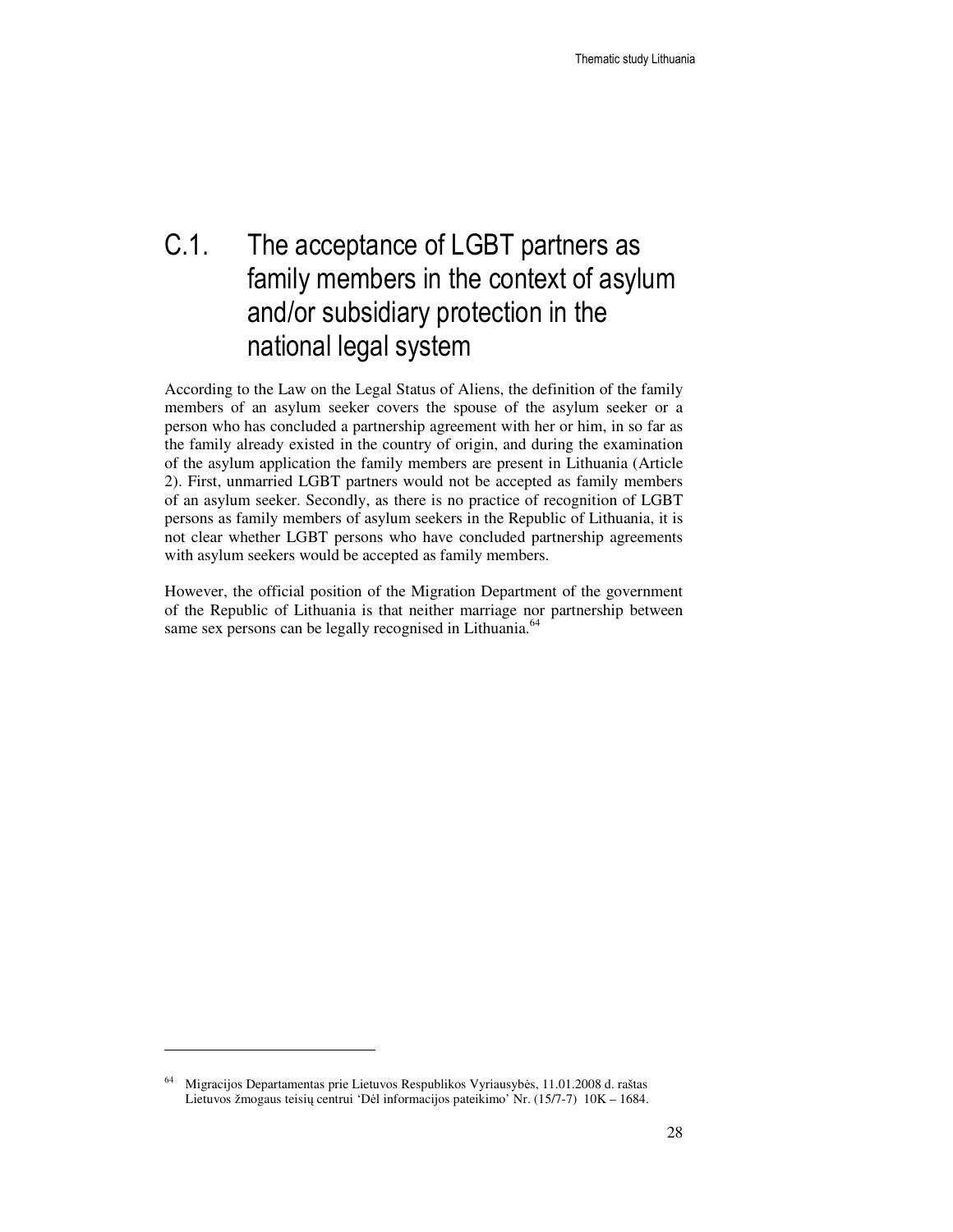# D. Family reunification

According to the Law on the Legal Status of Aliens, persons are given the right to family reunification if they are granted refugee status and receive a permanent residence permit. However, persons who are granted subsidiary protection and receive temporary residence permits only do not have this right.

Family members who can enter and reside are defined in the law. This right is recognised to the spouse or the person who has concluded a partnership agreement, the children of the couple or of one of them (including adopted children) below 18 years of age, on condition that they are unmarried and dependent, as well as relatives in the direct ascending line who have been dependent for at least one year and are unable to make use of the support of other family members residing in a foreign country (Article 2).

Taking into account the absence of any practice in this area, it is not clear if an LGBT person who has received refugee status in the Republic of Lithuania could exercise his or her right to reunify with the partner bound to him or her in a registered partnership.

However, the official position of the Migration Department of the government of the Republic of Lithuania is that neither marriage nor partnership between same-sex persons can be legally recognised in Lithuania.<sup>65</sup>

<sup>65</sup> Migracijos Departamentas prie Lietuvos Respublikos Vyriausybės, 11.01.2008 d. raštas Lietuvos žmogaus teisių centrui 'Dėl informacijos pateikimo' Nr. (15/7-7) 10K – 1684.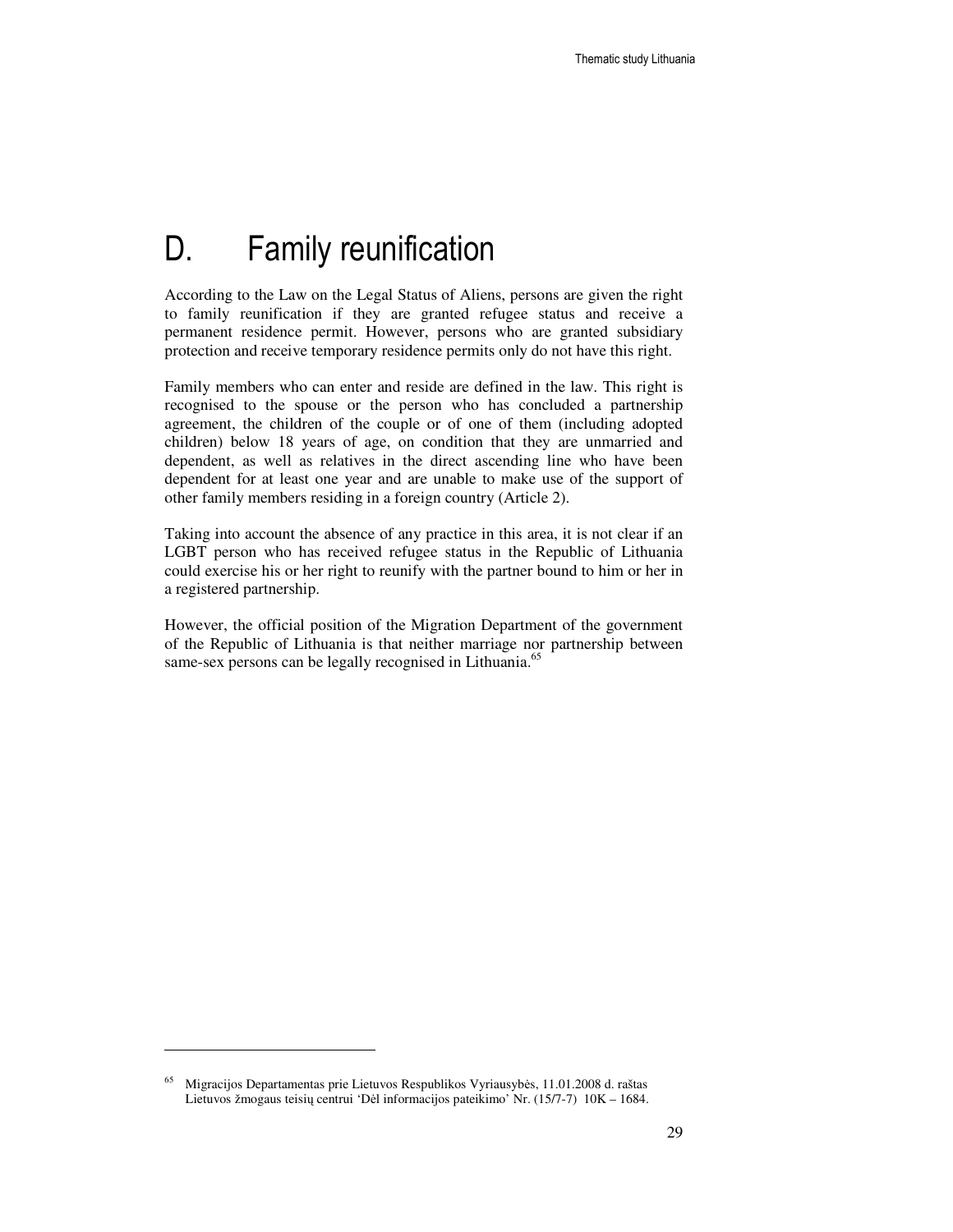# E. Freedom of assembly

Until very recently, the LGBT community and its organisations were 'invisible' in the public life of Lithuania. However, the year 2007 was a turning point in this respect.

*Lietuvos g*ė*j*ų *lyga* [Lithuanian Gay League (LGL)], the leading LGBT rights protection organisation in Lithuania, made a couple of attempts to organise public events for the first time, and was confronted with opposition from some sections of society,<sup>66</sup> and most importantly from politicians. Freedom of assembly remained one of the most pressing points at issue for the human rights of the LGBT community since 2007.

Freedom of assembly is a constitutional provision, embodied in Article 36 of the Constitution of the Republic of Lithuania. It states, that: 'Citizens may not be prohibited or hindered from assembling unarmed in peaceful meetings. This right may not be limited otherwise than by law and only when it is necessary to protect the security of the State or society, public order, people's health or morals, or the rights and freedoms of other persons'.<sup>67</sup>

In practice, there were only a few public demonstrations against homosexuals, with less than 30 participants. In 2007 at least two public meetings were lead by *Piliečių sąšauka* "Už dorą tautą" [Citizens movement "For the honest nation"], some politicians, right wing extremists and priests took part in it. The participants of the meeting were holding poster with slogans opposing homosexuality, avoiding open incitement of hatred. None of such meetings were interrupted by the police.

This constitutional right is detailed in the *Lietuvos Respublikos susirinkim*ų į*statymas* [Law of Assemblies].<sup>68</sup> This law provides rules on the procedures for the organisation of public meetings, provides a list of prohibited meetings, and sets the rights and duties of the organisers of meetings and of state officials and law enforcement institutions. Article 22 of this law states that state officials and the police must ensure organisational possibilities for the implementation of legitimate meetings, as well as protection of the rights and safety of the

<sup>66</sup> L. Dainoras (2007) 'Gėjai išprovokavo emocines audras' in *Kauno diena*. Available in Lithuanian at: http://www.kaunodiena.lt/lt/?id=6&aid=47329 (14.02.2008).

<sup>67</sup> Lithuania/Lietuvos Respublikos Konstitucija. Official publication *Valstyb*ė*s Žinios*, 1992, No. 33-1014. Text in English can be found at: http://www3.lrs.lt/home/Konstitucija/Constitution.htm (14.02.2008).

<sup>68</sup> Lithuania/Lietuvos Respublikos susirinkimų įstatymas. Official publication *Valstyb*ė*s Žinios*, 1993, Nr. 69-139. Available in Lithuanian at: http://www3.lrs.lt/pls/inter3/dokpaieska.showdoc\_l?p\_id=210632 (14.02.2008).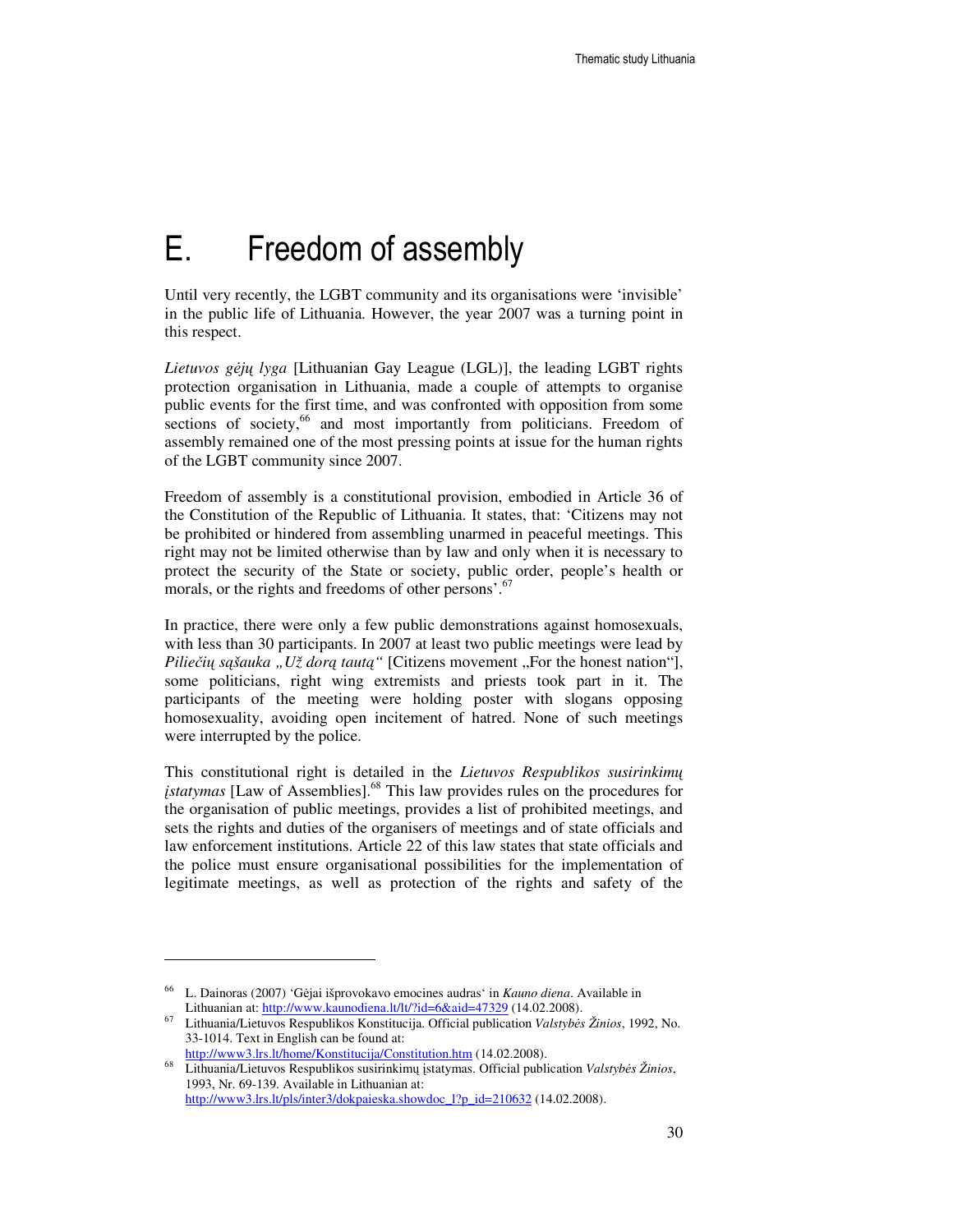participants of such meetings.<sup>69</sup> The *Lietuvos Respublikos Konstitucinis Teismas* [Constitutional Court of the Republic of Lithuania] in one of its rulings<sup>70</sup> stressed the importance of this provision, identified important jurisprudence of the European Court of Human Rights, and stated that 'the right to freely arrange peaceful assemblies includes not only the negative duty of the State not to interfere with the arrangement of a peaceful assembly but also its positive duty to ensure proper protection for the participants of such an assembly'.<sup>71</sup>

## E.1. Freedom of assembly and the LGBT community—first attempt

The first attempt to organise a public LGBT event took place in May 2007 during the 'For diversity. Against Discrimination' campaign national event in Lithuania. A group of NGOs was involved in the preparation for the visit of the European anti-discrimination truck to Lithuania, which was organised by the local public relations company, *Baltijos vieš*ų*j*ų *ryši*ų *grup*ė [BVRG]. The Lithuanian Gay League (LGL) planned to organise a public event—the unfurling of a 30 metre long rainbow flag—on the same day  $(25.05.2007)^{12}$ The announcement of this initiative by the LGL received significant attention from the media. $73$ 

BVRG hired a private company, Pirmoji kava, to organise the visit of the Antidiscrimination Truck and accompanying events. Pirmoji kava applied to the administration of Vilnius city municipality to obtain permission, as it is required by the Law on Assemblies. However, the administration of Vilnius city municipality refused to issue permission, stating that, due to 'objective information' received from the police, there was a strong possibility of violent protests and demonstrations, and that the law enforcement institutions were not

<sup>69</sup> Lithuania/Lietuvos Respublikos susirinkimų įstatymas. Official publication *Valstyb*ė*s Žinios*, 1993, Nr. 69-139. Available in Lithuanian at:

http://www3.lrs.lt/pls/inter3/dokpaieska.showdoc\_l?p\_id=210632 (14.02.2008). <sup>70</sup> Lithuania/Lietuvos Respublikos Konstitucinio teismo nutarimas Dėl Lietuvos Respublikos Susirinkimų įstatymo 6 straipsnio 2 dalies atitikimo Lietuvos Respublikos Konstitucijai. (07.01.2000). Official publication *Valstyb*ė*s Žinios*, 2000 Nr. 3-78. Available in English at: http://www.lrkt.lt/dokumentai/2000/r000107.htm (14.02.2008).

<sup>71</sup> Lithuania/Lietuvos Respublikos Konstitucinio teismo nutarimas Dėl Lietuvos Respublikos Susirinkimų įstatymo 6 straipsnio 2 dalies atitikimo Lietuvos Respublikos Konstitucijai. (07.01.2000). Official publication *Valstyb*ė*s Žinios*, 2000 Nr. 3-78. Available in English at: http://www.lrkt.lt/dokumentai/2000/r000107.htm (14.02.2008).

<sup>72</sup> This initiative, called 'Rainbow days 2007', was financially supported by the Office of the Equal Opportunities Ombudsperson through the national anti-discrimination programme.

<sup>73</sup> N/A (2007), 'Sostinėje kunkuliuoja aistros dėl gėjų', in *Lietuvos rytas*. Available in Lithuanian at: http://www.lrytas.lt/?data=20070519&id=nuo19\_so070519&view=2 (14.02.2008).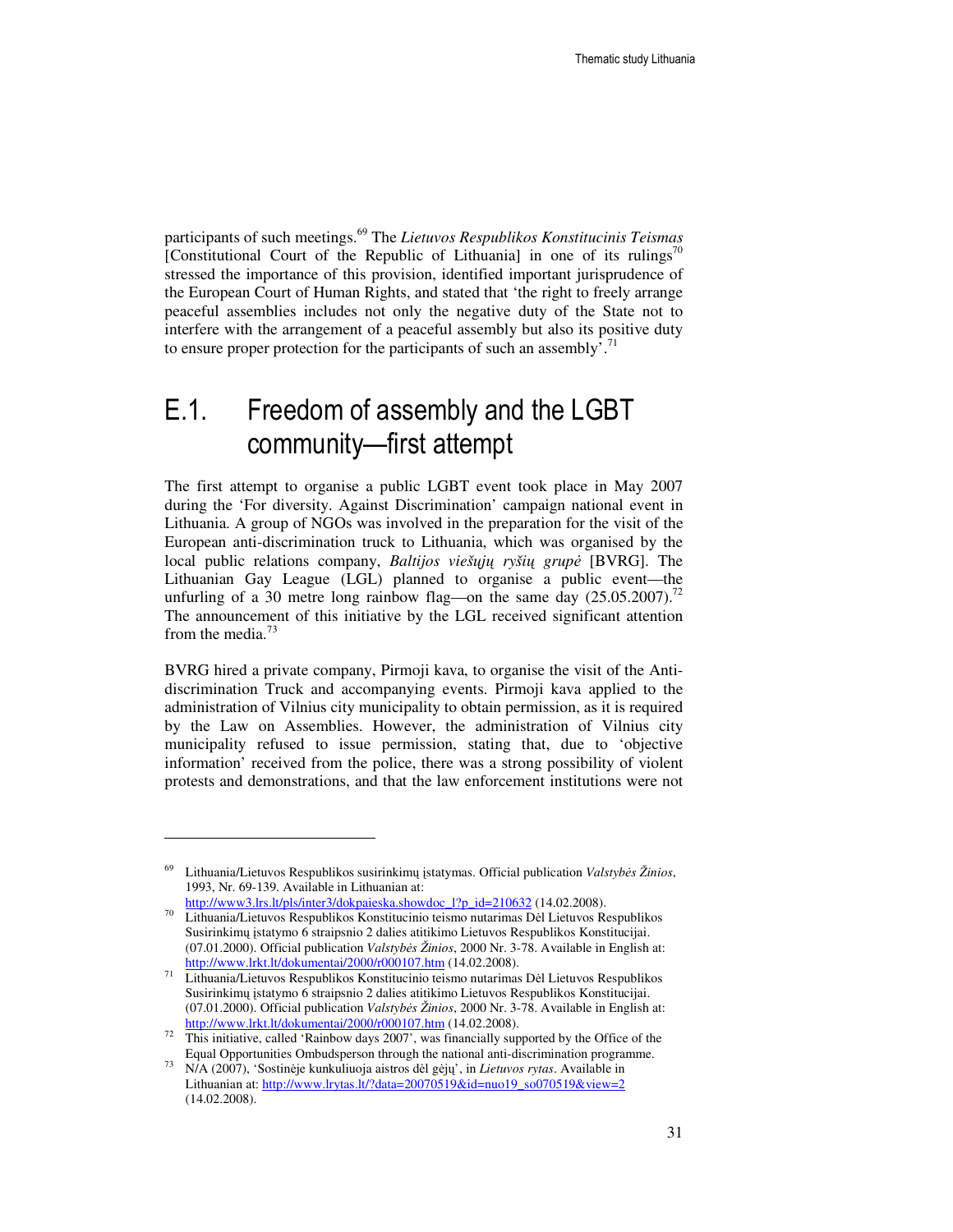able to ensure public safety and order for this event. This resulted in the cancellation of the EU anti-discrimination campaign truck visit to Lithuania.

The reaction of the European Commission to the decision of Vilnius city municipality was modest. The Commission expressed its regrets that the event was not welcomed in Vilnius.<sup>74</sup> As neither BVRG nor the private company which applied for the permission were willing to start legal proceedings against Vilnius city municipality, the legality of the municipality's decision was not challenged in court.

However, there are clear indications that the real motivation not to allow the event to take place was the fact that the event publicly addressed the issue of sexual orientation (among other grounds of discrimination). Even before the decision not to issue permission was taken, the mayor of Vilnius (a member of the Order and Justice (Liberal Democrats) party) publicly stated that, 'as we give priority to the traditional family and are seeking to promote family values, we oppose the public demonstration of homosexual ideas in Vilnius city'.<sup>75</sup>

Additionally, the presidium of the Order and Justice (Liberal Democrats) party drafted a resolution advising municipality council members belonging to the party not to support events which might escalate discord among Vilnius city residents of different convictions. The leader of the Order and Justice party publicly admitted that the resolution was drafted particularly for this LGL event and any other similar events in the future.<sup>76</sup>

Although the refusal to issue permission for the event was not challenged in court, the Equal Opportunities Ombudsperson started investigation of whether there was a breach of the Law on Equal Treatment. Although the Ombudsperson publicly stated<sup>77</sup> that the decision of the municipality contained legal errors (it was based on a non-existent clause of the Law on Assemblies),  $^{78}$ without mentioning the reasoning and substance of it, the investigation of this case was finally discontinued without any public statement.

As the decision of the municipality was not challenged in court, it is difficult to say whether it was legally well-founded. However, bearing in mind the jurisprudence of the European Court of Human Rights, refusal to allow a public

<sup>&</sup>lt;sup>74</sup> Official Statement of the European Commission, available at: http://truck07.stopdiscrimination.info/866.0.html (14.02.2008).

<sup>75</sup> E. Utyra (2007) 'Viešumo siekiantiems gėjams – skaudūs smūgiai' in *Delfi*, available in Lithuanian at: http://www.delfi.lt/archive/article.php?id=13210101 (14.02.2008).

<sup>76</sup> N/A (2007) 'Sostinėje kunkuliuoja aistros dėl gėjų' in: *Lietuvos rytas*, available in Lithuanian at: http://www.lrytas.lt/?data=20070519&id=nuo19\_so070519&view=2 (14.02.2008).

<sup>77</sup> Lygių galimybių kontrolieriaus tarnyba, available in Lithuanian at: http://www.lygybe.lt/news.php?strid=1071&id=37924 (14.02.2008)

<sup>78</sup> E. Utyra (2007) 'Lygių galimybių kontrolieriai tiria atwsakymą gėjams' in *Delfi*, available at: http://www.delfi.lt/archive/article.php?id=13315947 (14.02.2008).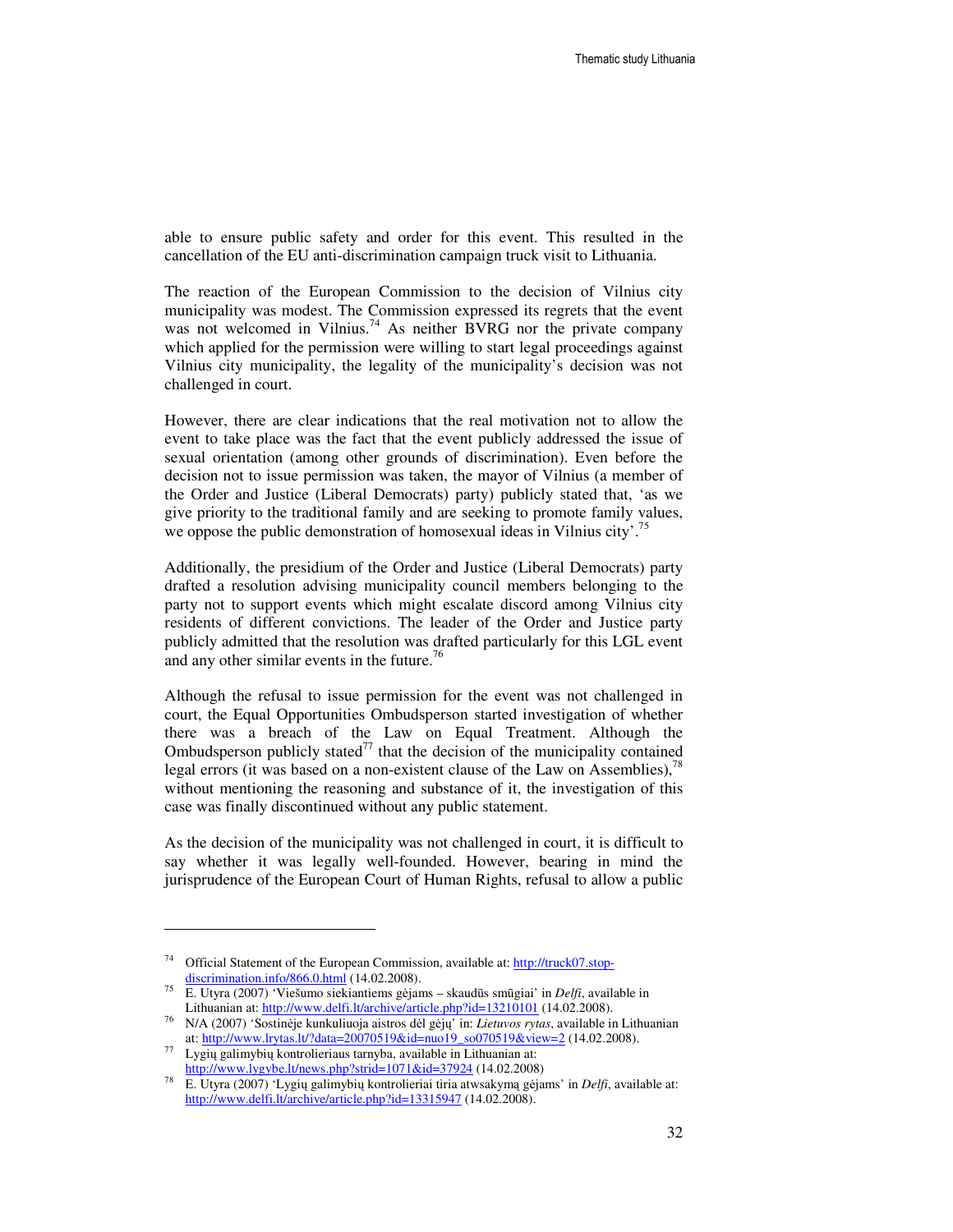event only on the basis that opposing events could cause a threat to public order can presumably be considered as not sufficiently legally founded.

## E.2. Freedom of assembly and the LGBT community—second attempt

The second attempt to organise the same public LGBT event took place in October 2007.<sup>79</sup> This time, LGL applied to the administration of Vilnius city municipality asking for permission, but authorisation was not granted. The municipality based their refusal on a few arguments. First, construction works were taking place in the town hall (which appeared to be true). Secondly, the municipality stated that public security could not be ensured, due to construction works in the town hall, and due to the fact that during the first attempt to organise such an event in May, 'objective data' was available that indicated that violent demonstrations could oppose the similar event in October.

LGL submitted a complaint regarding this decision to the court. The court of first instance and the court of second instance both rejected the complaint. Court of Cassation procedures for this type of case are not foreseen in the law. Thus the case at court was decided in favour of the municipality.

Part of the arguments (regarding construction works) of the municipality can be considered as sufficiently legally founded. However, the interpretation of certain provisions of the Law on Assemblies by the municipality and its approval by both courts gave rise to serious concerns as to whether public LGBT events which raise issues of sexual orientation can be successfully held in the future $80$ .

LGL, however, did not submit an application to the European Court of Human Rights regarding this case.

## E.3. Freedom of assembly and the LGBT community—third attempt

Another attempt to organise an LGBT event took place in August, 2008, again during "For Diversity. Against Discrimination" campaign truck visit. Once again, since additional events, highlighting homosexual orientation were planned to take place, former mayor of Vilnius city publicly stated, that while

<sup>&</sup>lt;sup>79</sup> During the ILGA-Europe international conference in Vilnius, 25-28.10.2007. The event—the spreading of a 30 metre long rainbow flag—was planned to take place on 25.10.2007.

<sup>&</sup>lt;sup>80</sup> Discussed in detail under the heading E.4. of this report.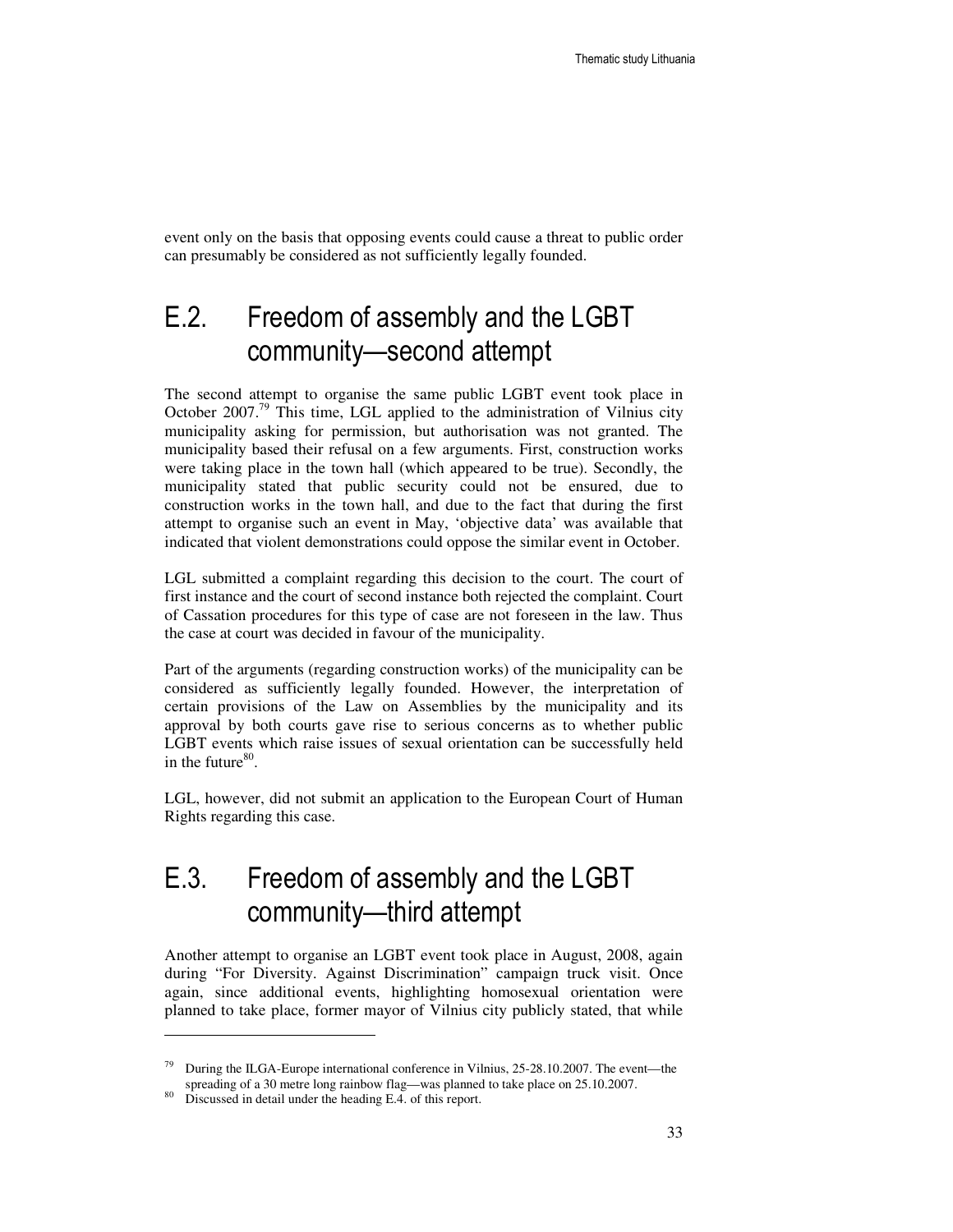he remains in the office "there will be no advertisements of sexual minorities"<sup>81</sup>. It must be added, that a few weeks before the truck visit The Rules on Disposal and Cleanness of Vilnius city municipality were amended to make it easier to reject the inquiry for permission of the event.<sup>82</sup>The event was not given permission to take place neither in the centre of the city, nor in alternative place, where permission was inquired. In addition, Kaunas mayor also publicly stated, that city municipality would refuse to give permission to the event  $83$ .

Eventually, the trucks visit was held in a privately owned parking lot of one of Vilnius super-markets. Again, the decision of the municipality, possibly in the breach of the Law on Assemblies, was not appealed to the court, due to the fact, that once again a PR company who was implementing the campaign at national level and who applied for the permission, refused to appeal to the court.

However, the LGBT organization *Lietuvos g*ė*j*ų *lyga* [Lithuanian Gay League (LGL)] filed a complaint to the Equal Opportunities Ombudsperson, inquiring, whether public statements of Vilnius city mayor as well as the the Rules on Disposal and Cleanness were compliant with Article 5 of the Law on Equal Treatment, which provides for a general duty of state and municipal institutions to implement equal opportunities. The Ombudsperson discontinued the investigation, claiming, that (1) the LGL was not a proper subject to apply to the Ombudsperson, since only persons, whose rights were directly violated by the action of municipality can file a complaint, (2) the case falls under the category of disputes, which, according to the Law on Equal Treatment, must be litigated in courts (this is the case regarding the implementation of the Law on Assemblies), (3) public statements of officials do not fall under the scope of the Law on Equal Treatment<sup>84</sup>. Since the decision was partially incompliant with the former practice of the Ombudsperson, the LGL appealed to the court on January 5, 2009.

At the time of the writing of this report the case was pending at the court of appeal, however, the decision of the court of first instance provided some clarification on how particular provisions of the Law on Equal Treatment can be interpreted in practice. *Vilniaus apygardos administracinis teismas* [Vilnius

<sup>81</sup> 15min.lt (2008), Imbrasas: Gėjams vietos nėra, published July 21 2008,available in Lithuanian at: http://www.15min.lt/naujiena/miestas/vilnius/imbrasas-gejams-vietos-nera-41- 672 (02.02.2010).

 $82 \text{ See section E.4.}$  of this report for more details.

<sup>83</sup> Alfa (2008) Kaunas irgi nenori į miestą įsileisti tolerancijos vilkiko, Published 07.08.2008, Available in Lithuanian at: http://www.alfa.lt/straipsnis/193273/?Kaunas.irgi.nenori.i.miesta.isileisti.homoseksualu.Toler ancijos.vilkiko=2008-08-07\_09-34 (02.02.2010).

The decision of the Equal Opportunities Ombudsperson of November 28, 2009. Excerpts from the reasoning can be found in the Annual report 2008 of the Ombudpseron, available in Lithuanian at: http://www.lygybe.lt/?pageid=7 (02.02.2010).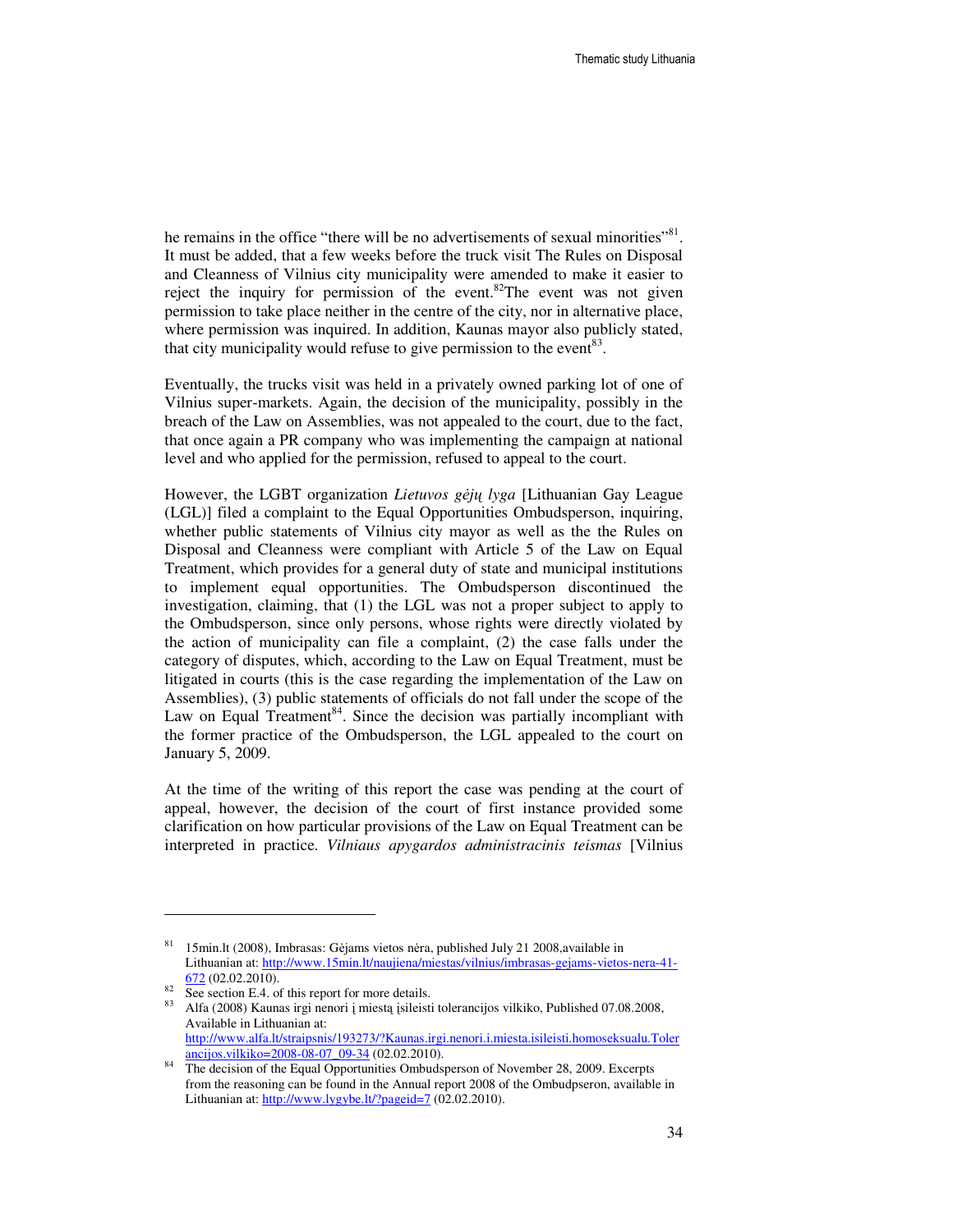district administrative court] ruled in favour of the Ombudsperson<sup>85</sup>, providing interpretation of some important provisions of the Law on Equal Treatment.

The court approved the reasoning of the Ombudsperson that public statements of officials do not fall under the scope of the Law on Equal Treatment, not going into details of the concept of instructions to discriminate. Although the applicant was asking the Ombudsperson to evaluate the actions of the municipality in the light of Article 5 of the Law on Equal Treatment (generally defined duty to implement equal opportunities), not questioning the legality of the decision not to issue permit for the event, however, the court approved the reasoning of the Ombudsperson, that LGL was not a proper subject to complaint, since the decision of the municipality not to issue a permission did not affect the rights of the LGL directly.

The decision of the court was appealed and is now pending at the *Lietuvos vyriausiasis administracinis teismas* [Supreme Administrative Court of Lithuania]. However, the case clearly highlighted difficulties that can be encountered while enforcing broadly defined provisions of the Law on Equal Treatment.

## E.4. Problematic aspects of regulation of the right to assembly

This case of Vilnius city municipality illustrated certain problematic aspects of the regulation of the right to assembly. It seems that certain provisions of the Law on Assemblies are not sufficiently precise and can be interpreted by national courts differently. First, it is not clear whether national legislation does not allow certain assemblies which can cause threats to public safety purely due to their character and opposition to them by some part of the society, in spite of the fact that their objective is legitimate and intention is peaceful (for instance, Pride events),.

Secondly, the Law on Assemblies provides a list of 'public places', namely streets, squares, parks, public gardens of towns and settlements, as well as other public places and publicly used buildings.<sup>86</sup> The municipality, in refusing to permit the organisation of the event in the town hall, had an obligation to suggest an alternative place. It suggested that such types of events (LGBT events) can take place in publicly used buildings only (which was later approved as a legitimate alternative by both courts).

The decision of Vilnius District Administrative court of May 13, 2009 in the case No. I-876-437/2009 / Vilniaus apygardos administracinio teismo 2009 m. gegužės 13 d. sprendimas byloje Nr. I-876-437/2009.

<sup>86</sup> Article 6 of the Law on Assemblies.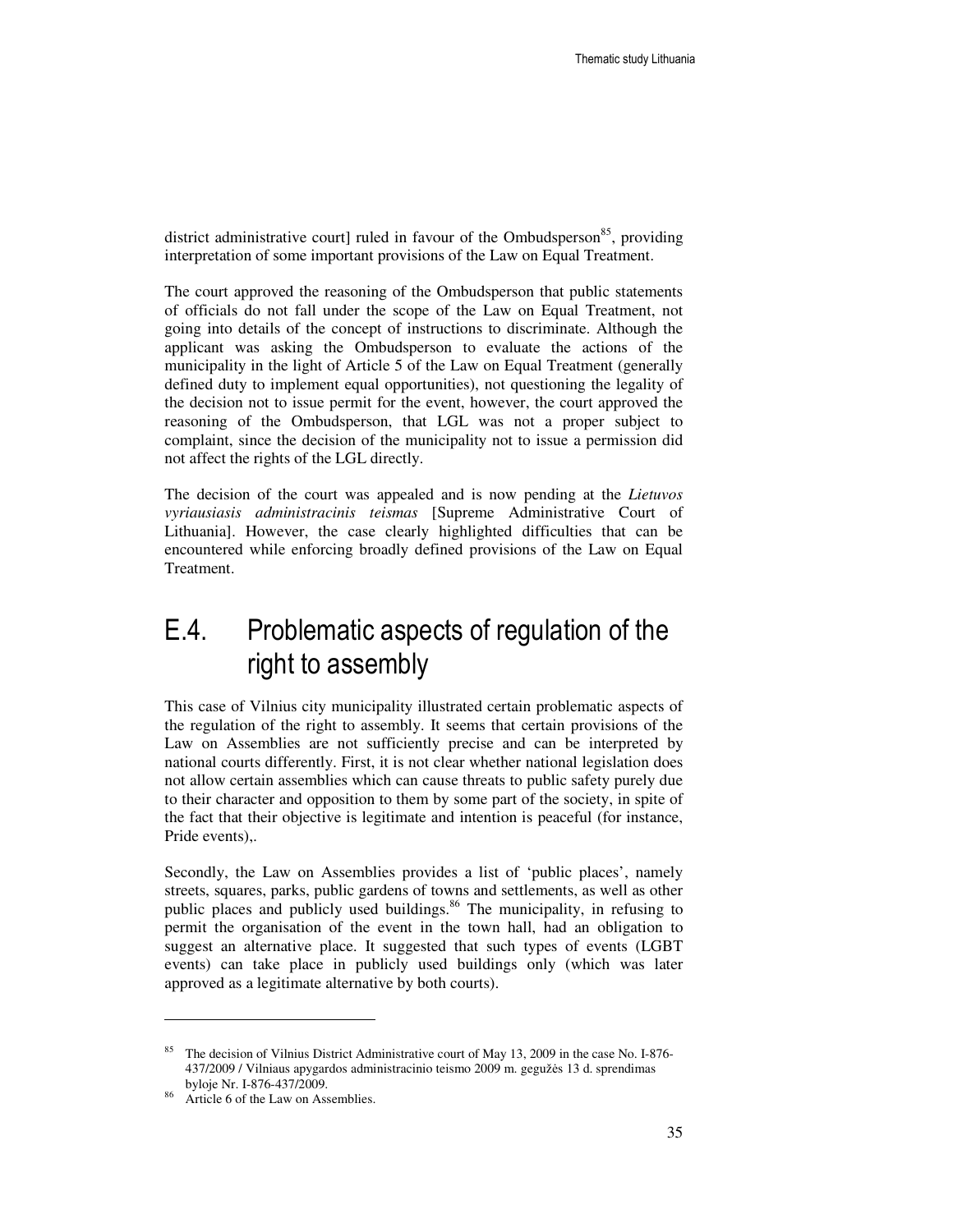Thirdly, clearer procedural requirements must be set in the Law on Assemblies in regard to the relationship between the responsibilities of the municipality and the police. $87$  Because according to the law, those applying for the permission to organise an event are obliged to provide their request to the head of the executive body of the municipality, where among other issues (such as the purpose of the event, the time and the date, etc.) a request to the police regarding assurance of the public order during event must be mentioned.<sup>88</sup> The request is later examined by the executive body of the municipality in a joint meeting with a representative of the police. Thus, according to the law, the organisers of an assembly are not obliged to apply to the police directly. This uncertainty resulted in an ambiguous reasoning of the court in LGL case, where court stated, that municipality is not obliged to ensure public safety of the event, because it falls under competence of the police.

Although the case was lost at national level, the interpretation of the law by the courts of first and second instance raises reasonable doubts as to whether their decision was in accordance with international human rights standards and whether all the arguments and motives of the municipality were taken into account.

This can be supported by later public statements made by the municipality administration officials about 'traditional family values', which clearly indicate that, at the very least, goodwill in decision making and cooperation in this case was clearly lacking. This can also be illustrated by the following action taken by the municipality.

On 14.11.2007, the Council of the Municipality of Vilnius made an amendment to *Tvarkymo ir švaros taisyklės* [Rules on Disposal and Cleanness]<sup>89</sup> including a provision stating that the municipality can refuse to issue approval to events which could evoke negative reaction in society, or when objective information is received that such events could cause breaches of law. According to this amendment, such events can take place only in buildings or publicly used buildings. Unofficial information indicates that this particular provision was created to avoid public LGBT events in open spaces in Vilnius in the future.<sup>90</sup> It

<sup>&</sup>lt;sup>87</sup> The ruling of the Constitutional Court mentioned above is not clear on all these issues.

<sup>88</sup> Lithuania/Lietuvos Respublikos susirinkimų įstatymas. *Valstyb*ė*s Žinios*, 1993, Nr. 69-139. Available in Lithuanian at: http://www3.lrs.lt/pls/inter3/dokpaieska.showdoc\_l?p\_id=210632 (14.02.2008).

<sup>89</sup> Vilniaus savivaldybės Tarybos sprendimas dėl Tarybos 2005-01-19 Sprendimo Nr. 1-655 'Dėl Tvarkymo ir švaros taisyklių' ir dėl Tarybos 2006-07-26 Sprendimo Nr.1-1299 'Dėl Tarybos 2005-01-19 sprendimo Nr. 1-655 'Dėl Tvarkymo ir švaros taisyklių tvirtinimo' pakeitimo ir papildymo. 2007 m. lapkričio 14 d. Nr. 1-263.

<sup>90</sup> N/A, 'Gėjams užtrenktos Vilniaus durys' in *INFO.LT*, available in Lithuanian at: http://www.info.lt/index.php?page=naujienos&view=naujiena&id=119683 (14.02.2008) ELTA (2007) 'Gėjų renginiams – užkardos Vilniuje', in *Delfi*, available in Lithuanian at: http://www.delfi.lt/news/daily/lithuania/article.php?id=15051813 (14.02.2008).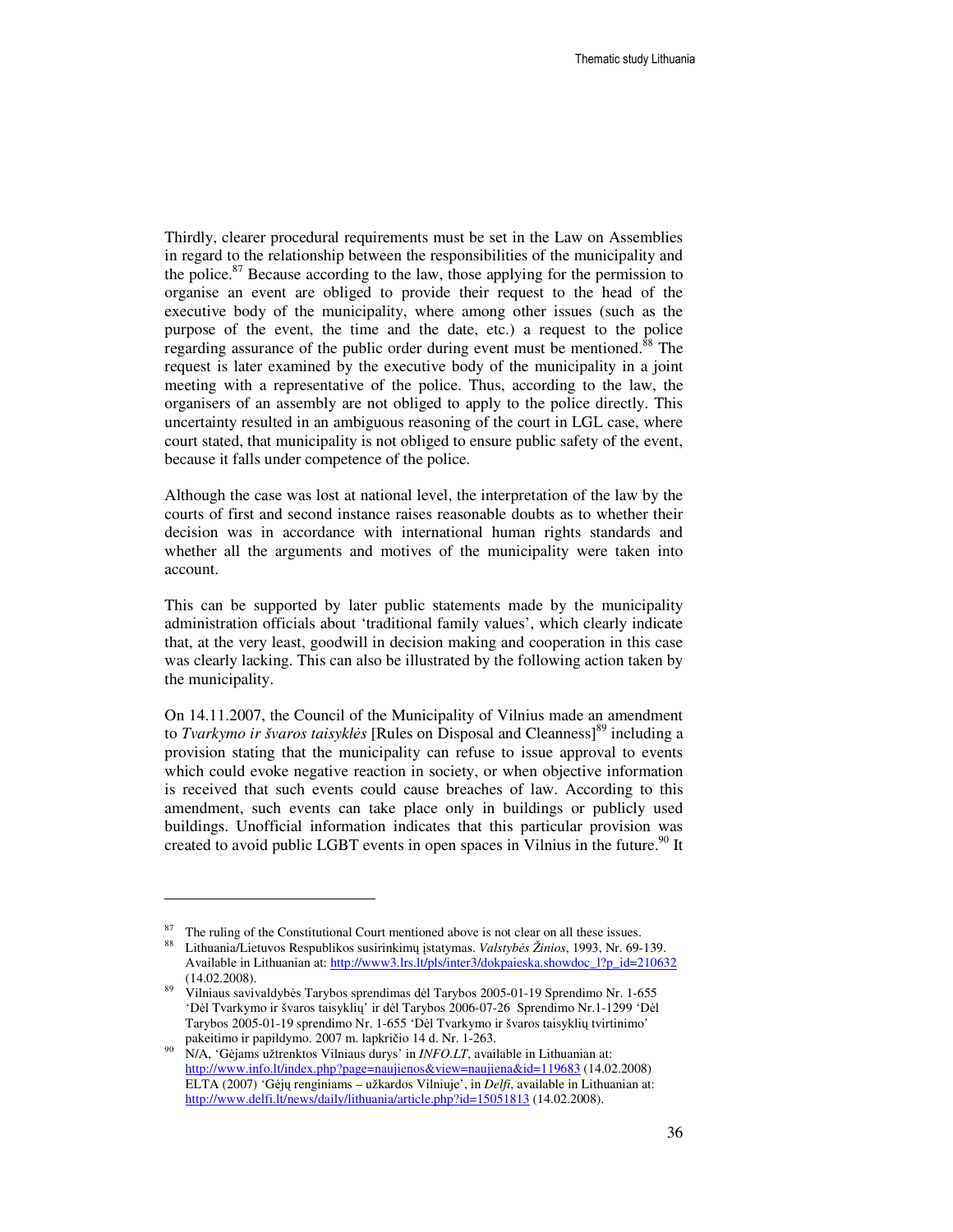seems that the municipality took advantage of the interpretation of the Law on Assemblies which was given by the national courts in the LGL case.

On 16.07.2008 the Council of the Municipality of Vilnius expanded the provision on refusal to issue an approval to an event<sup>91</sup>. According to the latest wording, the permission can be refused "if according to the opinion of police or the commission (which decides on approval), riots could take place or the event could evoke negative reaction or resistance from the society, or objective data or any other information (written information about passed events and negative consequences, public opinion survey, etc.) is received that such event could cause breaches of law. Such event can only take place in closed spaces, where safety of participants and viewers can be ensured." It is quite obvious, that broad wording of the Rules allows to prevent any legitimate event, which might be opposed by part of the society.

The Rules on Disposal and Cleanness do not apply to events, that fall under the scope of the Law on Assemblies, however, since the procedure of application for permission is the same in both cases they only create additional obstacles and uncertainty for persons, willing to exercise the right to assembly.

Lithuania / Vilniaus miesto savivaldybės Tarybos sprendimas dėl Tvarkimo ir švaros taisyklių patvirtinimo, 2008 liepos 16 d., Nr. 1-582, available in Lithuanian at: http://www.vilnius.lt/vaktai/Default.aspx?Id=3&DocId=30161981 (02.02.2010).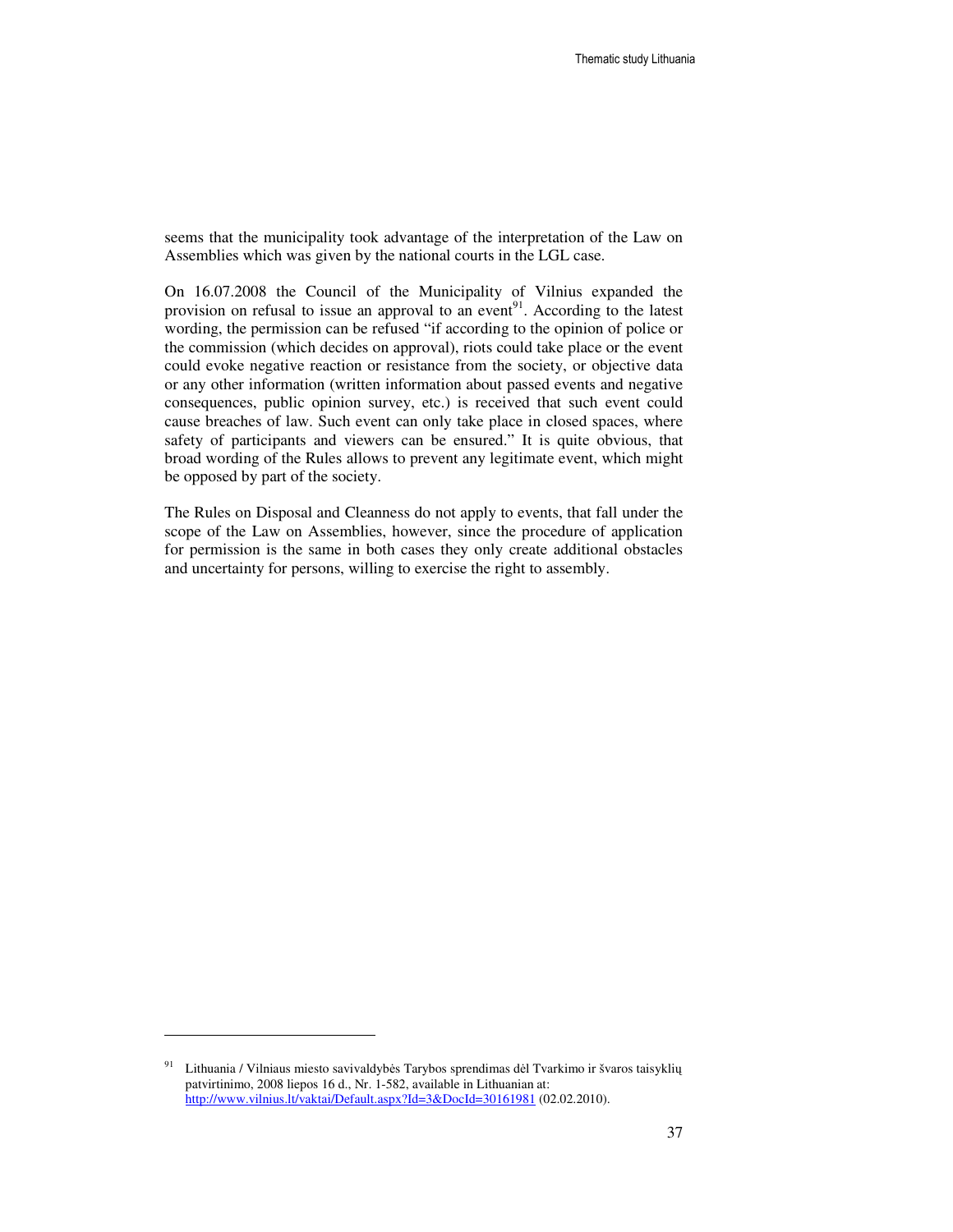# F. Criminal law

The general constitutional principle on limiting freedom of expression in case of discriminatory actions<sup>92</sup> is detailed in *Baudžiamasis Kodeksas* [Criminal Code].

As it was mentioned before, Article 169 of the *Baudžiamasis Kodeksas* [Criminal Code] of the Republic of Lithuania prohibits severe discriminatory behaviour on the basis of sexual orientation, among other grounds: 'A person who has committed acts aimed at a certain group or members thereof on account of their ethnic background, race, sex, *sexual orientation*, origin or religion with a view to interfering with their right to participate as equals of other persons in political, economic, social, cultural or employment activity or to restrict the human rights or freedoms of such a group or its members, shall be punished with (a) community service work (b) a fine (c) detention or (d) imprisonment for up to 3 years.<sup>'94</sup>

### F.1. Hate speech

 $\overline{a}$ 

Article 170 of the Criminal Code prohibits incitement against certain groups of residents: 'A person who, by making public statements orally, in writing or by using the public media, ridicules, expresses contempt of, urges hatred towards or encourages discrimination against a group of residents or against a specific person, on account of his or her sex, *sexual orientation*, race, nationality, language, ethnicity, social status, faith, religion or beliefs, shall be punished with (a) a fine, (b) detention or (c) imprisonment for up to 3 years.<sup>97</sup>

<sup>92</sup> Lithuania/Lietuvos Respublikos Konstitucija. Official publication *Valstyb*ė*s Žinios*, 1992, No. 33-1014. Available in English at: http://www3.lrs.lt/home/Konstitucija/Constitution.htm (14.02.2008).

<sup>94</sup> Lithuania/Lietuvos Respublikos Baudžiamojo kodekso patvirtinimo ir įsigaliojimo įstatymas. Baudžiamasis Kodeksas. Official publication *Valstyb*ė*s Žinios*, 2000, Nr. 89-2741. Available in Lithuanian at: http://www3.lrs.lt/pls/inter3/dokpaieska.showdoc\_l?p\_id=314141 (14.02.2008).

<sup>97</sup> Lithuania/Lietuvos Respublikos Baudžiamojo kodekso patvirtinimo ir įsigaliojimo įstatymas. Baudžiamasis Kodeksas. Official publication *Valstyb*ė*s Žinios*, 2000, Nr. 89-2741. Available in Lithuanian at: http://www3.lrs.lt/pls/inter3/dokpaieska.showdoc\_l?p\_id=314141 (14.02.2008).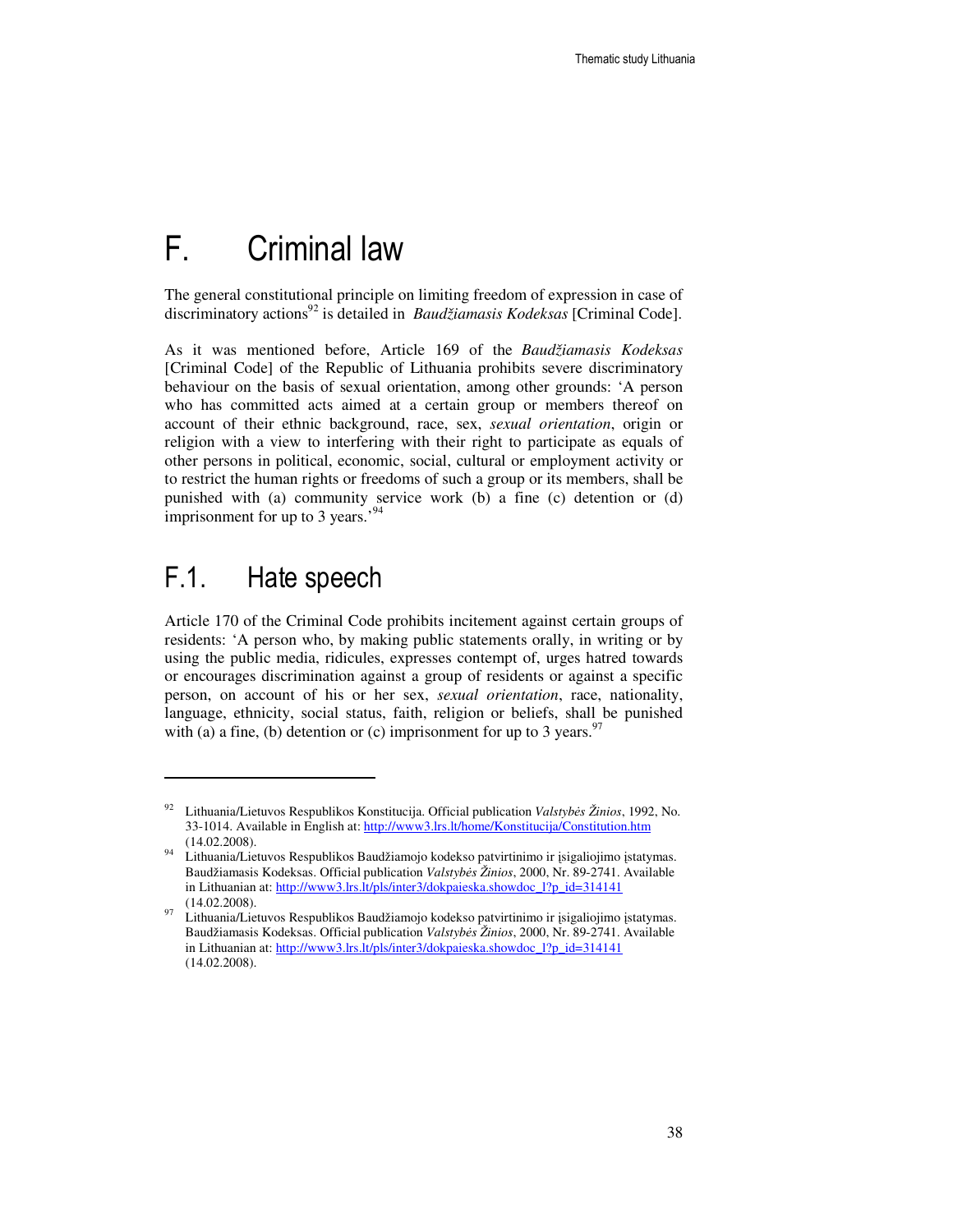The above-mentioned legal provisions were rarely used in practice before 2007. Official as well as unofficial statistical data on hate speech acts regarding sexual orientation of persons before 2003 are not available, thus only acts and criminal investigations initiated from  $01.05.2003$  can be taken into account.<sup>98</sup>

According to official statistics,<sup>99</sup> no investigations regarding the incitement of hatred in regard to sexual orientation (Article 170 of the Criminal Code) were started in the period 2004-2006. However, the number of pre-trial investigations increased significantly in recent years —15 pre-trial investigations were started on the basis of incitement to hatred against a group of persons on grounds of their sexual orientation in  $2007^{100}$ . In 2008 this number doubled – 36 investigations started, according to the annual report of the General Prosecturion Service department of Special investigations.<sup>101</sup>

The dramatic rise in the number of criminal investigations on the basis of incitement of hatred against a group of persons on grounds of their sexual orientation can be explained by the following reasons. First, the year 2007 was a turning point for the LGBT community, when the first attempts to appear in public life (organise public events, social advertising) were made. This attracted significant media attention. As a consequence, most of the criminal

Lietuvos generalinė prokuratūra, raštas 'Dėl informacijos pateikimo' Nr. 12.2-197 (10.3) LŽTC į 2008-01-02 paklausimą;

Lietuvos Respublikos Generalinės prokuratūros Specialiųjų Tyrimų skyriaus veiklos 2007 metais ataskaita, 2008 01 29 Nr. 12.14-2, available in Lithuanian at: http://www.prokuraturos.lt/nbspnbspNusikaltimaižmoniškumui/tabid/221/Default.aspx (14.02.2008).

<sup>99</sup> Nusikalstamų veikų asmens lygiateisiškumui ir sąžinės laisvei ikiteisminio tyrimo apibendrinimas, Nr. 2007 06 26, Nr. 12.14-64, Lietuvos Respublikos generalinė prokuratūra [The overview of investigations on crimes against equality of persons]. Available in Lithuanian at:

http://www.prokuraturos.lt/nbspnbspNusikaltimaižmoniškumui/tabid/221/Default.aspx (14.02.2008);

Informatikos ir ryšių departamentas prie Vidaus Reikalų Ministerijos, Duomenys apie padarytas nusikalstamas veikas Lietuvos Respublikoje per 2006 sausio – gruodžio mėn [IT and Communications Department unde the Ministry of Interior of the Republic of Lithuania, data on crimes, committed during the period of January – December, 2006]. Available in Lithuanian at:

http://www.nplc.lt/stat/atas/ird/1g/2006/1g200612.htm (14.02.2008).

<sup>&</sup>lt;sup>100</sup> Lietuvos generalinė prokuratūra, raštas "Dėl informacijos pateikimo" Nr. 12.2-197 (10.3) LŽTC į 2008-01-02 paklausimą [Official letter of the General Prosecution Service to the Lithuanian Centre for Human Rights, No. 12.2-197 (10.3) .

<sup>&</sup>lt;sup>101</sup> Lithuanian / Lietuvos Respublikos Generalinės prokuratūros Specialiųjų tyrimų skyriaus veiklos 2008 m. ataskaita, 2009-01-29, Nr. 12.14-2, Available in Lithuanian: http://www.prokuraturos.lt/nbspnbspNusikaltimai%C5%BEmoni%C5%A1kumui/tabid/221/D efault.aspx

<sup>103</sup> Lietuvos Respublikos Generalinės prokuratūros Specialiųjų Tyrimų skyriaus veiklos 2007 metais ataskaita, 2008 01 29 Nr. 12.14-2 [General Prosecution Service, Department of Special Investigations, Annual Report 2007]. Available in Lithuanian at: http://www.prokuraturos.lt/nbspnbspNusikaltimaižmoniškumui/tabid/221/Default.aspx (14.02.2008).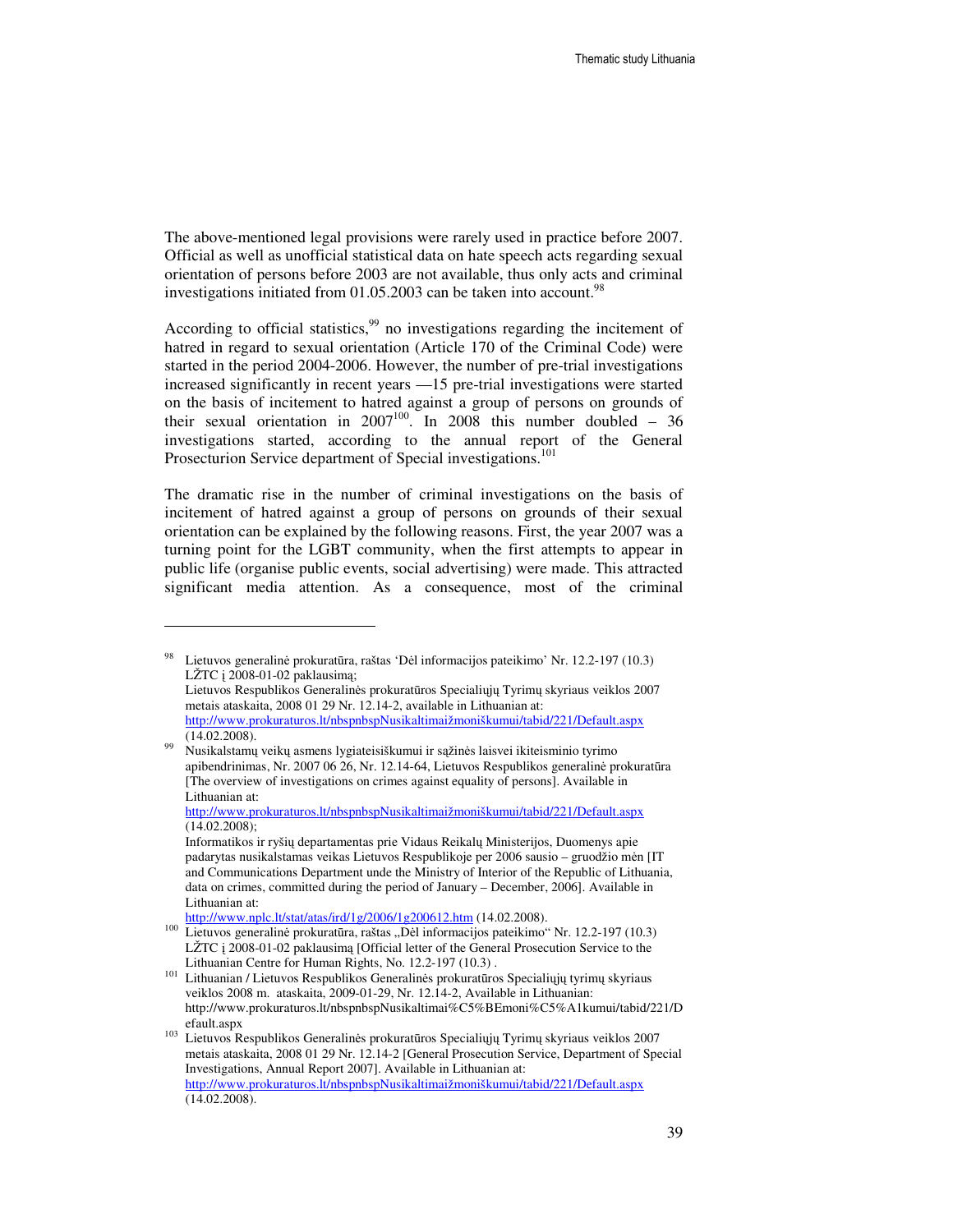investigations were conducted in regard to incitement of hatred in comments in articles on internet news portals.

Secondly, civil society organisations became much more active in informing *Žurnalist*ų *ir leid*ė*j*ų *etikos komisija* [Ethics Commission of Journalists and Publishers] (the journalists' ethics body) and the *Lietuvos Respublikos Generalin*ė *Prokurat*ū*ra* [General Prosecution Service] about cases of incitement of hatred on the internet.<sup>103</sup>

Although *Speciali*ų*j*ų *tyrim*ų *skyrius* [Department of Special Investigations] of the General Prosecution Service has become more active in the field, the quality of investigations should, however, be improved. Out of 15 investigations which were started in 2007 in regard to hate speech against persons in regard to their sexual orientation, only one was brought before the court and the perpetrator was sentenced.<sup>104</sup> However, this can be partially explained by the character of the alleged crimes—almost all of them were committed on the internet. In 2008 the tendency of bringing the cases to trial remained positive, thus the quality of pre-trial investigation is slowly increasing.<sup>105</sup>

### F.2. Hate crimes and homophobic motivation

One of the latest developments in criminal law was the inclusion of homophobic motivation to the list of aggravating circumstances of crime in June,  $2009$ <sup>106</sup>Thus a concept of hate crimes was introduced to national law. Until then the concept of hate crimes was not taken into account by the national legal system. However, in June, 2009, the amendments to Criminal Code took place and homophobic motivation (*inter alia* hatred concerning other equality grounds) is now included in the list of aggravating circumstances of the crime.<sup>107</sup>Although the Criminal Code does not provide definition of hate crimes, however, the General Prosecution Service issued recommendations regarding pre-trial investigations of such crimes, considering all crimes that are motivated

<sup>104</sup> Lietuvos Respublikos Generalinės prokuratūros Specialiųjų Tyrimų skyriaus veiklos 2007 metais ataskaita, 2008 01 29 Nr. 12.14-2 [General Prosecution Service, Department of Special Investigations, Annual Report 2007]. Available in Lithuanian at http://www.prokuraturos.lt/nbspnbspNusikaltimaižmoniškumui/tabid/221/Default.aspx (14.02.2008).

<sup>105</sup> Lithuanian / Lietuvos Respublikos Generalinės prokuratūros Specialiųjų tyrimų skyriaus veiklos 2008 m. ataskaita, 2009-01-29, Nr. 12.14-2, Available in Lithuanian: http://www.prokuraturos.lt/nbspnbspNusikaltimai%C5%BEmoni%C5%A1kumui/tabid/221/D efault.aspx

<sup>&</sup>lt;sup>106</sup> Lithuania / Lietuvos Respublikos Baudžiamojo kodekso 60, 129, 135 ir 138 straipsnių papildymo ĮSTATYMAS, 2009 m. birželio 16 d. Nr. XI-303, Available in Lithuanian at: http://www3.lrs.lt/pls/inter3/dokpaieska.showdoc\_l?p\_id=347281 (02.02.2010)

<sup>107</sup> Lithuania / Lietuvos Respublikos Baudžiamojo kodekso 60, 129, 135 ir 138 straipsnių papildymo ĮSTATYMAS, 2009 m. birželio 16 d. Nr. XI-303, Available in Lithuanian at: http://www3.lrs.lt/pls/inter3/dokpaieska.showdoc\_l?p\_id=347281 (02.02.2010)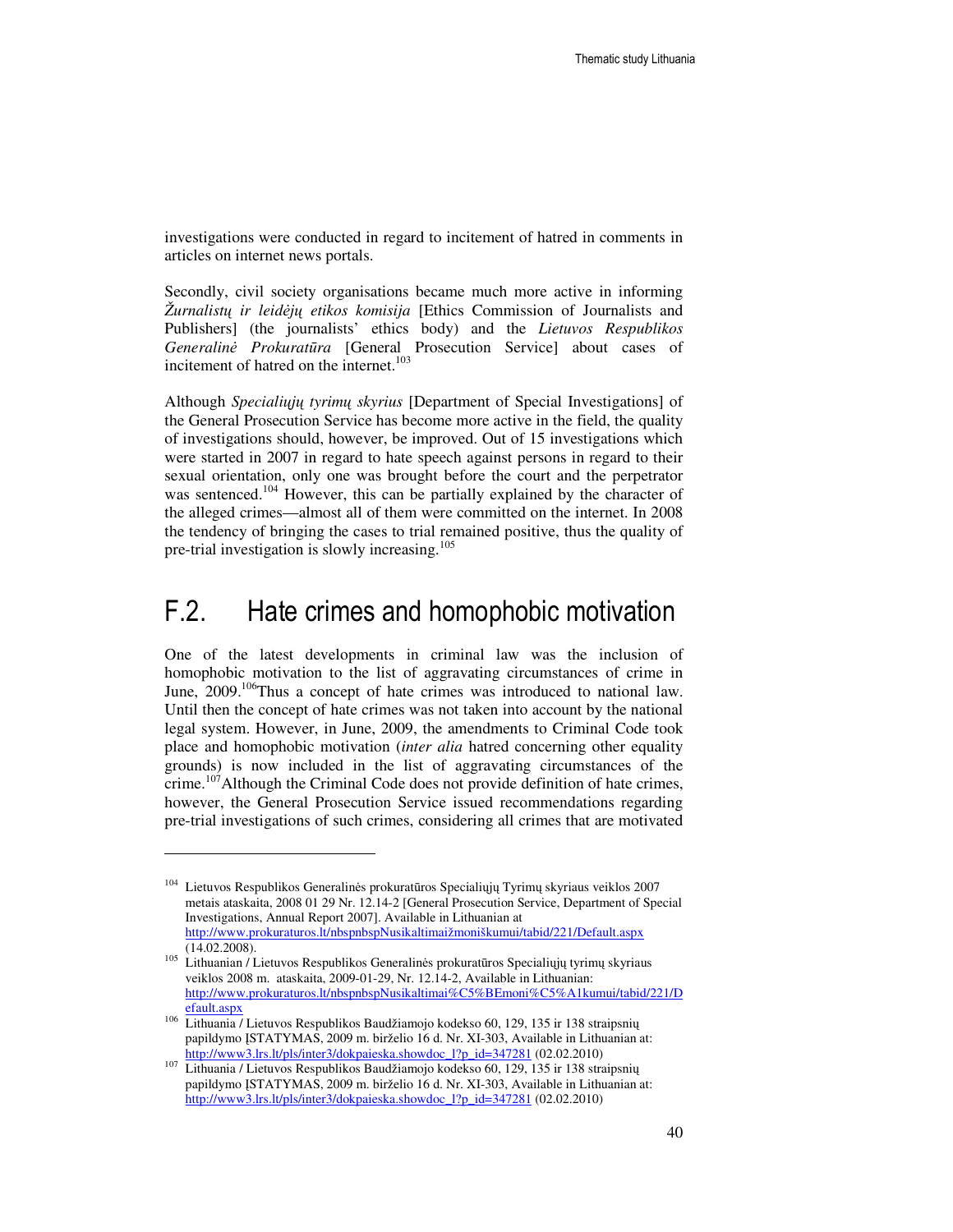with hate towards persons of particular sexual orientation as hate crimes (in addition to previously mentioned Articles 169 and 170 of the Criminal Code).<sup>1</sup> Thus a concept of hate crimes was introduced to national law.

In addition to general clause, which provides a list of aggravating circumstances (Article 60 of the Criminal Code), the provision is repeated in Articles that foresee liability for particular crimes: murder (Article 129), intentional grievous bodily injury (Articles 135) and intentional slight bodily injury (Article 138).

However, statistics on hate crimes concerning individuals, groups of persons, or their property are rather poor, due to weak system of data collection and management as well as the fact, that motivation (homophobic or any other) was included into pre-trial statistical cards used by the police to collect information only in July,  $2006$ <sup>109</sup>. Thus comprehensive data on motivation is not yet existent in official statistical information, and the extent of homophobic violence cannot be assessed.

At least one case of violence against a person on grounds of his sexual orientation<sup>111</sup> was publicised by the media.<sup>112</sup> No unofficial statistics are available in this respect.

<sup>&</sup>lt;sup>108</sup> Lithuania / Generalinės prokuratūros Metodinės rekomendacijos dėl nusikalstamų veikų, padarytų rasiniais, nacionalistiniais, ksenofobiniais, homofobiniais ar kitais diskriminacinio pobūdžio motyvais, ikiteisminio tyrimo organizavimo, vadovavimo jam ir atlikimo ypatumų, 2009-12-23 Nr.12.14-40. Available in Lithuanian at: http://www.prokuraturos.lt/nbspnbspNusikaltimai%C5%BEmoni%C5%A1kumui/tabid/221/D efault.aspx (02.02.2010).

<sup>109</sup> Nusikalstamumo prevencijos Lietuvoje centras, Ikiteisminio tyrimo statistinės kortelės [Centre for Crime Prevention in Lithuania, Statistical cards, used by the police]. Available in Lithuanian at: http://www.nplc.lt/stat/kort/kort.htm (14.02.2008).

<sup>&</sup>lt;sup>111</sup> The case is explained in more detail under Section C. Asylum and subsidiary protection of this report.

<sup>112</sup> N/A (2008) 'Spaudos apžvalga: čečėnai pabėgėlių centre muša politinio prieglobsčio norintį gėjų', in *ZEBRA*, available in Lithuanian at: http://www.zebra.lt/naujienos/politika/108444 (14.02.2008).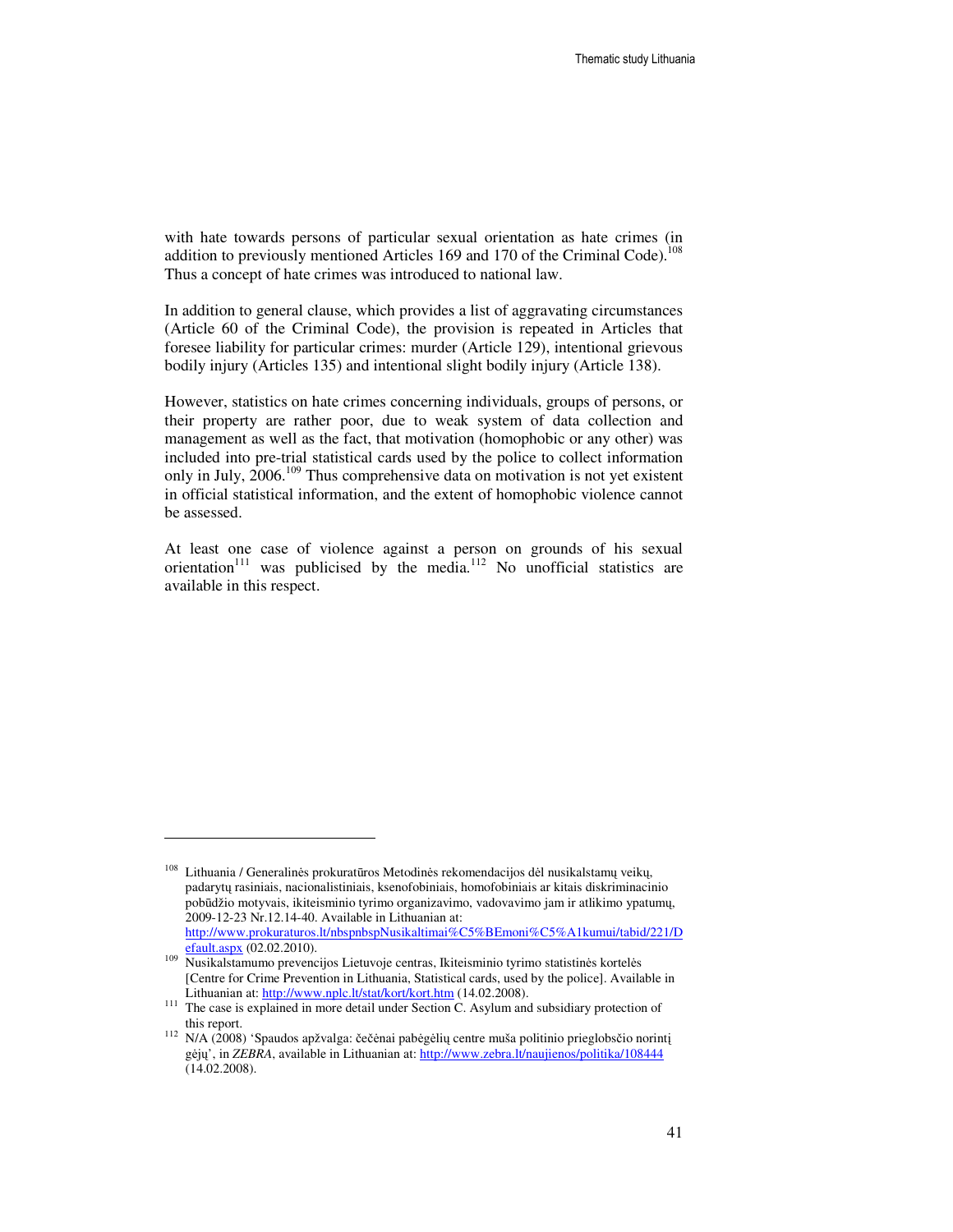# G. Transgender issues

On 11.09.2007 Lithuania lost a case in the European Court of Human Rights,<sup>113</sup> in regard to violation of the right to private life of a transgender person: this it led to controversial debates in society and among politicians. The present legal situation of transgender persons is very difficult due to the following reasons.

To start with, the terminology of Lithuanian language does not provide for a clear distinction between "sex" and "gender". Even in sociological literature the term "lytis" is widely used to define both concepts. The national antidiscrimination law contains the term "lytis" only, which can be interpreted to encompass both sex and gender concepts. However, since case-law on transgender issues is almost non-existent, the interpretation of the national antidiscrimination law in this respect was never exercised in practice.

Secondly, due to a legal vacuum in national legislation, persons can not change their sex by medical means in Lithuania. Article 2.27 of the Civil Code, which determines the right to the change of the designation of sex, states that 'the conditions and the procedure for the change of designation of sex shall be prescribed by law'. Since 01.07.2001, when the Civil Code came into force, no such subsidiary law has been adopted.

Thirdly, national legislation permits the changing of documents in cases of gender reassignment (including change of name and sex in the documents). However, according to the *Lietuvos Respublikos gyventoj*ų *registro* į*statymas* [Law on Population Registers], the gender-sensitive personal code, which is given to every person when he or she is born, and is included in personal documents, is unique and legally cannot be changed.<sup>114</sup> Thus even when a person applies to the competent institutions willing to change his or her documents due to gender reassignment, the gender-sensitive personal code remains legally unchangeable.

As the national legislation which provides protection against discrimination does not have any specific provisions regarding transgender persons, it is difficult to estimate how the issue of discrimination against transgender persons would be considered by competent institutions. There have as yet been no cases of discrimination against transgender persons brought to the courts or the Office of the Equal Opportunities Ombudsperson.

<sup>113</sup> European Court of Human Rights, *L. v. Lithuania,* Application no. 27527/03, judgment of 11.09.2007.

<sup>114</sup> Lithuania/Lietuvos Respublikos gyventojų registro įstatymas, Official publication *Valstyb*ė*s Žinios*, 1992, Nr. 5-78. Available in English at: http://www3.lrs.lt/pls/inter3/dokpaieska.showdoc\_l?p\_id=313595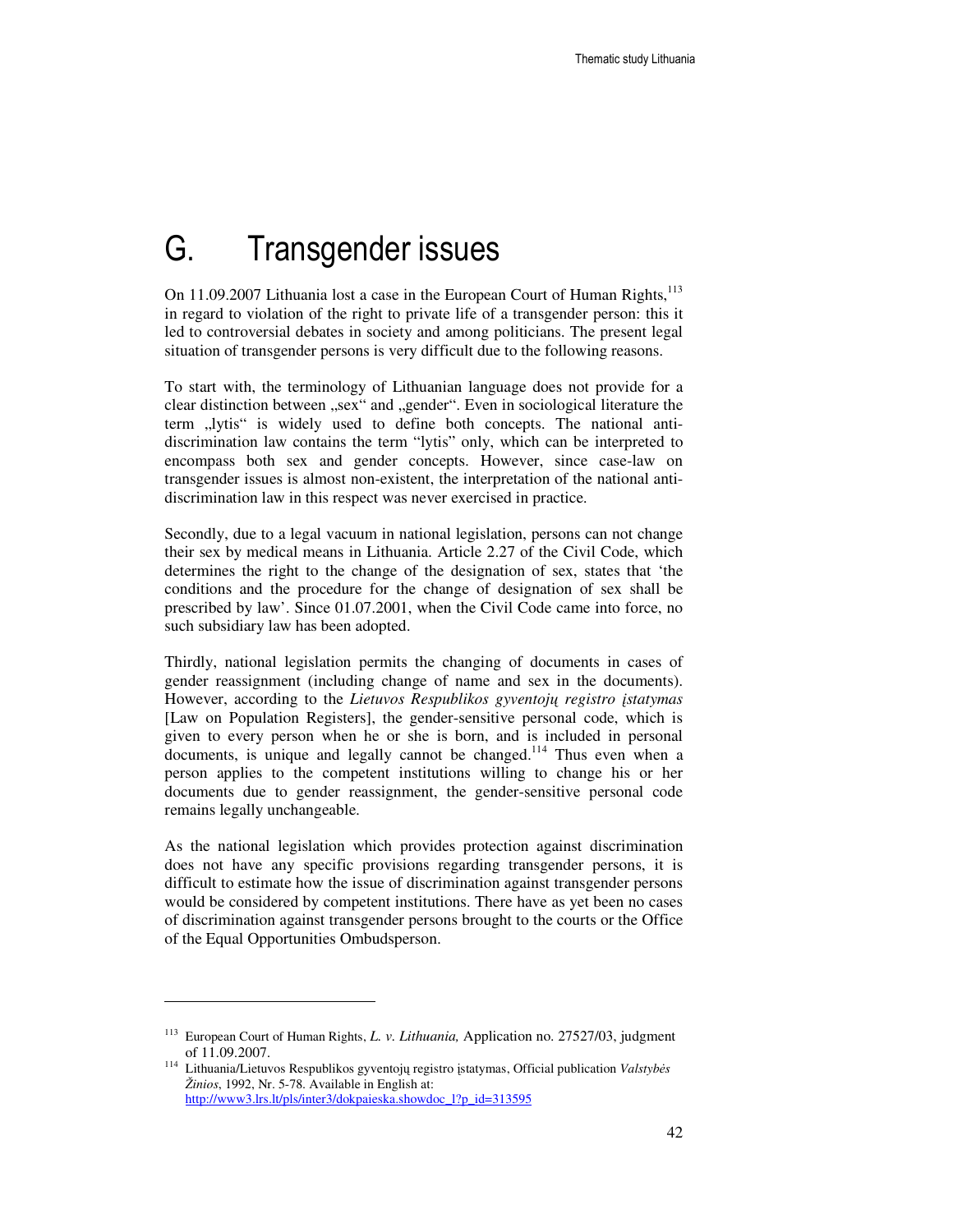Although the European Court of Human Rights obliged the government of Lithuania to pass a law that would regulate the conditions and procedures for gender reassignment within six months, this decision was not accepted by significant number of politicians  $115$ . Eventualy the government of Lithuania paid the compensation of 40 000 Euros to the victim, but did not pass the  $i<sub>3</sub>$  aws.<sup>116</sup>

On February 10, 2009, *Lietuvos Respublikos Seimo kontrolierius* [Seimas Ombudsman] issued a decision, recommending Ministry of Health of the Republic of Lithuanian as well as the Human rights committee of the *Seimas* [Parliament] to take appropriate measures to eliminate legal uncertainity in field of gender reassignment.<sup>117</sup>The decision was taken after the investigation of the complaint by P. G. who complained, that the Ministry of Health does not ensure the right for gender reassignment, although P.G. possess the documents identifying the state of health and has a permanent residence permit.

It is doubtful, that necessary changes in the legislation (change of the Law on Population Registers and passing of the law on gender reassignment of transsexuals) will take place soon. Some members of the Parliament proposed to amend the Civil Code by removing the right to the change of the designation of sex, thus eliminating legal vacuum as well as the right to gender reassignment.

<sup>115</sup> E. Digrytė (2007) 'Politikai nusiteikę sumokėti kompensaciją ir pamiršti lyties keitimą,' in *DELFI*, available in Lithuanian at: http://www.delfi.lt/archive/print.php?id=14366811 (14.02.2008)

**<sup>116</sup>** E. Digrytė (2008) 'Užuot įteisinusi lyties keitimą Lietuva pasirinko kompensaciją, In *Delfi*, Available in Lithuanian at: http://www.delfi.lt/news/daily/lithuania/article.php?id=17580960

<sup>117</sup> Seimo kontrolieriaus Romo Valentukevičiaus 2009.02.10 pažyma dėl P.G. skundo prieš Lietuvos Respublikos sveikatos apsaugos ministeriją, Nr. 4D-2008/I-1644, available in Lithuanian at: http://www.lrski.lt/index.php?p=0&l=LT&n=62&pazyma=3466 (02.02.2010).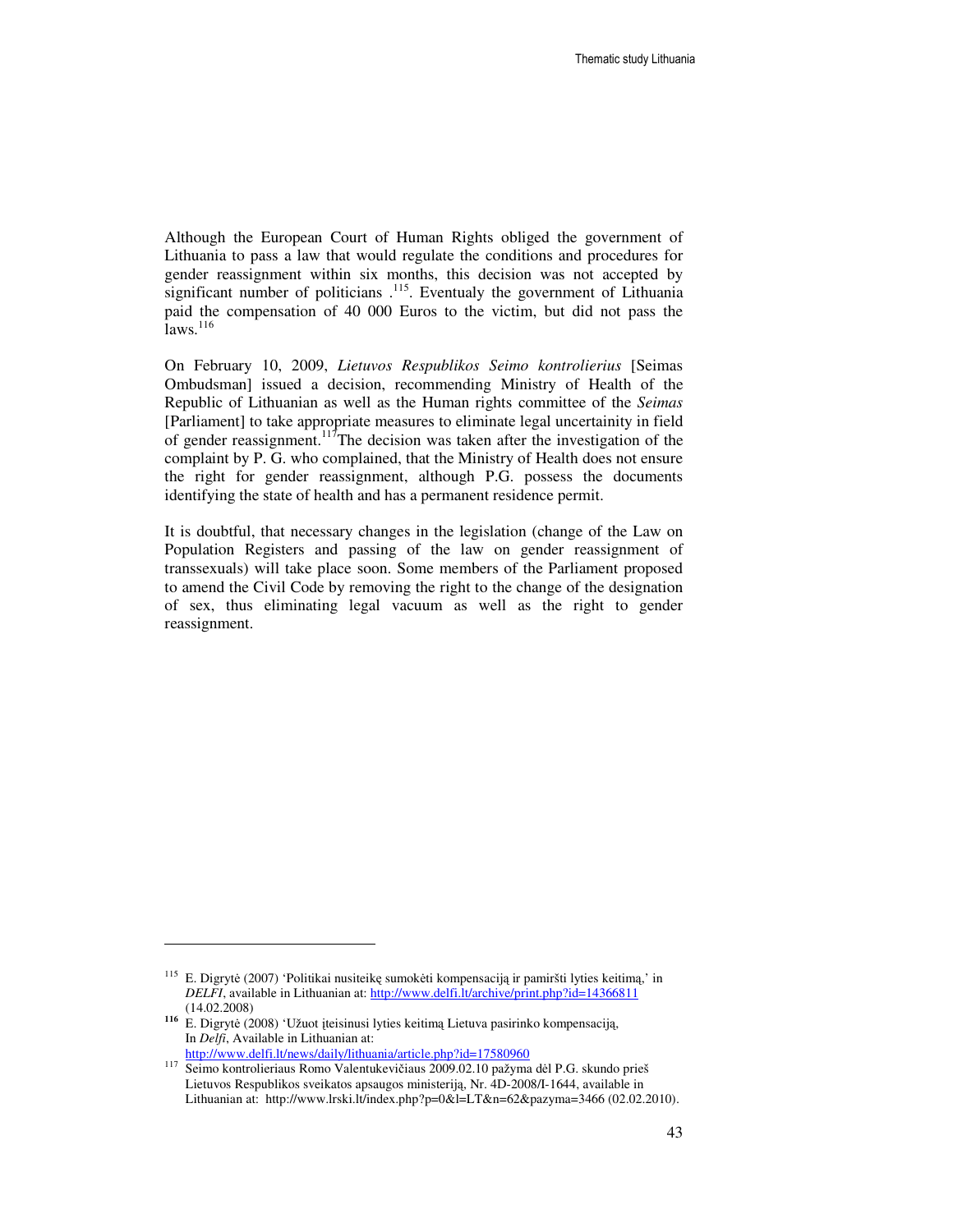# H. Miscellaneous

Recent public opinion surveys indicate that LGBT people form one of the most vulnerable groups in Lithuania.<sup>118</sup> Half of the respondents believe that homosexuals should not work in the police, 69 per cent think that homosexuals should not work at schools, almost half of the respondents believe that homosexuality is a disease that can be cured.

Attempts to challenge these stereotypes and raise awareness by social advertising since 2007 were not supported by officials.

### H.1. Freedom of expression

In May 2007, the Lithuanian Gay League (LGL), while implementing the EQUAL project 'Open and safe at work', planned to launch a social advertising campaign. It was planned that the statements 'A lesbian can work at school', 'A gay can work as a police officer', and 'Homosexuals can be open and safe at work' would be displayed on trolleybuses in the cities of Vilnius and Kaunas.

The initiative failed, because of opposition from the municipalities of both cities. No legal arguments were made in order to justify this opposition. The mayor of Vilnius publicly stated that such slogans are demonstrations of homosexual ideas, which cannot be approved.<sup>119</sup>

Although this initiative was funded partly by the government of the Republic of Lithuania (through the EQUAL project), no official statements were issued by the Ministry of Social Affairs and Labour in regard to this ban. Although the banning of the advertisement campaign was not challenged in court, it can, however, be clearly considered as a limitation of freedom of expression.

## H.2. The Law on the Protection of Minors

One of the most notorious legislative initiatives, aimed at possibly limiting freedom of expression of LGBT community was the adoption of the Law on the Protection of Minors from Detrimental Effect of Public Information in July 2009.

<sup>&</sup>lt;sup>118</sup> 'Homophobia and the attitude of Lithuanian society towards homosexuality'. The research and results of the survey, conducted in 2007, can be found in Lithuanian at: www.atviri.lt

<sup>119</sup> E. Utyra 'Viešumo siekiantiems gėjams – skaudūs smūgiai', in *Delfi*, available in Lithuanian at: http://www.delfi.lt/archive/article.php?id=13210101 (14.02.2008).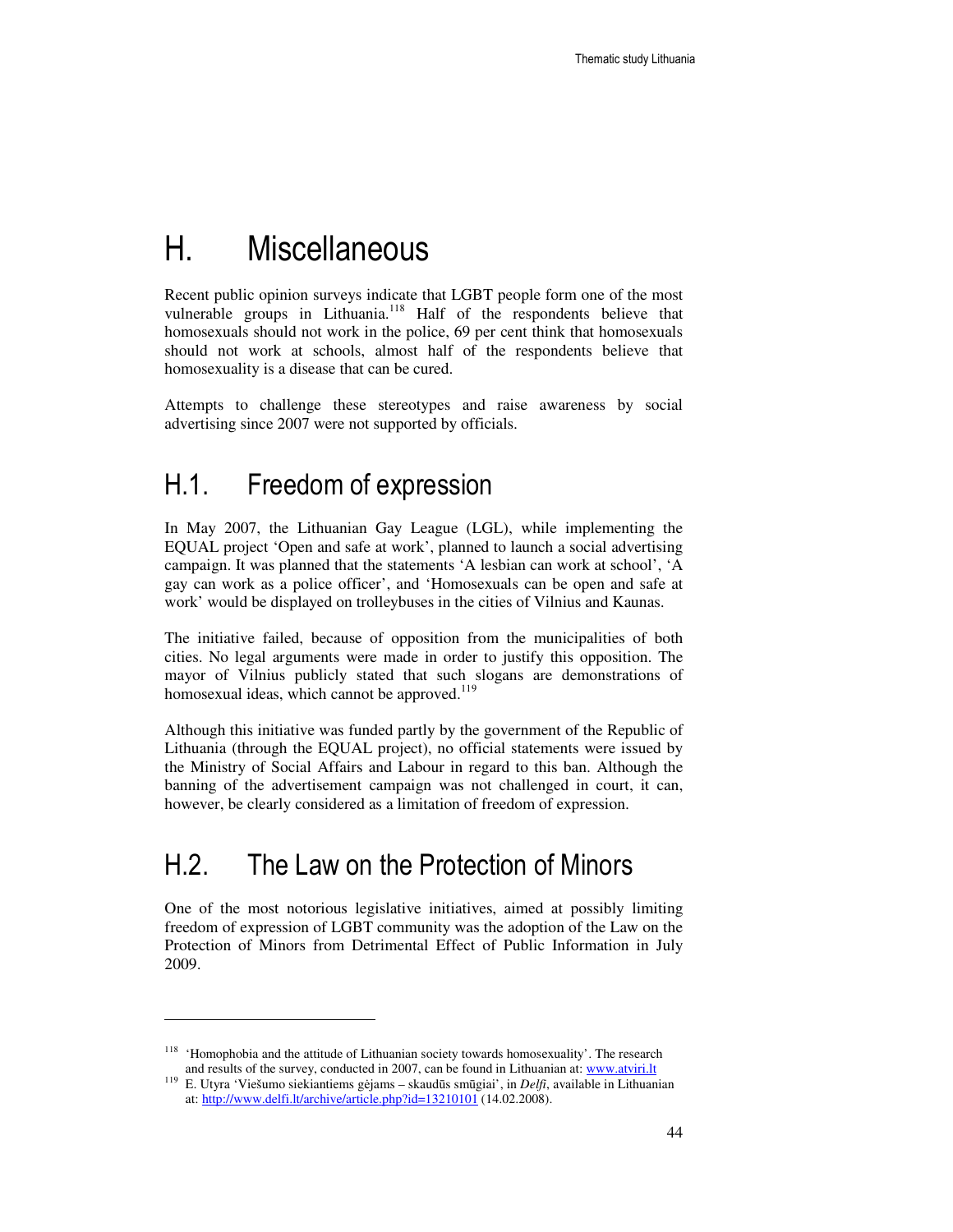Initial version of the Law was passed by the Parliament, overruling Presidents' veto by 87 votes to 6 (25 abstentions), on July 14,  $2009^{120}$ . The law, planned to come into force on March 1st, 2010, defined public information, which might have a detrimental effect to minors, and set the rules for its provision to the public. Among other clauses, it stated, that the following information, inter alia, has detrimental effect to minors: propagation of homosexual, bisexual and polygamous relationships; Information, which distorts family relationship and its values. The law did not provide definitions for "propagation", "family values", "homosexual, bisexual and polygamous relationship" as well as other important concepts. Thus it was not clear how it would be interpreted in practise.

The law was widely criticised for its vague wording and the lack of clear definitions not only by various local and international NGOs (Amnesty International, ILGA Europe, etc.), but was vetoed by the President as well. Most of the critics expressed concerns that the afore-mentioned provisions left too much room for interpretation, which might be disadvantageous towards sexual minorities, their right to freedom of expression and information. The debate around the adoption of the law and the arguments of its initiators unambiguously focussed on the possibility of banning any information on homosexuality from schools and public life. The initiators of the amendments stated, that they see a causal link between the propagation of homosexual lifestyle and the growing number of homosexuals in the country.

However, due to pressure from various international institutions<sup>121</sup> as well as the visit of the Council of Europe Commissioner for Human Rights October 19-20, 2009, and his subsequent letters of inquiry to the Prime Minister and The Chair of the Seimas [Parliament]<sup>122</sup>, the law was amended on December  $22^{\text{nd123}}$ , 2009, prior coming into force. The President of the Republic of Lithuania formed a working group of experts, who prepared and presented amendments to the law on November 5th, 2009.<sup>124</sup> After lengthy debates, which focussed largely on the

<sup>120</sup> Lithuanian / Nepilnamečių apsaugos nuo neigiamo viešosios informacijos poveikio įstatymas, Nr. IX-1067, 2009-07-14, Available in Lithuanian at:

http://www3.lrs.lt/pls/inter3/dokpaieska.showdoc\_l?p\_id=349641

<sup>&</sup>lt;sup>121</sup> European Parliament resolution of 17 September 2009 on the Lithuanian Law on the Protection of Minors against the Detrimental Effects of Public Information, available at http://www.europarl.europa.eu/sides/getDoc.do?type=TA&reference=P7-TA-2009- 0019&language=EN

<sup>&</sup>lt;sup>122</sup> More information available at: https://wcd.coe.int/ViewDoc.jsp?Ref=PR132%282010%29&Language=lanEnglish&Ver=orig inal&Site=DC&BackColorInternet=F5CA75&BackColorIntranet=F5CA75&BackColorLogg ed=A9BACE/t/commissioner/News/2010/100217Lithuania\_en.asp

<sup>123</sup> Lithuanian / Nepilnamečių apsaugos nuo neigiamo viešosios informacijos poveikio įstatymo 1, 2, 3, 4, 5, 7, 9 straipsnių pakeitimo ir papildymo ĮSTATYMAS, Nr. XI-594, 2009-12-24, Available in Lithuanian at: http://www3.lrs.lt/pls/inter3/dokpaieska.showdoc\_l?p\_id=361998 (02.02.2010).

<sup>&</sup>lt;sup>124</sup> The stenograph of the Parliament sitting is available in Lithuanian at http://www3.lrs.lt/pls/inter3/dokpaieska.showdoc\_l?p\_id=357210&p\_query=Nepilname%E8i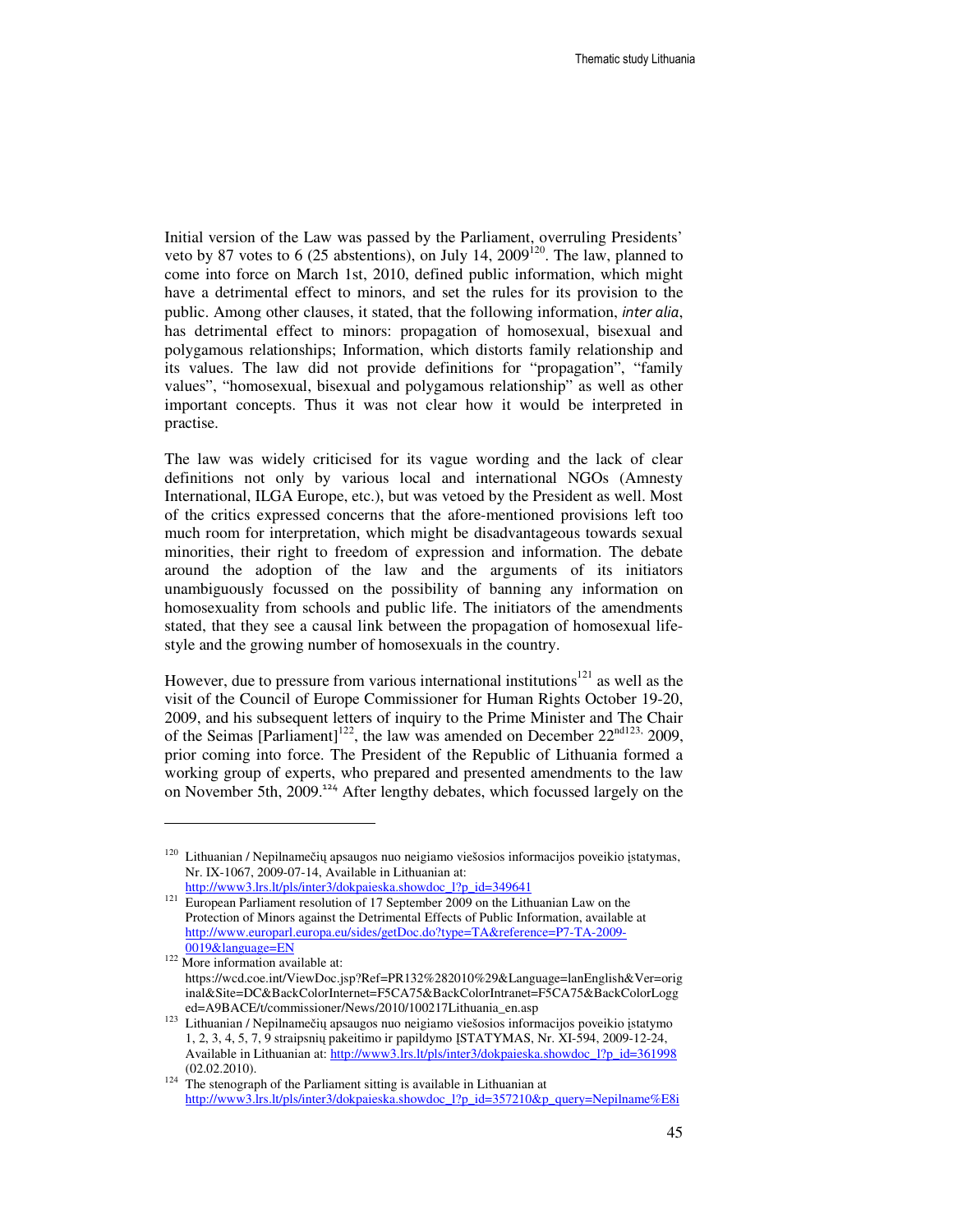notorious clauses regarding homosexuality, the new version of the law was passed on 22nd of December 2009. Although the latest version of the law has still been criticized for vague wording and lack of precision, it does not explicitly mention that information on homosexuality is considered as causing detrimental effect to minors. However, Article 4 still addresses sexuality and family relations, stating *(inter alia)* that the following information is detrimental to minors: "15) which promotes sexual relations; 16) which expresses contempt for family values, encourages the concept of entry into a marriage and creation of a family other than that stipulated in the Constitution of the Republic of Lithuania and the Civil Code of the Republic of Lithuania;"<sup>125</sup>As the concept of "family values" is not defined in the law, the implementation of the law in practise remains not clear.

## H.3. Legislative initiatives, attempting to criminalise "propagation" of homosexuality

The year of 2009 was additionally marked with even far reaching discussions concerning sexual orientation, part of which resulted in clearly homophobic legislative initiatives.

On July 9 2009 draft laws, supplementing the Penal Code<sup>126</sup> and Code of Administrative Offences<sup>127</sup>, were proposed to the Parliament on July 9, 2009 by a group of parliamentarians (mainly "Homeland Union – Lithuanian Christian-Democrats" party members). The amendments suggested (1) to establish administrative liability for propagation of homosexual relationship and the financing of public propagation of homosexuality and (2) criminalise public agitation for homosexual relationship. According to the proposed legislation, such actions might be punished by public works, fine or arrest (the draft law did not elaborate on sanctions, thus the Courts would apply general rules,

<sup>%</sup>F8%20apsaugos%20nuo%20neigiamo%20vie%F0osios%20informacijos%20poveikio%20  $&p_tr2=2$ 

<sup>&</sup>lt;sup>125</sup> Artcle 38 of the Constitution of the Republic of Lithuanian provides that "Marriage shall be concluded upon the free mutual consent of a man and a woman."

<sup>126</sup> Lithuania / Baudžiamojo kodekso papildymo 310(1) straipsniu ĮSTATYMO PROJEKTAS, XIP-668(2), 2009-06-16, Available in Lithuanian at: http://www3.lrs.lt/pls/inter3/dokpaieska.showdoc\_l?p\_id=346178&p\_query=&p\_tr2= (02.02.2010).

<sup>127</sup> Lithuania / Administracinių teisės pažeidimų kodekso papildymo 214(30) straipsniu ir 224 bei 259(1) straipsnių papildymo ĮSTATYMO PROJEKTAS, XIP-667(2), 2009-06-16, Available in Lithuanian at:

http://www3.lrs.lt/pls/inter3/dokpaieska.showdoc\_l?p\_id=346176&p\_query=&p\_tr2= (01.02.2010).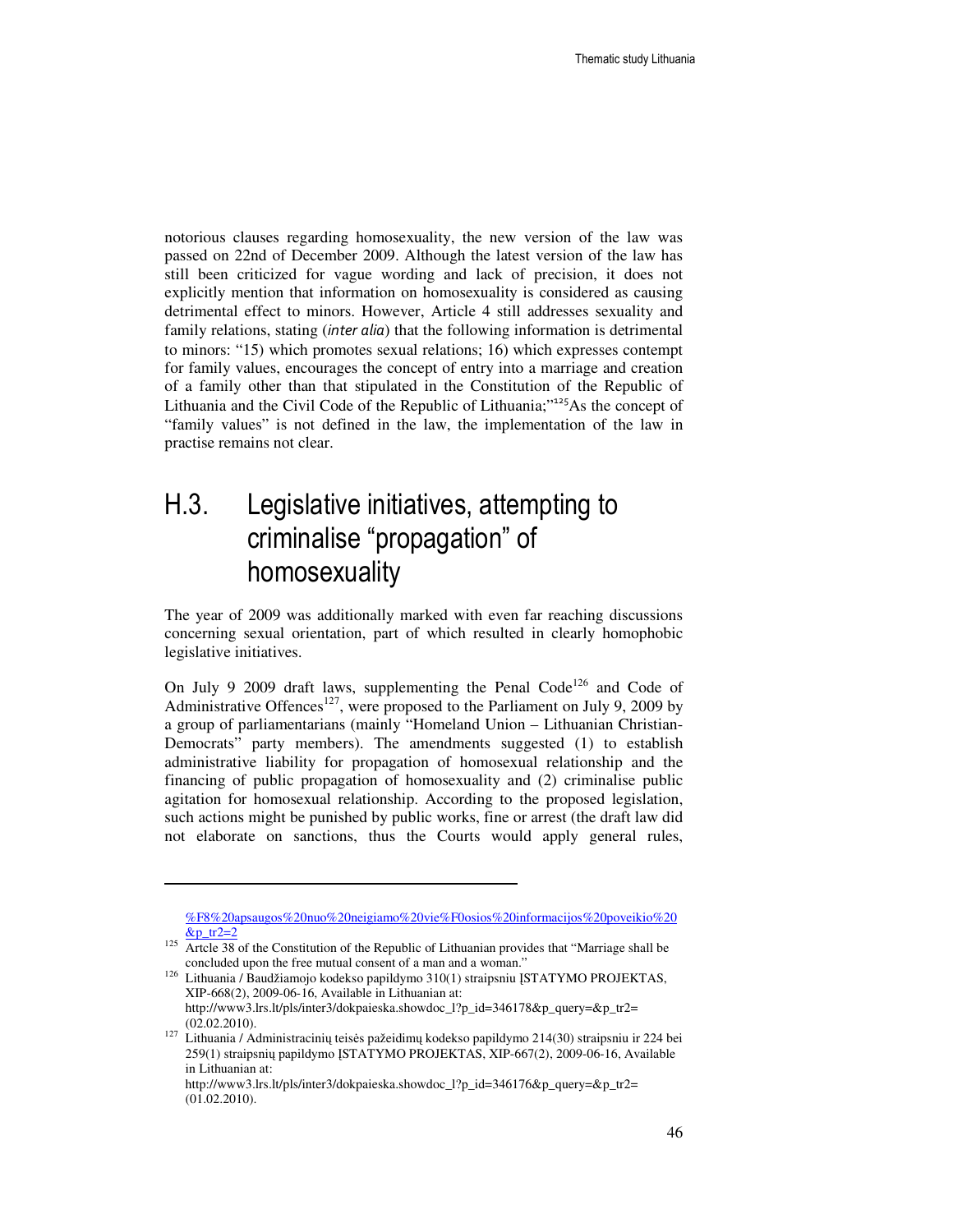depending on the grievance of the crime). Legal persons were also considered liable for these actions.

The wording of the proposed bill was not precise, to say the least. The term "agitation" was not defined in the Criminal code, thus it was not clear how it would be interpreted in practice and what public actions would be considered as illegal. The ambiguity of this proposal and contradiction the Constitutional right to information, freedom of expression and possible breach of international commitments of the Republic of Lithuania was stressed by the European Law Department under the Ministry of Justice.128 In spite of criticism the Parliament approved further consideration of this legislative initiative in the committees of the Parliament (concerning supplementing the Penal Code by votes of 48 to 9 (13 abstentions) and 42 against 8 (16 abstentions) in case of Code of Administrative Offences129). It was planned to be discussed in the autumn session, however it is still pending to be brought to the assembly for adoption. Although the initiators denied discriminatory character of these draft laws, however, the discussions in the Parliament during the approval unambiguously indicated, that the aim of the bill is to prevent the happening of any public events, raising the issue of homosexuality.

It must be added, that few weeks before the presentation of the previously mentioned draft laws, the Parliament had rejected the amendments of the Criminal Code, initiated by the same group of parliamentarians, which suggested the punishment of propagation of homosexuality, zoophilia and necrophilia by deprivation of freedom for the term of up to one year.<sup>130</sup>During the presentation of the draft law homosexuality was equated to necrophilia and zoophilia, excerpts from the Old Testament were cited $131$ . The draft law was rejected by 26 to 12 votes (with 16 abstentions).

<sup>&</sup>lt;sup>128</sup> Lithuanian / EUROPOS TEISĖS DEPARTAMENTO IŠVADA Baudžiamojo kodekso papildymo 310(1) straipsniu įstatymo projektui XIP-668(2), 2000-07-07, Available in Lithuanian at: http://www3.lrs.lt/pls/inter3/dokpaieska.showdoc\_l?p\_id=348021 (02.02.2010).

<sup>&</sup>lt;sup>129</sup> Stenograph of the Parliament sitting of July 9, 2009, available in Lithuanian at: http://www3.lrs.lt/pls/inter3/dokpaieska.showdoc\_l?p\_id=348492&p\_query=Baud%FEiamoj o%20kodekso%20papildymo%20310%281%29%20straipsniu%20%C1STATYMO%20PRO JEKTAS&p\_tr2=2 (02.02.2010).

<sup>130</sup> Lithuania / Baudžiamojo kodekso papildymo 310(1) straipsniu ĮSTATYMO PROJEKTAS, XIP-668, 2009-05-25, Available in Lithuanian at:

http://www3.lrs.lt/pls/inter3/dokpaieska.showdoc\_l?p\_id=344470&p\_query=&p\_tr2= <sup>131</sup> Stenograph of the Parliament sitting of 11.06.2009, available in Lithuanian at http://www3.lrs.lt/pls/inter3/dokpaieska.showdoc\_l?p\_id=345987&p\_query=Baud%FEiamoj o%20kodekso%20papildymo%20310%281%29%20straipsniu%20%C1STATYMO%20PRO JEKTAS&p\_tr2=2 (02.02.2010).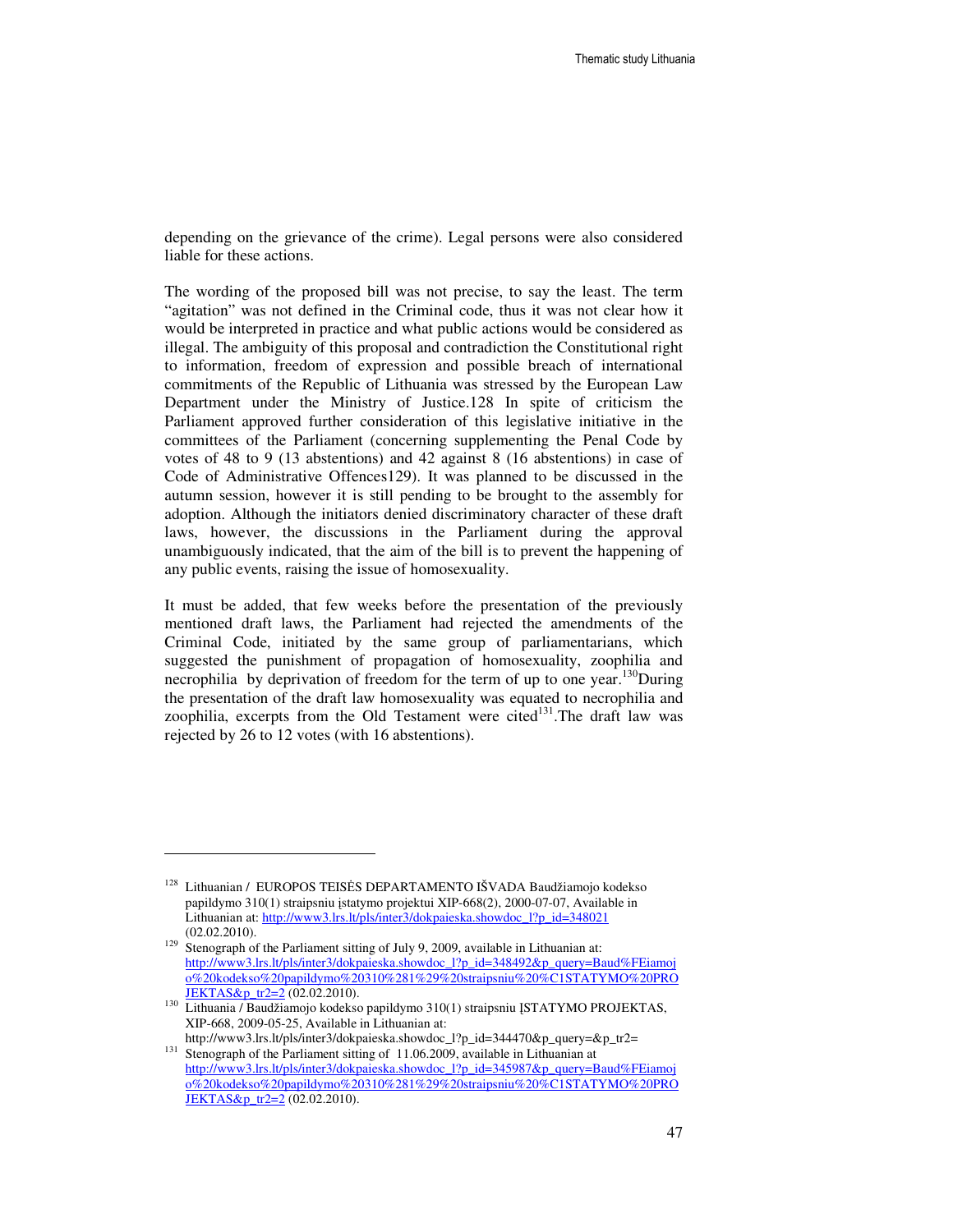# I. Good practices

There are no legal provisions or legal interpretations in the Lithuanian legal system which could be presented as good practice in tackling homophobia, and/or discrimination on the ground of sexual orientation and/or of transgender people, or which are innovative and could serve in this context as models for other Member States and European Union institutions.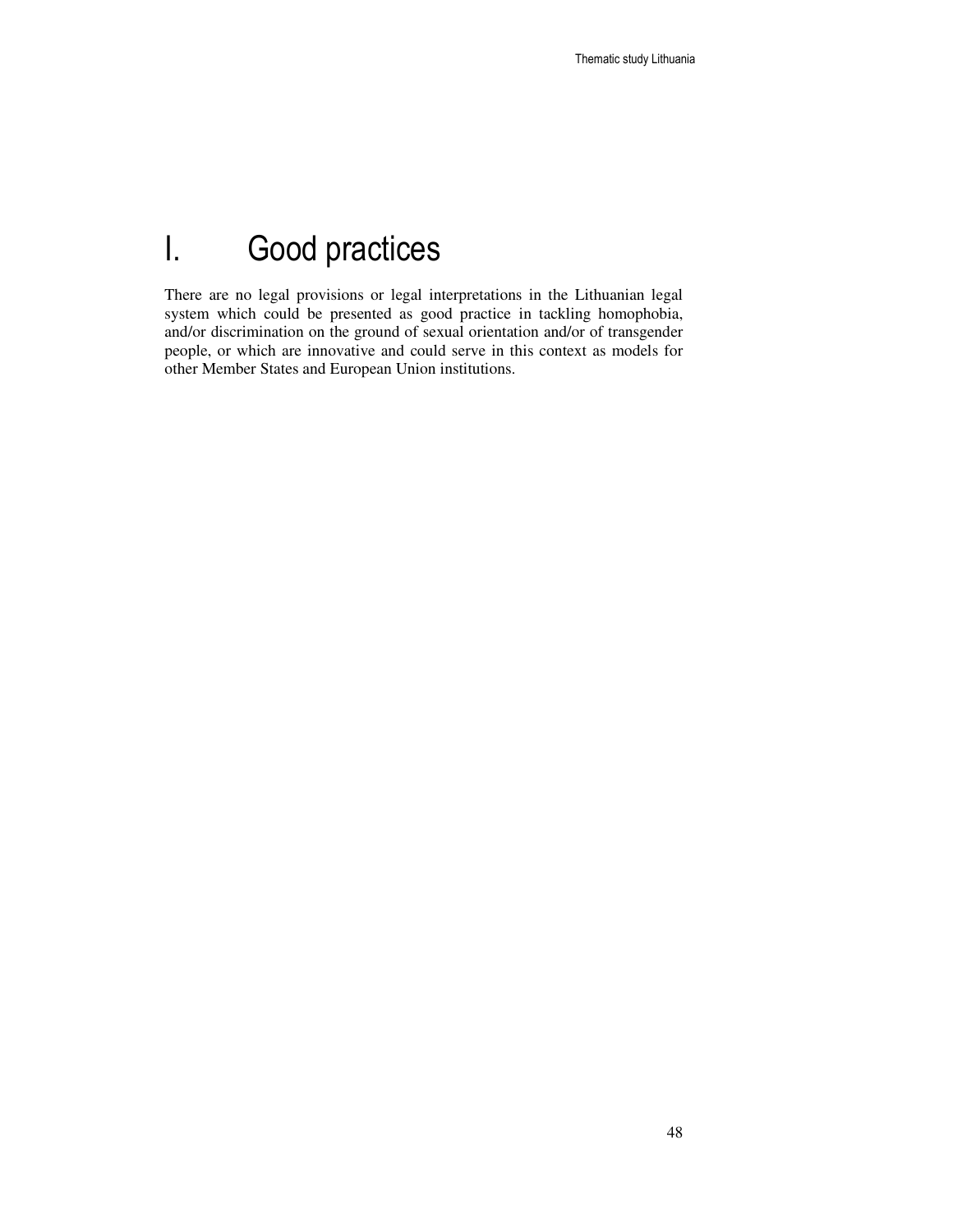Thematic Study Lithuania

# Annex 1 – Case law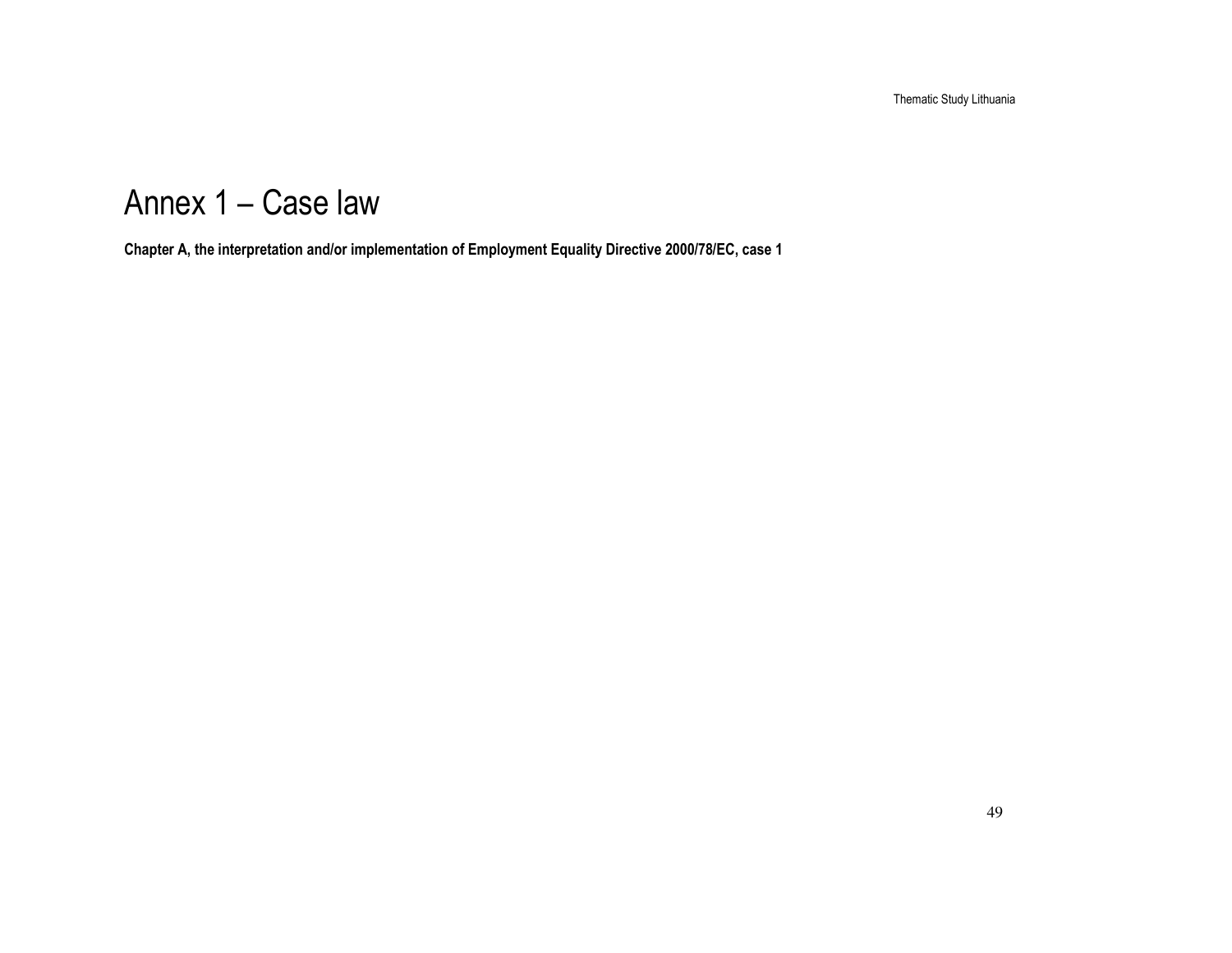| Case title                                                                                                                       | No case law in this respect |
|----------------------------------------------------------------------------------------------------------------------------------|-----------------------------|
| Decision date                                                                                                                    |                             |
| Reference details (type and<br>title of court/body; in original<br>language and English [official<br>translation, if available]) |                             |
| Key facts of the case<br>$(max. 500 \text{ chars})$                                                                              |                             |
| Main<br>reasoning/argumentation<br>$(max. 500 \text{ chars})$                                                                    |                             |
| Key issues (concepts,<br>interpretations) clarified by<br>the case (max. 500 chars)                                              |                             |
| Results (sanctions) and key<br>consequences or implications<br>of the case (max. 500 chars)                                      |                             |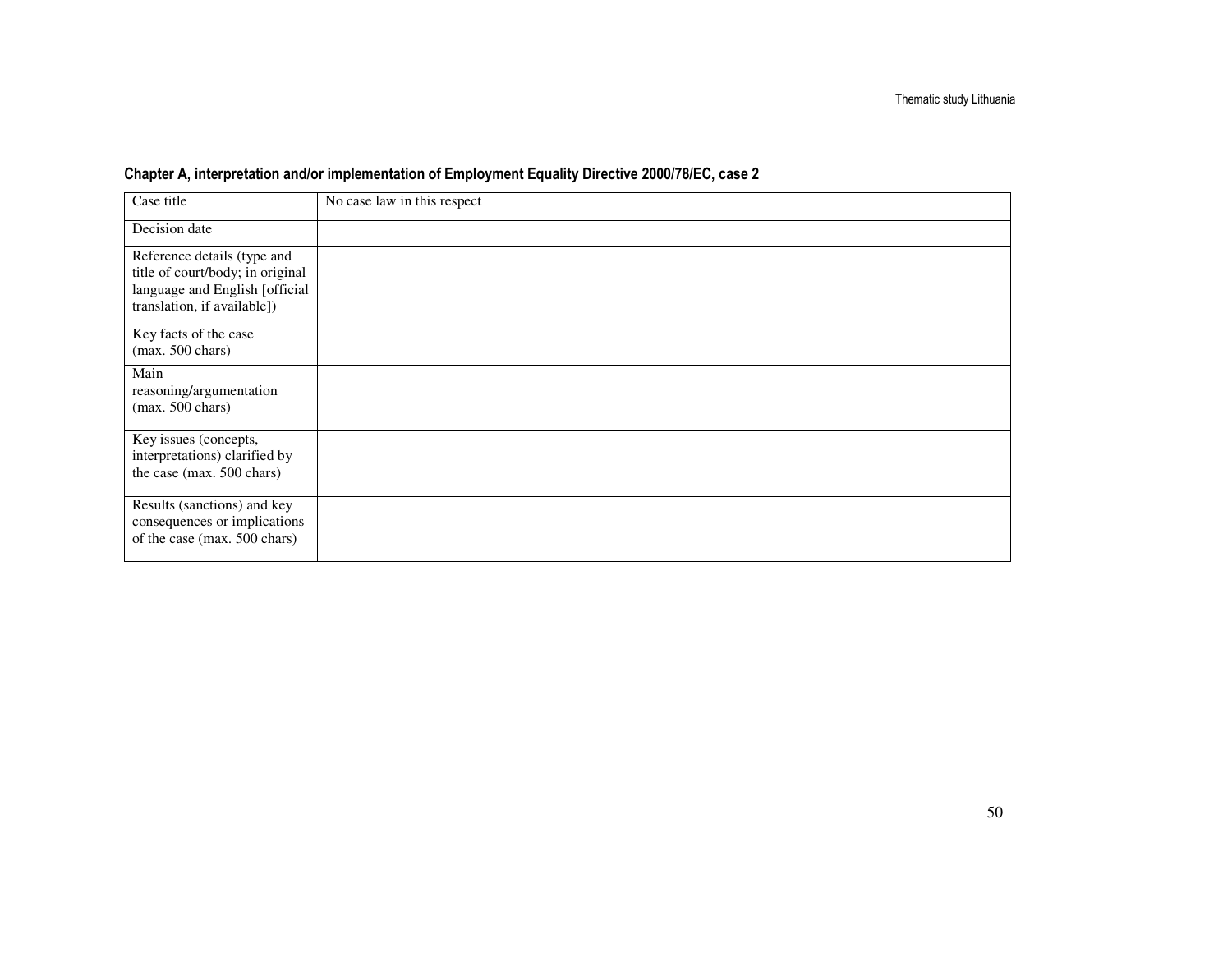| Case title                                                                                                                       | No case law in this respect |
|----------------------------------------------------------------------------------------------------------------------------------|-----------------------------|
| Decision date                                                                                                                    |                             |
| Reference details (type and<br>title of court/body; in original<br>language and English [official<br>translation, if available]) |                             |
| Key facts of the case<br>$(max. 500 \text{ chars})$                                                                              |                             |
| Main<br>reasoning/argumentation<br>$(max. 500 \text{ chars})$                                                                    |                             |
| Key issues (concepts,<br>interpretations) clarified by<br>the case (max. 500 chars)                                              |                             |
| Results (sanctions) and key<br>consequences or implications<br>of the case (max. 500 chars)                                      |                             |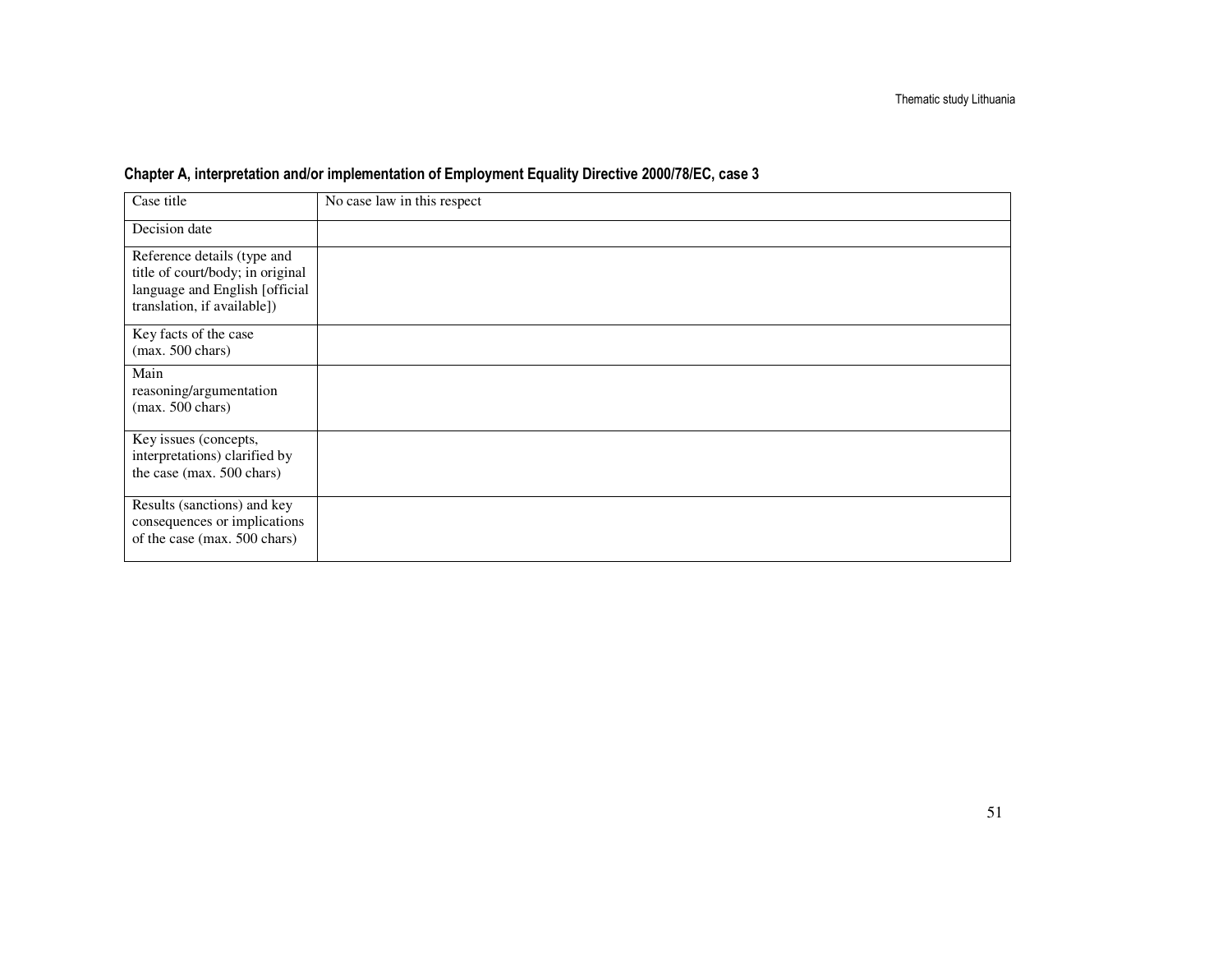| Case title                                                                                                                       | No case law in this respect |
|----------------------------------------------------------------------------------------------------------------------------------|-----------------------------|
| Decision date                                                                                                                    |                             |
| Reference details (type and<br>title of court/body; in original<br>language and English [official<br>translation, if available]) |                             |
| Key facts of the case<br>$(max. 500 \text{ chars})$                                                                              |                             |
| Main<br>reasoning/argumentation<br>$(max. 500 \text{ chars})$                                                                    |                             |
| Key issues (concepts,<br>interpretations) clarified by<br>the case (max. 500 chars)                                              |                             |
| Results (sanctions) and key<br>consequences or implications<br>of the case (max. 500 chars)                                      |                             |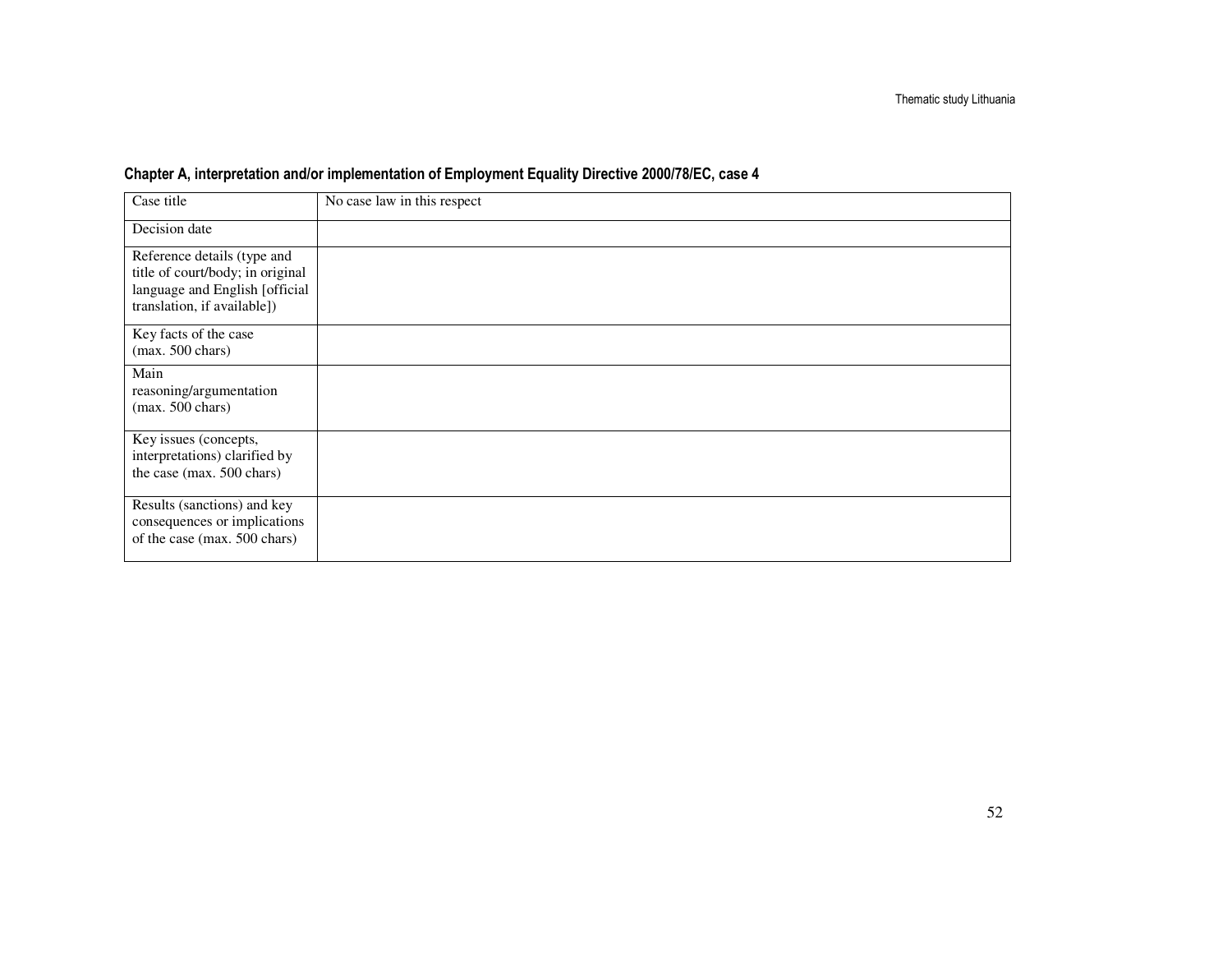| Case title                                                                                                                       | No case law in this respect |
|----------------------------------------------------------------------------------------------------------------------------------|-----------------------------|
| Decision date                                                                                                                    |                             |
| Reference details (type and<br>title of court/body; in original<br>language and English [official<br>translation, if available]) |                             |
| Key facts of the case<br>$(max. 500 \text{ chars})$                                                                              |                             |
| Main<br>reasoning/argumentation<br>$(max. 500 \text{ chars})$                                                                    |                             |
| Key issues (concepts,<br>interpretations) clarified by<br>the case (max. 500 chars)                                              |                             |
| Results (sanctions) and key<br>consequences or implications<br>of the case (max. 500 chars)                                      |                             |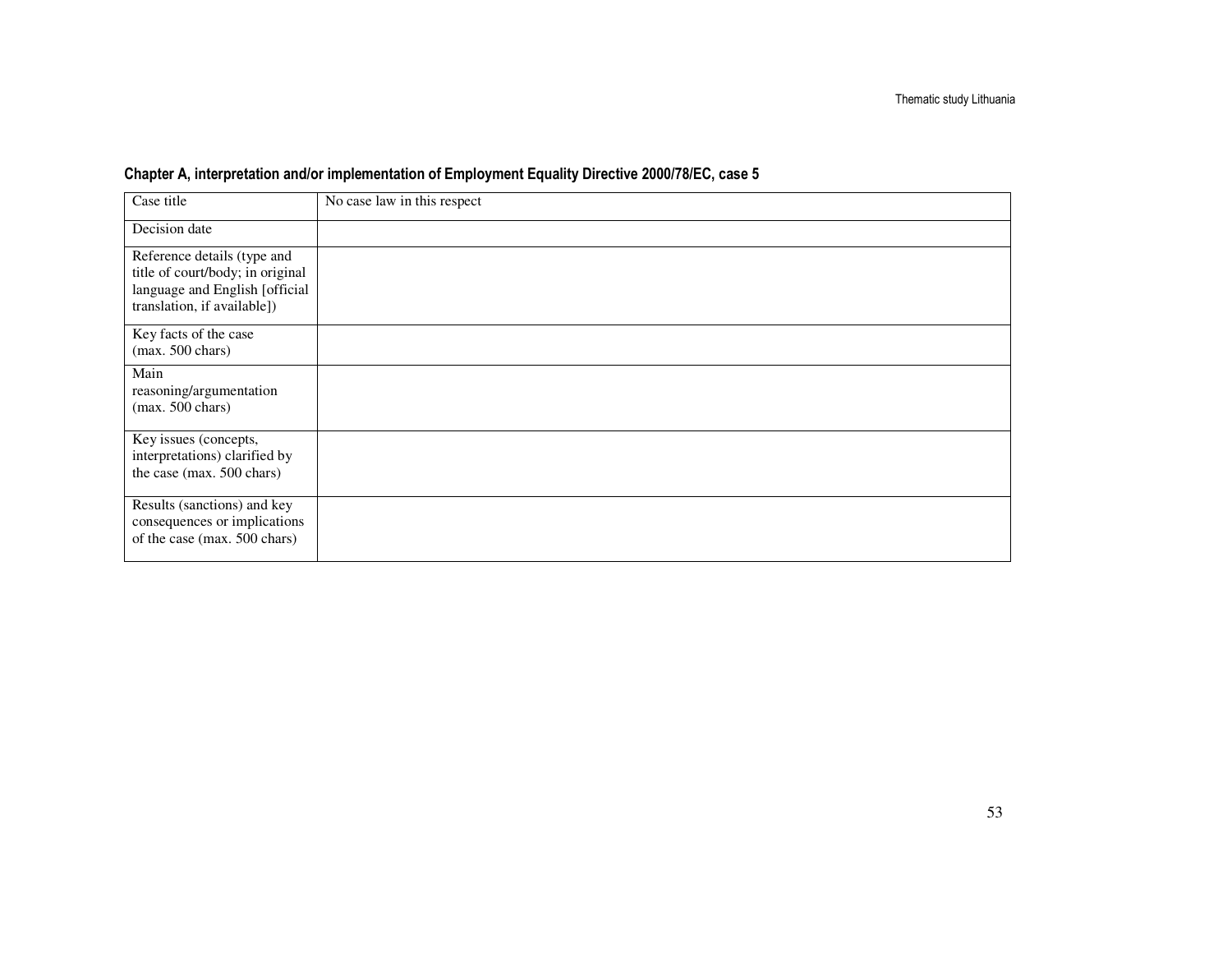### Chapter B, Freedom of movement, case law relevant to Directive 2004/38/EC, case 1

| Case title                                                                                                                       | No case law in this respect |
|----------------------------------------------------------------------------------------------------------------------------------|-----------------------------|
| Decision date                                                                                                                    |                             |
| Reference details (type and<br>title of court/body; in original<br>language and English [official<br>translation, if available]) |                             |
| Key facts of the case<br>$(max. 500 \text{ chars})$                                                                              |                             |
| Main<br>reasoning/argumentation<br>$(max. 500 \text{ chars})$                                                                    |                             |
| Key issues (concepts,<br>interpretations) clarified by<br>the case (max. 500 chars)                                              |                             |
| Results (sanctions) and key<br>consequences or implications<br>of the case (max. 500 chars)                                      |                             |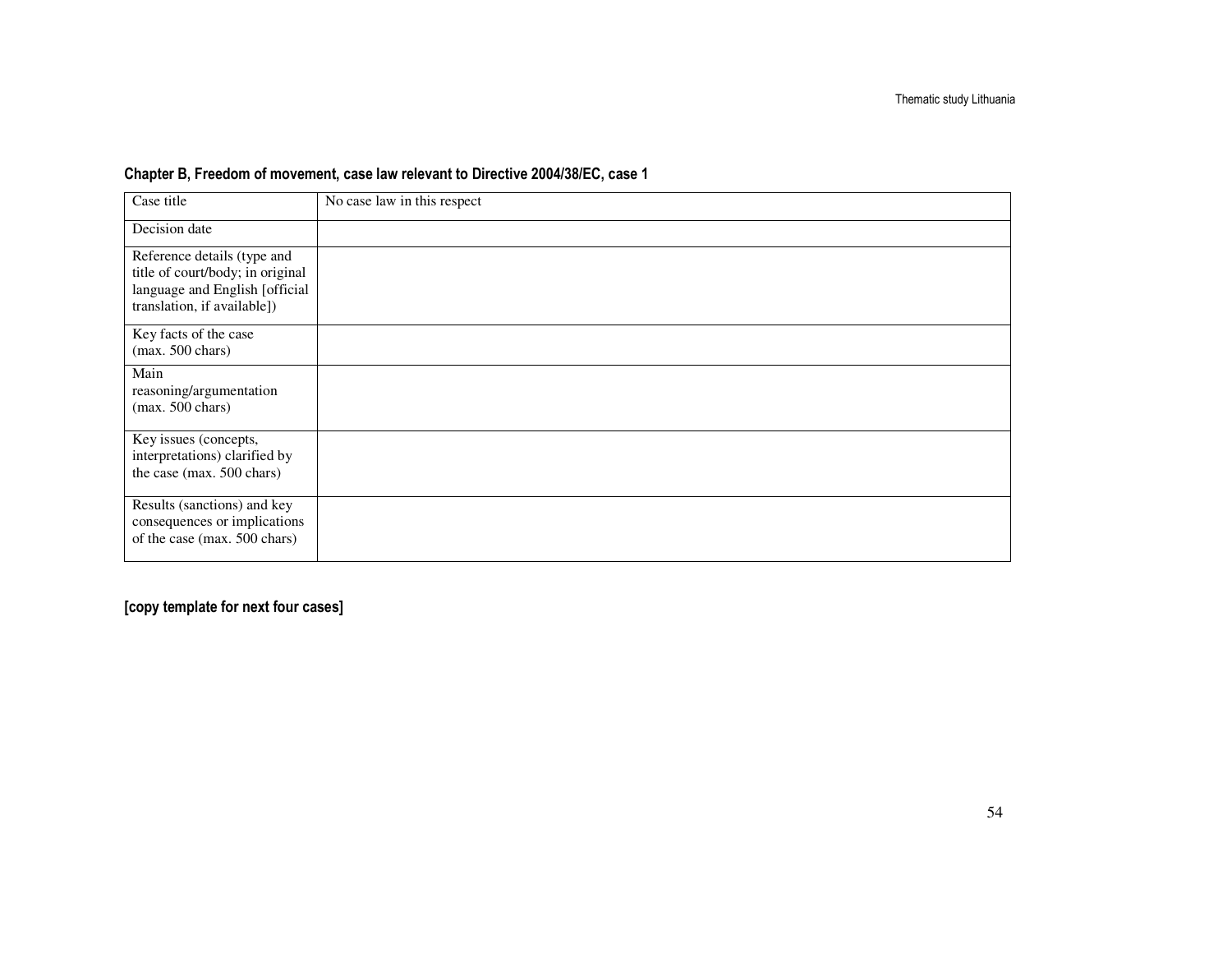| Case title                                                                                                                       | No case law in this respect |
|----------------------------------------------------------------------------------------------------------------------------------|-----------------------------|
| Decision date                                                                                                                    |                             |
| Reference details (type and<br>title of court/body; in original<br>language and English [official<br>translation, if available]) |                             |
| Key facts of the case<br>$(max. 500 \text{ chars})$                                                                              |                             |
| Main<br>reasoning/argumentation<br>$(max. 500 \text{ chars})$                                                                    |                             |
| Key issues (concepts,<br>interpretations) clarified by<br>the case (max. 500 chars)                                              |                             |
| Results (sanctions) and key<br>consequences or implications<br>of the case (max. 500 chars)                                      |                             |

#### Chapter C, Asylum and subsidiary protection, case law relevant to art 10/1/d of Council Directive 2004/83/EC, case 1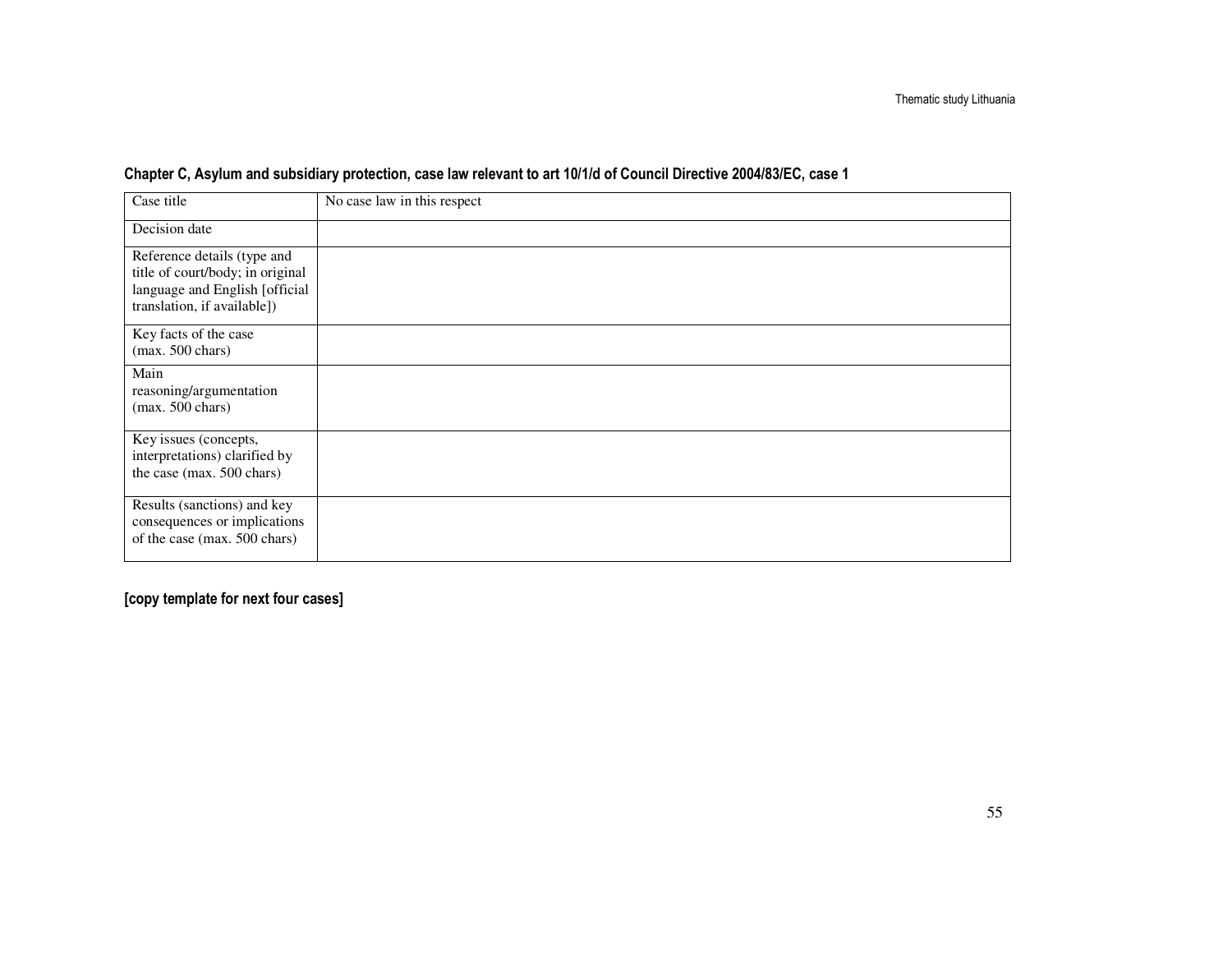| Case title                                                                                                                       | No case law in this respect |
|----------------------------------------------------------------------------------------------------------------------------------|-----------------------------|
| Decision date                                                                                                                    |                             |
| Reference details (type and<br>title of court/body; in original<br>language and English [official<br>translation, if available]) |                             |
| Key facts of the case<br>$(max. 500 \text{ chars})$                                                                              |                             |
| Main<br>reasoning/argumentation<br>$(max. 500 \text{ chars})$                                                                    |                             |
| Key issues (concepts,<br>interpretations) clarified by<br>the case (max. 500 chars)                                              |                             |
| Results (sanctions) and key<br>consequences or implications<br>of the case (max. 500 chars)                                      |                             |

### Chapter C, Asylum and subsidiary protection, case law relevant to art 2/h of Council Directive 2004/83/EC, case 1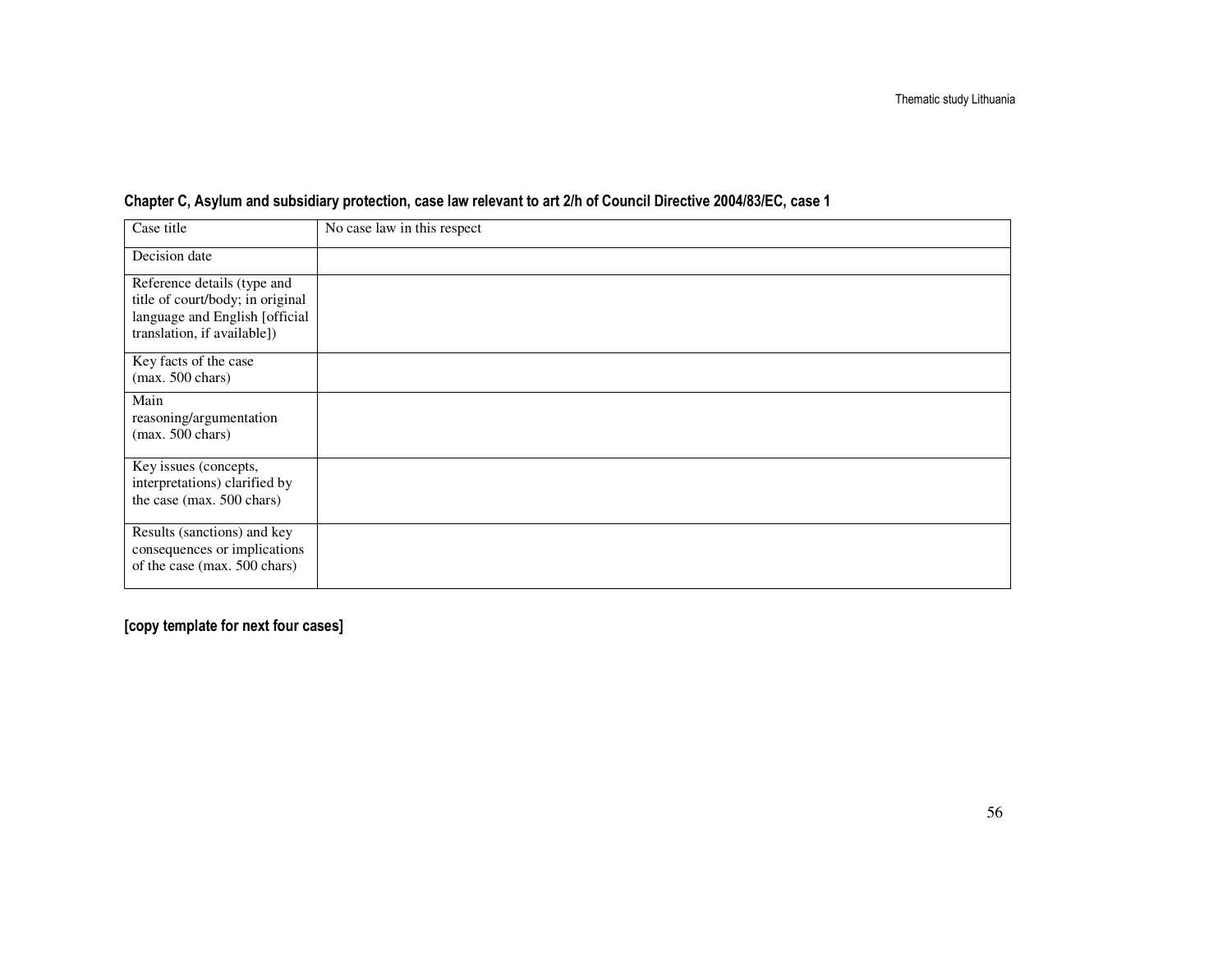| Case title                                                                                                                       | No case law in this respect |
|----------------------------------------------------------------------------------------------------------------------------------|-----------------------------|
| Decision date                                                                                                                    |                             |
| Reference details (type and<br>title of court/body; in original<br>language and English [official<br>translation, if available]) |                             |
| Key facts of the case<br>$(max. 500 \text{ chars})$                                                                              |                             |
| Main<br>reasoning/argumentation<br>$(max. 500 \text{ chars})$                                                                    |                             |
| Key issues (concepts,<br>interpretations) clarified by<br>the case (max. 500 chars)                                              |                             |
| Results (sanctions) and key<br>consequences or implications<br>of the case (max. 500 chars)                                      |                             |

### Chapter D, Family reunification, case law relevant to art 4/3 of the Council Directive 2003/86/EC, case 1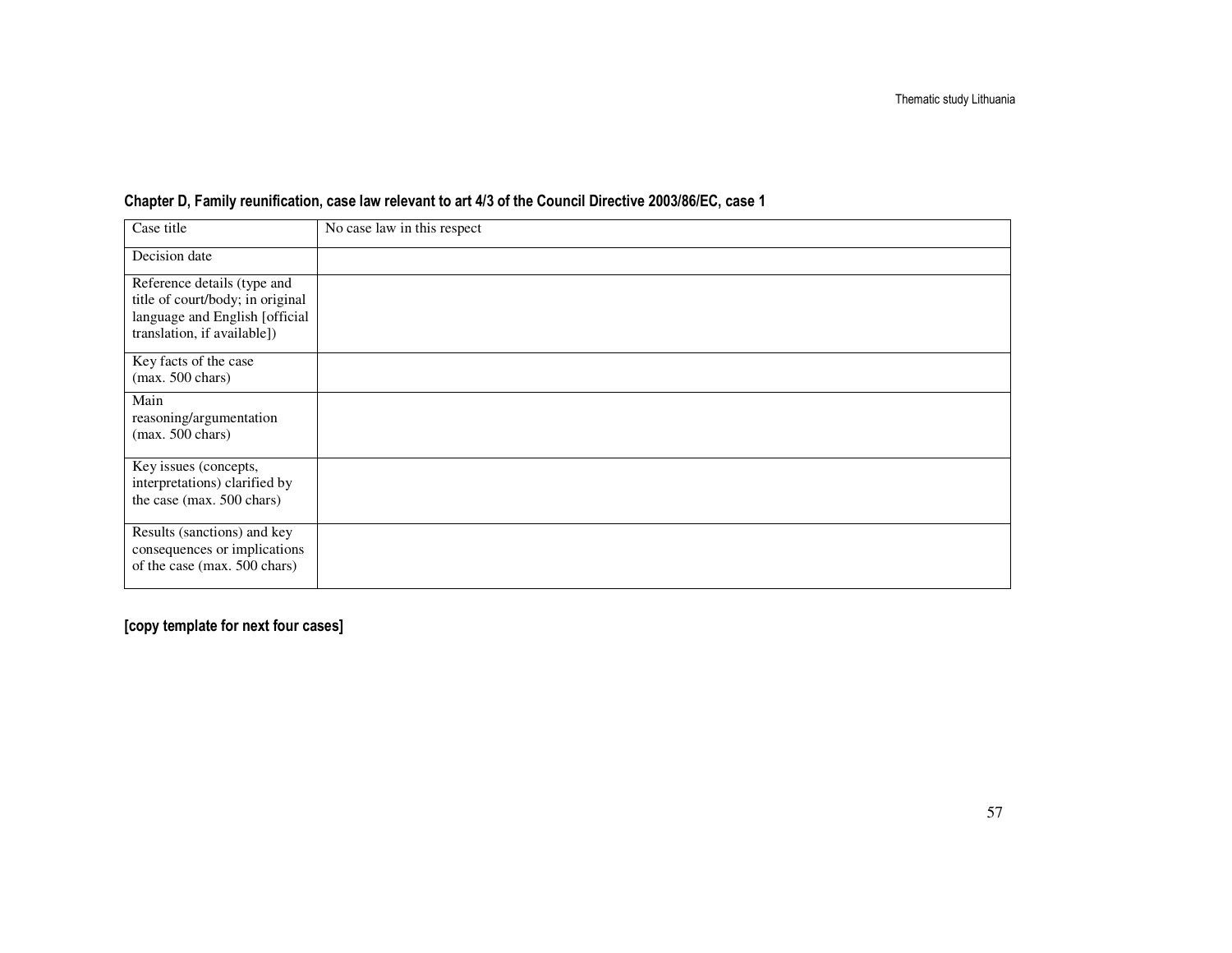### Chapter E, Freedom of assembly, case 1

| Case title                       | Civilinė byla Nr. 15317-101/2007 (Court of first instance).                                                                             |
|----------------------------------|-----------------------------------------------------------------------------------------------------------------------------------------|
|                                  | Civilinė byla Nr. 2S-1104-52/2007 (Appellate court).                                                                                    |
| Decision date                    | October 24, 2007 (Court of first instance).                                                                                             |
|                                  | December 21, 2007 (Court of appeal).                                                                                                    |
|                                  | According to the national law cassation is not allowed in this particular category of cases.                                            |
|                                  |                                                                                                                                         |
| Reference details (type and      | First instance: Vilniaus miesto 1 apylinkės teismo 2007 m. spalio 24 d. nutartis civilinėje byloje Nr. 15317-                           |
| title of court/body; in original | 101/2007 [Vilnius city 1 <sup>st</sup> . Regional Court, Decision of October 24, 2007, Case No. 15317-101/2007].                        |
| language and English [official   | Appellate court: Vilniaus apygardos teismo 2007 m. gruodžio 21 d. nutartis civilinėje byloje Nr. 2S-1104-52/2007                        |
| translation, if available])      | [Vilnius District Court, Decision of December 21, 2007, Case No. 2S-1104-52/2007].                                                      |
|                                  |                                                                                                                                         |
| Key facts of the case            | LGBT organisation Lietuvos gėjų lyga [Lithuanian Gay League] (LGL) applied to the Vilnius city municipality                             |
| $(max. 500 \text{ chars})$       | asking for permission to organise a public event $-$ a spreading of a wide rainbow flag in the town hall. The                           |
|                                  | municipality refused to allow it, stating, that public security could not be ensured because (1) construction works                     |
|                                  | that were taking place in the town hall and (2) due to the fact that during the first attempt to organise such an event                 |
|                                  | in May, 'objective data' was available that indicated that violent demonstrations could oppose the similar event.                       |
|                                  | LGL submitted a complaint regarding this decision to the court. The court of first instance and the court of second                     |
|                                  | instance both rejected the complaint.                                                                                                   |
|                                  |                                                                                                                                         |
| Main                             | Courts of both instances approved the decision of municipality, stating that:                                                           |
| reasoning/argumentation          | LGL could not ensure public security at the time and the place of the event, because construction works<br>$\left( \frac{1}{2} \right)$ |
| $(max. 500 \text{ chars})$       | were taking place in the town hall;                                                                                                     |
|                                  | According to the courts, the Law on Assemblies provides a list of 'public places', namely streets, squares,<br>(2)                      |
|                                  | parks, public gardens of towns and settlements, as well as other public places and publicly used buildings.                             |
|                                  | By refusing to allow the event to take place, the municipality suggested to arrange it in a building instead.                           |
|                                  | According to the courts, 'publicly used buildings' is an appropriate alternative to any other public place.                             |
|                                  | The municipality was reasonably concerned about public safety, because during the first attempt to<br>3)                                |
|                                  | organise such an event in May, 'objective data' was available that indicated that violent demonstrations                                |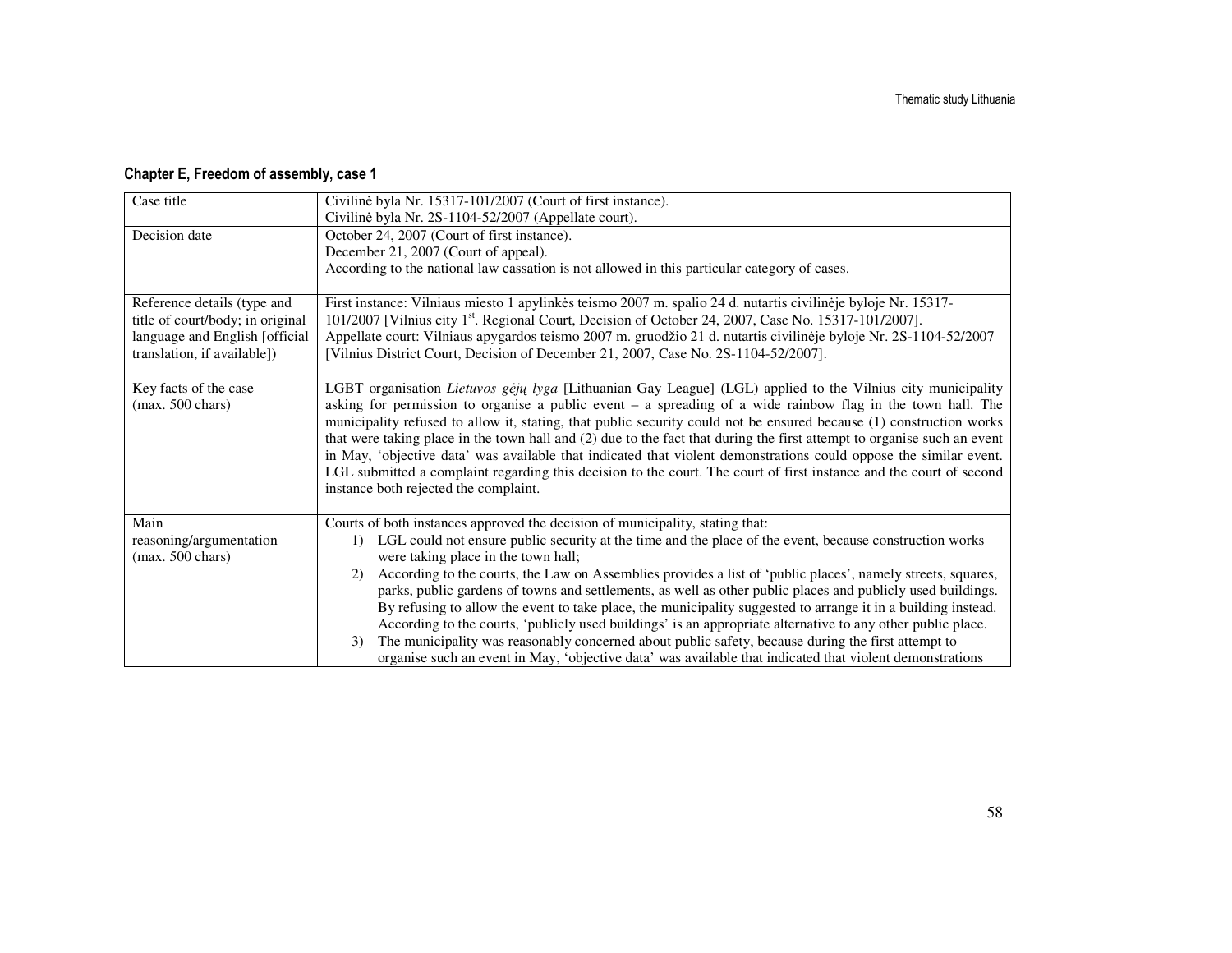|                               | could occur in a similar event.<br>The municipality is not responsible for the ensuring of public safety, because it falls under the competence<br>4)<br>of police.                                                                                                                                                                                                                                                                                                                                                                                                                                                                                                                                                                                                                                                                                                                                                                              |
|-------------------------------|--------------------------------------------------------------------------------------------------------------------------------------------------------------------------------------------------------------------------------------------------------------------------------------------------------------------------------------------------------------------------------------------------------------------------------------------------------------------------------------------------------------------------------------------------------------------------------------------------------------------------------------------------------------------------------------------------------------------------------------------------------------------------------------------------------------------------------------------------------------------------------------------------------------------------------------------------|
| Key issues (concepts,         | The case illustrates certain problematic aspects of the regulation of the right to assembly. It seems that certain                                                                                                                                                                                                                                                                                                                                                                                                                                                                                                                                                                                                                                                                                                                                                                                                                               |
| interpretations) clarified by | provisions of the Law on Assemblies are not sufficiently precise and can be interpreted by national courts                                                                                                                                                                                                                                                                                                                                                                                                                                                                                                                                                                                                                                                                                                                                                                                                                                       |
| the case (max. 500 chars)     | differently. Firstly, it is not clear whether national legislation does not allow certain assemblies which can cause<br>threats to public safety purely due to their character and opposition to them by some part of the society, in spite of<br>the fact that their objective is legitimate and intention is peaceful. Secondly, clearer procedural requirements must<br>be set in the Law on Assemblies in regard to the relationship between the responsibilities of the municipality and<br>the police (according to the national law, the organisers of an assembly, asking for the permission to organise a<br>public event at the municipality are not obliged to apply to the police directly as well). This uncertainty resulted in<br>an ambiguous reasoning of the court in LGL case, where court stated, that municipality is not obliged to ensure<br>public safety of the event, because it falls under competence of the police. |
| Results (sanctions) and key   | The Courts approved the decision of the municipality not to allow the public event to take place.                                                                                                                                                                                                                                                                                                                                                                                                                                                                                                                                                                                                                                                                                                                                                                                                                                                |
| consequences or implications  |                                                                                                                                                                                                                                                                                                                                                                                                                                                                                                                                                                                                                                                                                                                                                                                                                                                                                                                                                  |
| of the case (max. 500 chars)  |                                                                                                                                                                                                                                                                                                                                                                                                                                                                                                                                                                                                                                                                                                                                                                                                                                                                                                                                                  |

#### [Chapter E, Freedom of assembly, case 2

| Case title                                                                                                                        | Lietuvos Gėjų Lyga [Lithuanian Gay League] v. Lygių galimybių kontrolieriaus tarnyba [Equal Opportunities<br>Ombudsperson], administrative case No. I-876-437/2009 (First instance).<br>Appealed to the Supreme Administratve Court (decision pending). |
|-----------------------------------------------------------------------------------------------------------------------------------|---------------------------------------------------------------------------------------------------------------------------------------------------------------------------------------------------------------------------------------------------------|
| Decision date                                                                                                                     | May 13, 2009.                                                                                                                                                                                                                                           |
| Reference details (type and<br>title of court/body; in original<br>language and English [official]<br>translation, if available]) | Vilniaus apygardos administracinio teismo 2009 m. gegužės 13 d. sprendimas byloje Nr. I-876-437/2009 [Vilnius<br>District Administrative court of May 13, 2009 in the case No. I-876-437/2009].                                                         |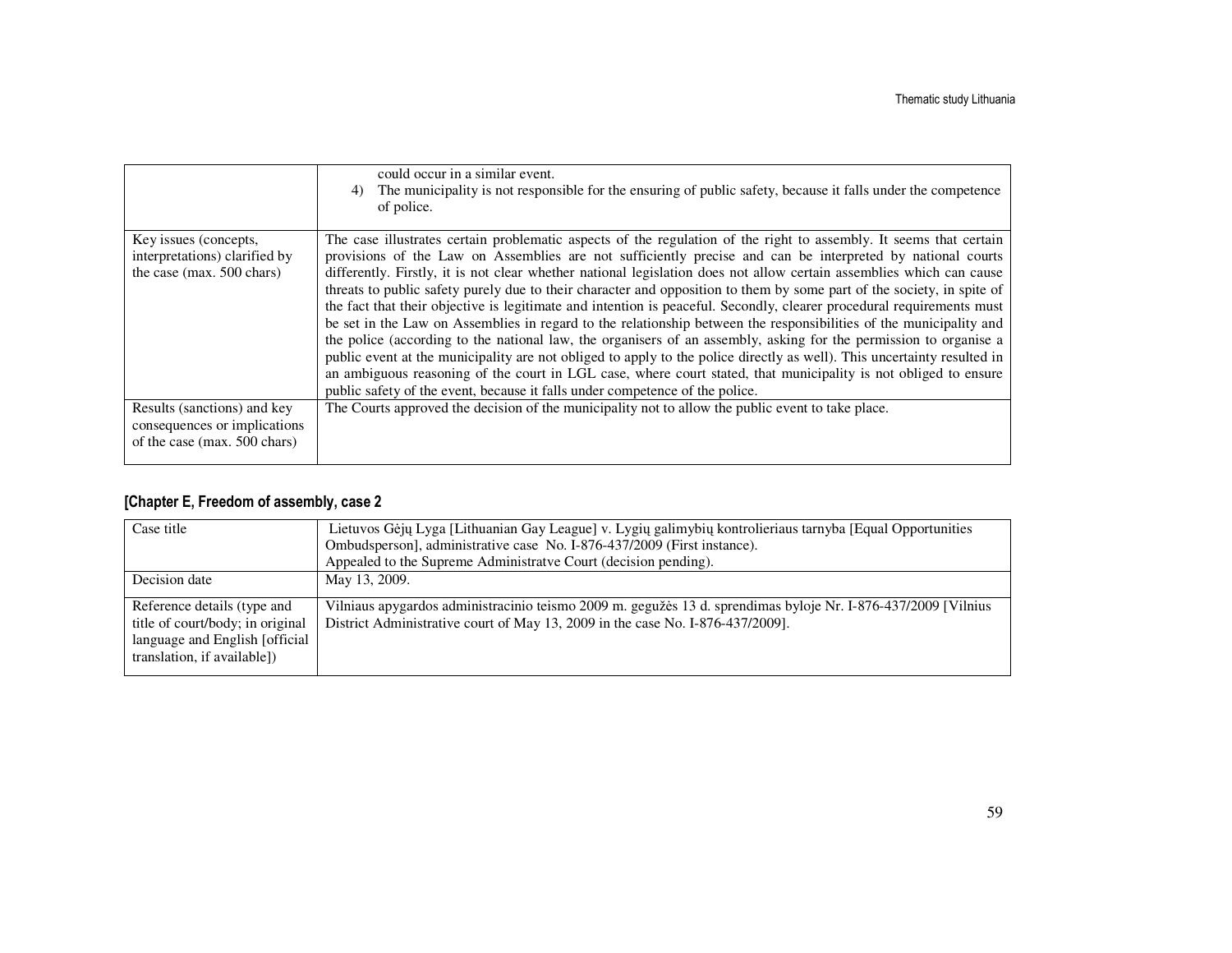| Key facts of the case<br>$(max. 500 \text{ chars})$                                         | LGBT event was planned to take place in August, 2008, during "For Diversity. Against Discrimination" campaign<br>truck visit. Former mayor of Vilnius city publicly stated, that while he remains in the office "there will be no<br>advertisements of sexual minorities". The event was not given permission to take place and a month in advance the<br>Council of the Municipality of Vilnius had amended The Rules on Disposal and Cleanness by broad provisions,<br>allowing to prevent any event, which might be opposed by part of the society. However, the LGBTorganization<br>(LGL) filed a complaint to the Equal Opportunities Ombudsperson. As the Ombudsperson refused to investigate<br>the matter, organisation challenged its decision at court.             |
|---------------------------------------------------------------------------------------------|-------------------------------------------------------------------------------------------------------------------------------------------------------------------------------------------------------------------------------------------------------------------------------------------------------------------------------------------------------------------------------------------------------------------------------------------------------------------------------------------------------------------------------------------------------------------------------------------------------------------------------------------------------------------------------------------------------------------------------------------------------------------------------|
| Main<br>reasoning/argumentation<br>$(max. 500 \text{ chars})$                               | The Ombudsperson claimed, that it discontinued the investigation, because (1) the LGL was not a proper subject to<br>apply to the Ombudsperson, since only persons, whose rights were directly violated by the action of municipality<br>can file a complaint, (2) the case falls under the category of disputes, which, according to the Law on Equal<br>Treatment, must be litigated in courts (this is the case regarding the implementation of the Law on Assemblies), (3)<br>public statements of officials do not fall under the scope of the Law on Equal Treatment.                                                                                                                                                                                                   |
| Key issues (concepts,<br>interpretations) clarified by<br>the case (max. 500 chars)         | The court approved the reasoning of the Ombudsperson that public statements of officials do not fall under the<br>scope of the Law on Equal Treatment, not going into details of the concept of instructions to discriminate.<br>Although the applicant was asking the Ombudsperson to evaluate the actions of the municipality in the light of<br>Article 5 of the Law on Equal Treatment (generally defined duty to implement equal opportunities), not<br>questioning the legality of the decision not to issue permit for the event, however, the court approved the reasoning<br>of the Ombudsperson, that LGL was not a proper subject to complaint, since the decision of the municipality not to<br>issue a permission did not affect the rights of the LGL directly. |
| Results (sanctions) and key<br>consequences or implications<br>of the case (max. 500 chars) | The decision of the court was appealed and is now pending at the Lietuvos vyriausiasis administracinis teismas<br>[Supreme Administrative Court of Lithuania]. However, the case clearly highlighted difficulties that can be<br>encountered while enforcing broadly defined provisions of the Law on Equal Treatment.                                                                                                                                                                                                                                                                                                                                                                                                                                                        |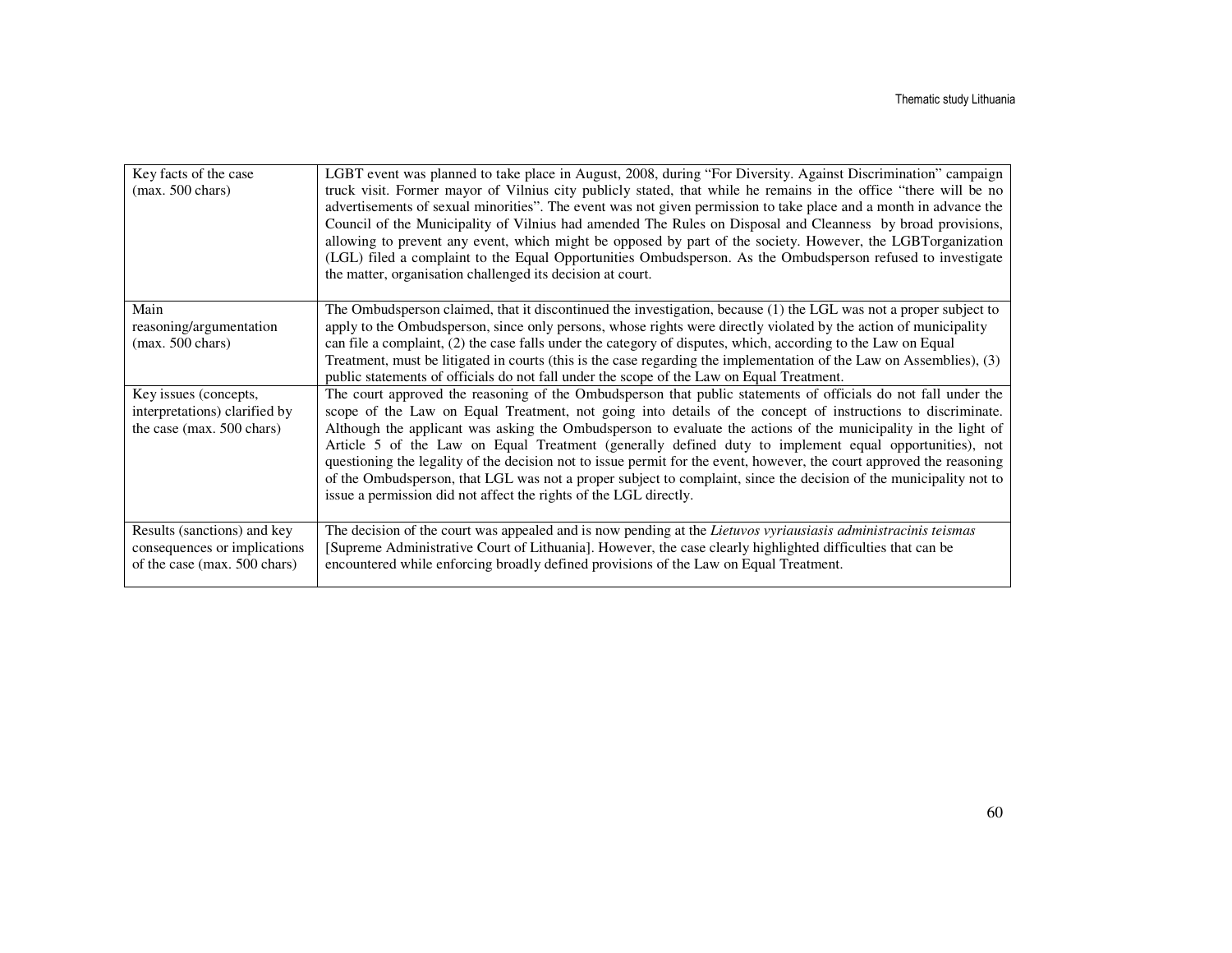### Chapter F, Hate speech, case 1

| Case title                                                                                                                       |  |
|----------------------------------------------------------------------------------------------------------------------------------|--|
| Decision date                                                                                                                    |  |
| Reference details (type and<br>title of court/body; in original<br>language and English [official<br>translation, if available]) |  |
| Key facts of the case<br>$(max. 500 \text{ chars})$                                                                              |  |
| Main<br>reasoning/argumentation<br>$(max. 500 \text{ chars})$                                                                    |  |
| Key issues (concepts,<br>interpretations) clarified by<br>the case (max. 500 chars)                                              |  |
| Results (sanctions) and key<br>consequences or implications<br>of the case (max. 500 chars)                                      |  |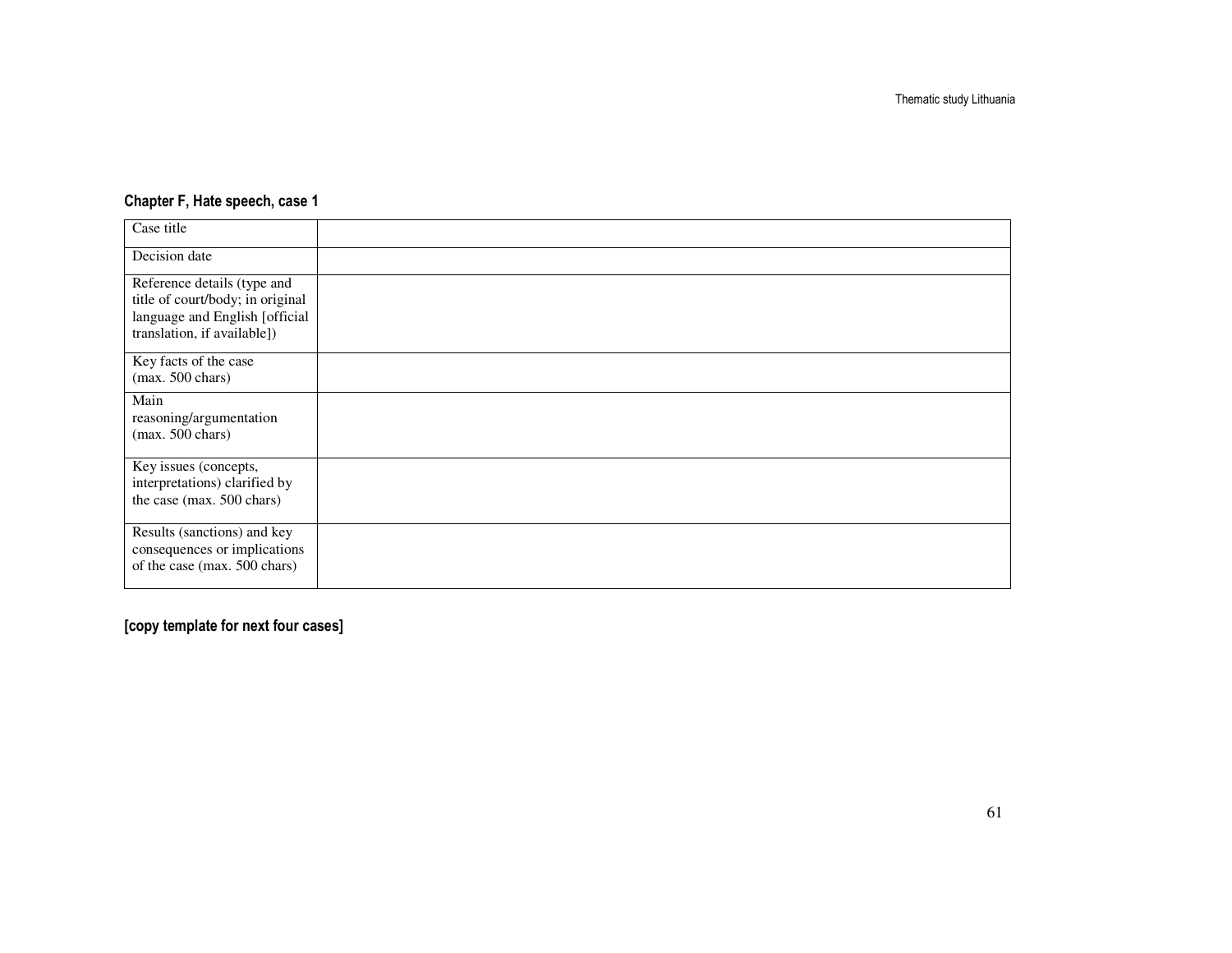### Chapter F, Hate crimes, case 1

| Case title                                                                                                                       |  |
|----------------------------------------------------------------------------------------------------------------------------------|--|
| Decision date                                                                                                                    |  |
| Reference details (type and<br>title of court/body; in original<br>language and English [official<br>translation, if available]) |  |
| Key facts of the case<br>$(max. 500 \text{ chars})$                                                                              |  |
| Main<br>reasoning/argumentation<br>$(max. 500 \text{ chars})$                                                                    |  |
| Key issues (concepts,<br>interpretations) clarified by<br>the case (max. 500 chars)                                              |  |
| Results (sanctions) and key<br>consequences or implications<br>of the case (max. 500 chars)                                      |  |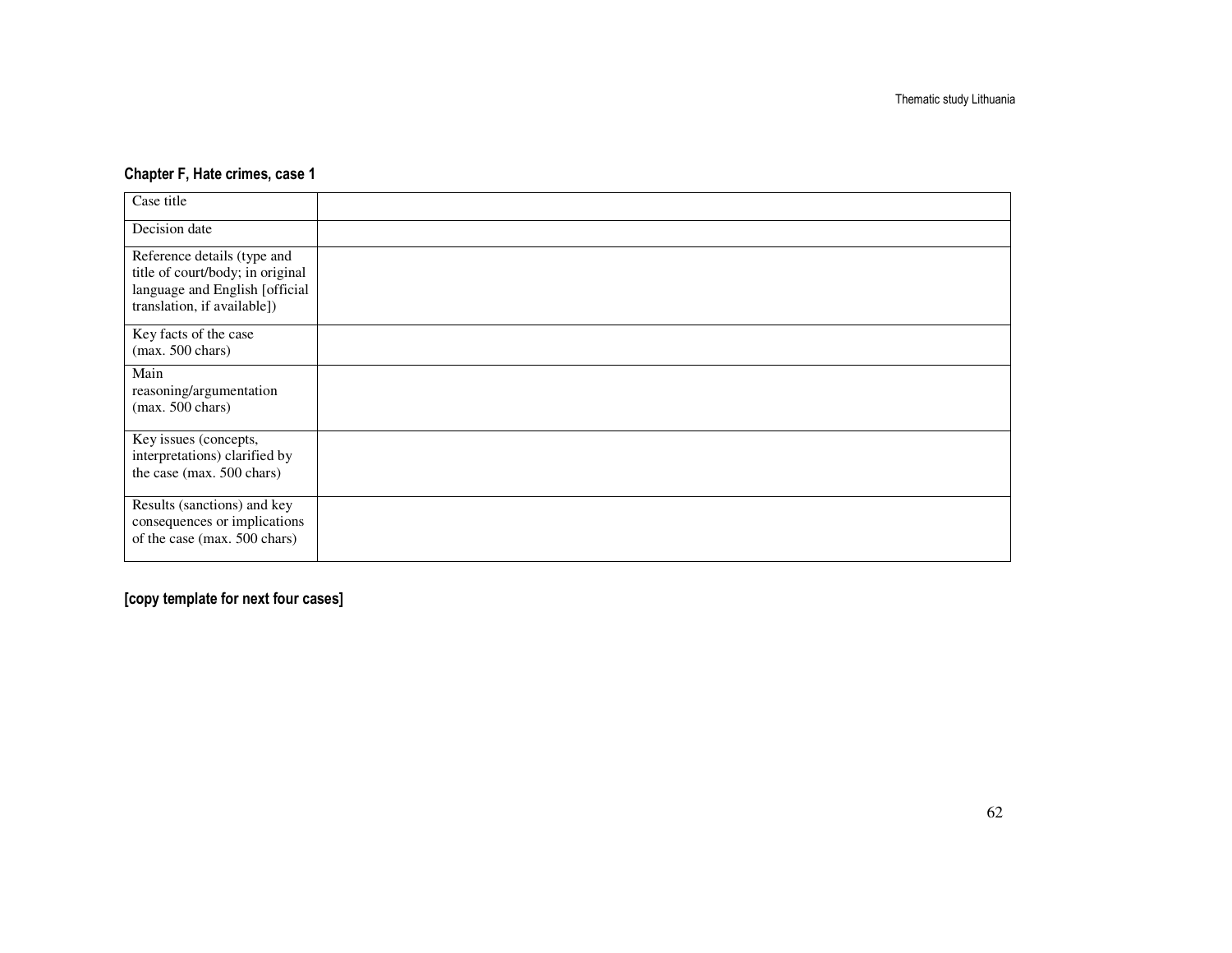| Case title                                                                                                                       |  |
|----------------------------------------------------------------------------------------------------------------------------------|--|
| Decision date                                                                                                                    |  |
| Reference details (type and<br>title of court/body; in original<br>language and English [official<br>translation, if available]) |  |
| Key facts of the case<br>$(max. 500 \text{ chars})$                                                                              |  |
| Main<br>reasoning/argumentation<br>$(max. 500 \text{ chars})$                                                                    |  |
| Key issues (concepts,<br>interpretations) clarified by<br>the case (max. 500 chars)                                              |  |
| Results (sanctions) and key<br>consequences or implications<br>of the case (max. 500 chars)                                      |  |

### Chapter G, Applicability of legislation on trans gender issues, case 1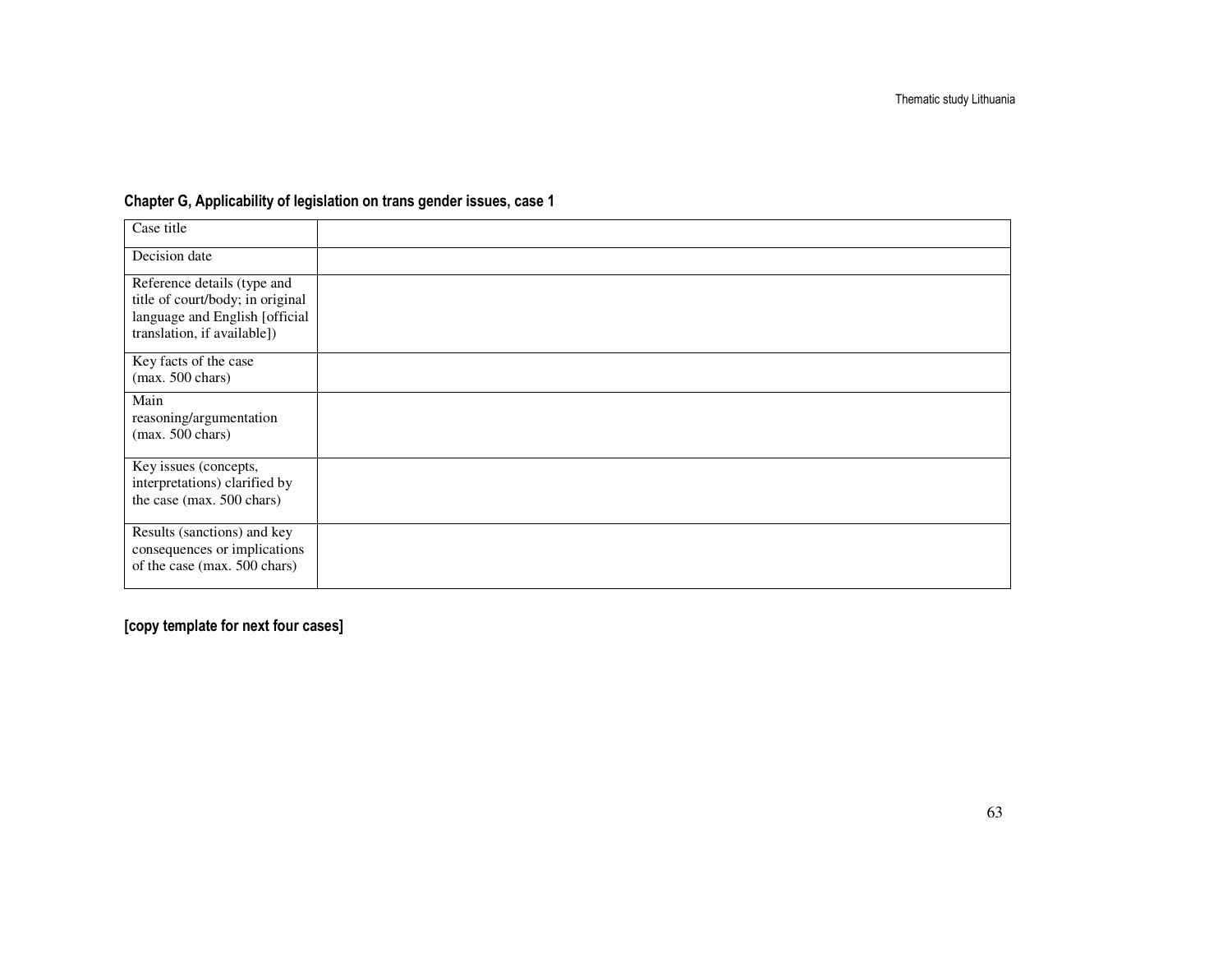| Case title                                                                                                                       | No case law in this respect |
|----------------------------------------------------------------------------------------------------------------------------------|-----------------------------|
| Decision date                                                                                                                    |                             |
| Reference details (type and<br>title of court/body; in original<br>language and English [official<br>translation, if available]) |                             |
| Key facts of the case<br>$(max. 500 \text{ chars})$                                                                              |                             |
| Main<br>reasoning/argumentation<br>$(max. 500 \text{ chars})$                                                                    |                             |
| Key issues (concepts,<br>interpretations) clarified by<br>the case (max. 500 chars)                                              |                             |
| Results (sanctions) and key<br>consequences or implications<br>of the case (max. 500 chars)                                      |                             |

### Chapter G, Name change and/or sex change of trans gender people, relevant case law, case 1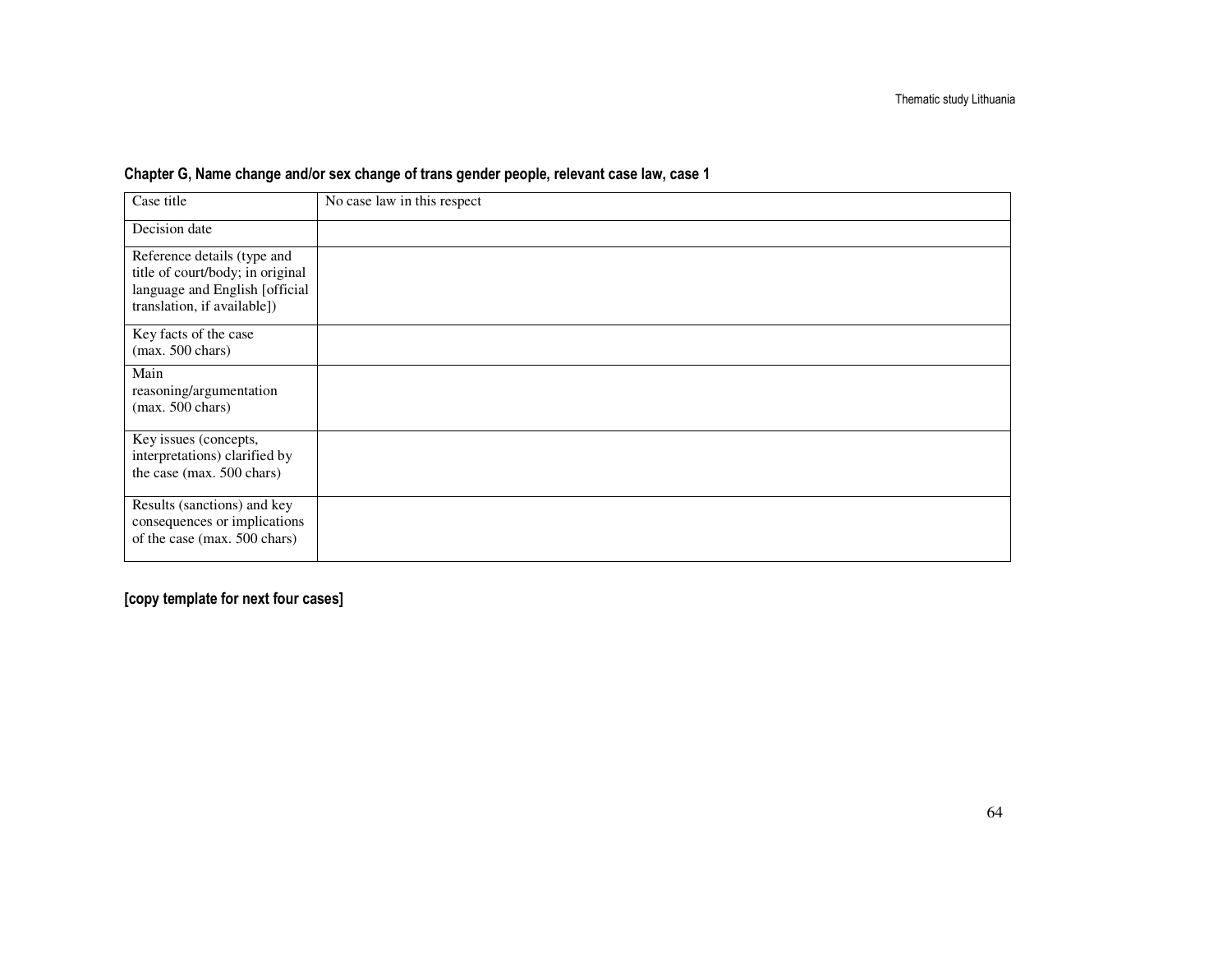# Chapter I, Case law relevant to the impact of good practices on homophobia and/or discrimination on the ground of sexual orientation, case 1

| Case title                                                                                                                       | No case law in this respect |
|----------------------------------------------------------------------------------------------------------------------------------|-----------------------------|
| Decision date                                                                                                                    |                             |
| Reference details (type and<br>title of court/body; in original<br>language and English [official<br>translation, if available]) |                             |
| Key facts of the case<br>$(max. 500 \text{ chars})$                                                                              |                             |
| Main<br>reasoning/argumentation<br>$(max. 500 \text{ chars})$                                                                    |                             |
| Key issues (concepts,<br>interpretations) clarified by<br>the case (max. 500 chars)                                              |                             |
| Results (sanctions) and key<br>consequences or implications<br>of the case (max. 500 chars)                                      |                             |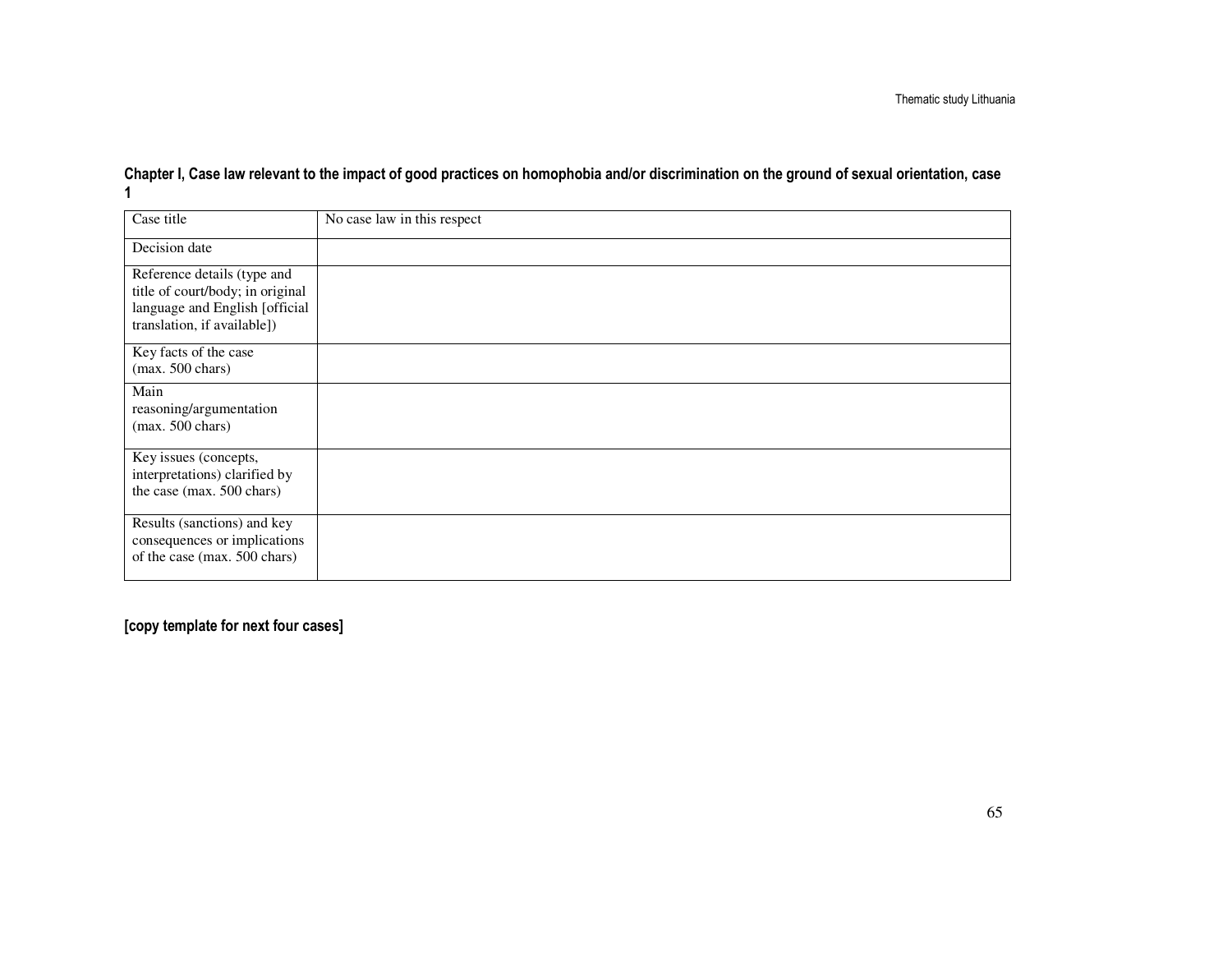# Annex 2 – Statistics

#### Chapter A, Implementation of Employment Directive 2000/78/EC in relation to sexual orientation

|                                                                                 | 2000 | 2001     | 2002 | 2003 | 2004 | 2005           | 2006           | 2007     |
|---------------------------------------------------------------------------------|------|----------|------|------|------|----------------|----------------|----------|
| Total complaints of discrimination on the ground of sexual orientation          |      | $\Omega$ | 0    |      |      | $\overline{2}$ |                | 18       |
| (equality body, tribunals, courts etc.): if possible disaggregated according to |      |          |      |      |      |                |                |          |
| social areas of discrimination (employment, education, housing, goods and       |      |          |      |      |      |                |                |          |
| services etc.)                                                                  |      |          |      |      |      |                |                |          |
| Total finding of Discrimination confirmed (by equality body, tribunals, courts  |      |          |      |      |      |                |                |          |
| etc.): if possible disaggregated according to social areas of discrimination    |      |          |      |      |      |                |                |          |
| (employment, education, housing, goods and services etc.)                       |      |          |      |      |      |                |                |          |
| National Number of sanctions/compensation payments issued (by courts,           |      |          |      |      |      |                | $\mathsf{I}$ – | $\Omega$ |
| tribunals, equality bodies etc.): if possible disaggregated according to social |      |          |      |      |      | warning        | warning        |          |
| areas of discrimination (employment, education, housing, goods and services     |      |          |      |      |      |                |                |          |
| $etc.$ )                                                                        |      |          |      |      |      |                |                |          |
| National range of sanctions/compensation payments (by courts, tribunals,        |      |          |      |      |      |                |                |          |
| equality bodies etc.): if possible disaggregated according to social areas of   |      |          |      |      |      |                |                |          |
| discrimination (employment, education, housing, goods and services etc.)        |      |          |      |      |      |                |                |          |
|                                                                                 |      |          |      |      |      |                |                |          |

### Chapter B, Freedom of movement of LGBT partners

|                                                                               | 2000           | 2001 | 2002 | 2003           | 2004           | 2005 | 2006           | 2007           |
|-------------------------------------------------------------------------------|----------------|------|------|----------------|----------------|------|----------------|----------------|
| Number of LGBT partners of EU citizens residing in your country falling under | N <sub>0</sub> | Nο   | No.  | N <sub>0</sub> | N <sub>0</sub> | No   | N <sub>0</sub> | N <sub>0</sub> |
| Directive 2004/38/EC (i.e., LGBT partners having exercised their freedom of   | data           | data | data | data           | data           | data | data           | data           |
| movement as granted to family members of EU citizens, whether under Directive |                |      |      |                |                |      |                |                |
| 2004/38/EC or under previous instruments)                                     |                |      |      |                |                |      |                |                |
|                                                                               |                |      |      |                |                |      |                |                |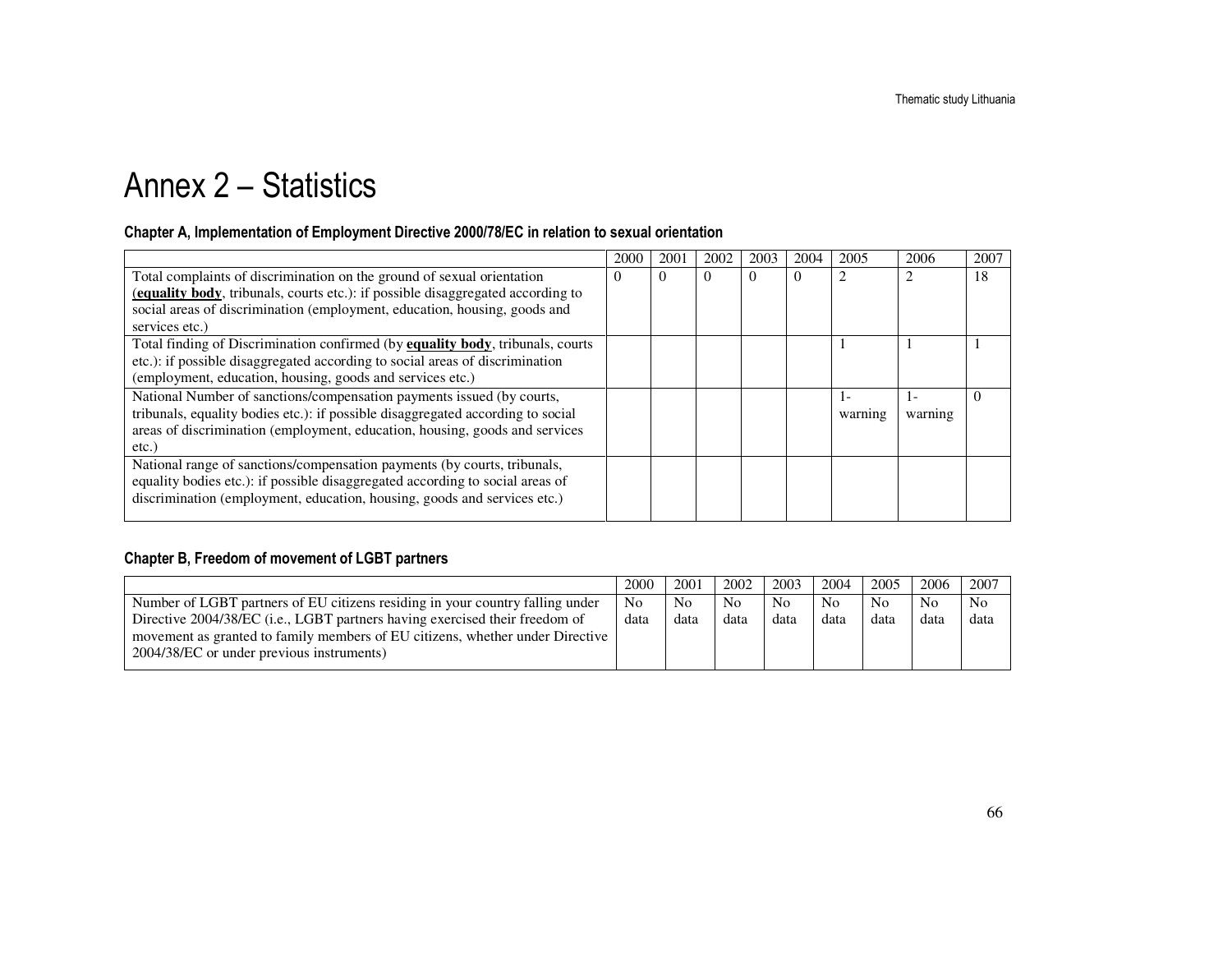| $\sim$ $\sim$ $\sim$<br>∸of LGB .<br>s who claimed their right to residence but were denied<br>partners<br>Numbe <sub>i</sub> |  |  |  |  |
|-------------------------------------------------------------------------------------------------------------------------------|--|--|--|--|
| this right                                                                                                                    |  |  |  |  |

#### Chapter C, Asylum and subsidiary protection, protection due to persecution on the grounds of sexual orientation

|                                                                                 | 2000 | 2001 | 2002 | 2003 | 2004 | 2005 | 2006 1 | 2007 |
|---------------------------------------------------------------------------------|------|------|------|------|------|------|--------|------|
| Number of LGBT individuals benefiting from asylum/subsidiary protection due to  |      |      |      |      |      |      |        |      |
| persecution on the ground of sexual orientation.                                |      |      |      |      |      |      |        |      |
| Number of LGBT individuals who were denied the right to asylum or to subsidiary |      |      |      |      |      |      |        |      |
| protection despite having invoked the fear of persecution on grounds of sexual  |      |      |      |      |      |      |        |      |
| orientation                                                                     |      |      |      |      |      |      |        |      |

#### Chapter C, Asylum and subsidiary protection, protection of LGBT partners

|                                                                                   | 2000 | 2001 | 2002 | 2003 | 2004 | 2005 | 2006 | 2007 |
|-----------------------------------------------------------------------------------|------|------|------|------|------|------|------|------|
| Number of LGBT partners of persons enjoying refugee/ subsidiary protection status |      |      |      |      |      |      |      |      |
| residing in your country falling under Art 2/h Directive 2004/83/EC               |      |      |      |      |      |      |      |      |
| Number of LGBT partners of persons enjoying refugee/subsidiary protection status  |      |      |      |      |      |      |      |      |
| who were denied the possibility to stay with their partner                        |      |      |      |      |      |      |      |      |

#### Chapter D, LGBT partners benefiting family reunification

|                                                                                                                                               | 2000 | 2001 | 2002 | $2003$ | 2004 | 2005 | 2006 i | 2007 |
|-----------------------------------------------------------------------------------------------------------------------------------------------|------|------|------|--------|------|------|--------|------|
| Number of LGBT partners of third country nationals residing in your country<br>benefiting from family reunification.                          |      |      |      |        |      |      |        |      |
| Number of LGBT partners of third country nationals residing in your country who<br>were denied the right to benefit from family reunification |      |      |      |        |      |      |        |      |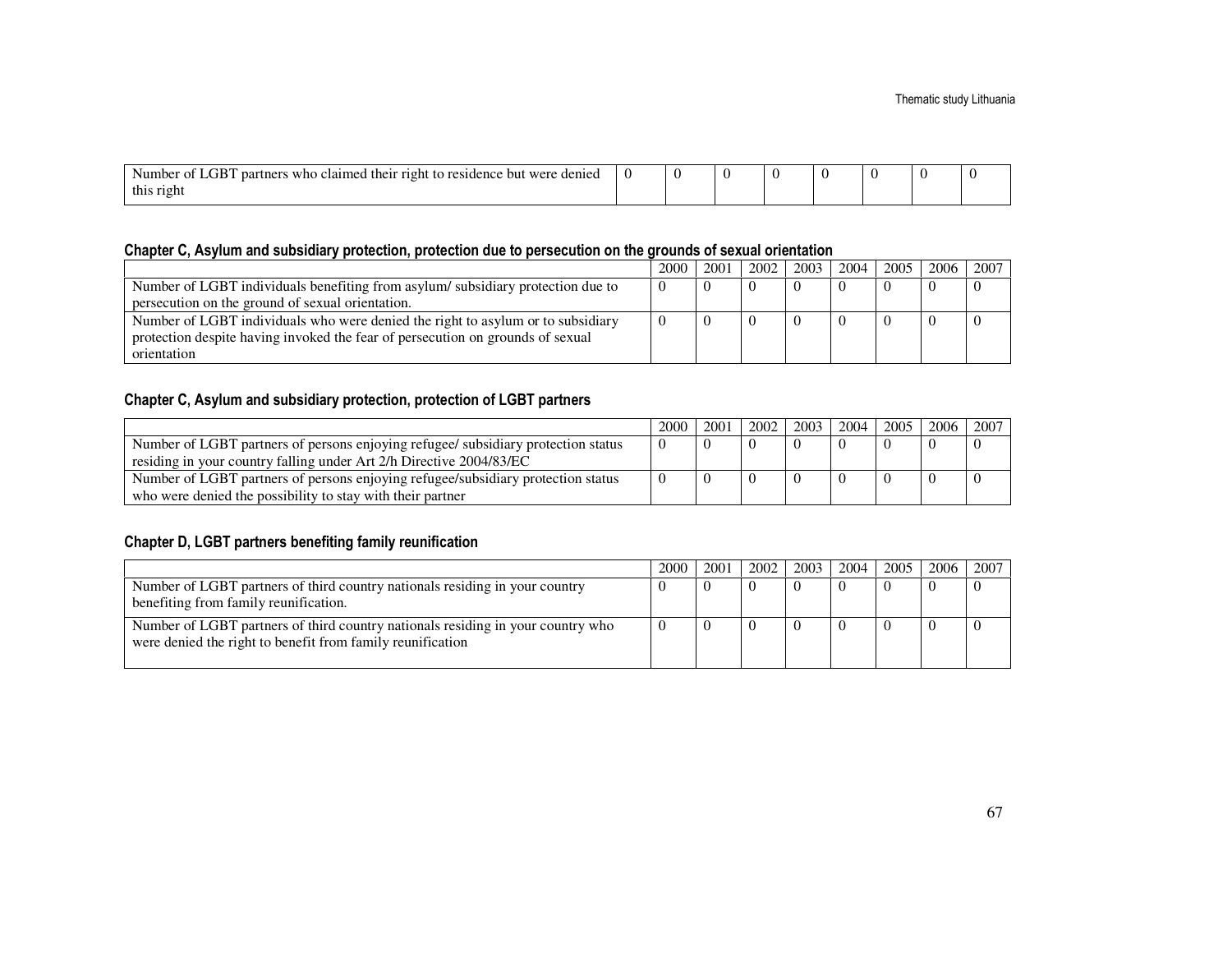### Chapter E, LGBT people enjoyment of freedom of assembly

|                                                                                    | 2000 | 2001 | 2002 | 2003 | 2004 | 2005 | 2006 | 2007 |
|------------------------------------------------------------------------------------|------|------|------|------|------|------|------|------|
| Number of demonstrations in favour of tolerance of LGBT people, gay pride parades, |      |      |      |      |      |      |      |      |
| etc                                                                                |      |      |      |      |      |      |      |      |
| Number of demonstrations against tolerance of LGBT people.                         |      |      |      |      |      |      |      |      |

#### Chapter F, Homophobic hate speech

|                                                                                | 2000           | 2001           | 2002           | 2003           | 2004           | 2005           | 2006           | 2007           |
|--------------------------------------------------------------------------------|----------------|----------------|----------------|----------------|----------------|----------------|----------------|----------------|
| Number of criminal court cases regarding homophobic hate speech initiated      | N <sub>0</sub> | N <sub>0</sub> | N <sub>0</sub> | $\theta$       | $\mathbf{U}$   | υ              | U              | 15             |
| (number of prosecutions)                                                       | data           | data           | data           |                |                |                |                |                |
| Number of convictions regarding homophobic hate speech (please indicate        |                |                |                |                |                |                |                |                |
| range of sanctions ordered)                                                    |                |                |                |                |                |                |                |                |
| Range of sanctions issued for homophobic hate speech                           |                |                |                |                |                |                |                |                |
| Number of non-criminal court cases initiated for homophobic statements         | N <sub>0</sub> | N <sub>0</sub> | N <sub>0</sub> | N <sub>0</sub> | N <sub>0</sub> | N <sub>0</sub> | N <sub>0</sub> | N <sub>0</sub> |
|                                                                                | data           | data           | data           | data           | data           | data           | data           | data           |
| Number of non-criminal court cases initiated for homophobic statements which   | No             | N <sub>0</sub> | N <sub>0</sub> | N <sub>0</sub> | N <sub>0</sub> | N <sub>0</sub> | No.            | No             |
| were successfully completed (leading to a decision in favour of the plaintiff, | data           | data           | data           | data           | data           | data           | data           | data           |
| even if no sanctions other than symbolic were imposed)                         |                |                |                |                |                |                |                |                |

### Chapter F, Homophobic motivation of crimes as aggravating factor

|                                                                                                                                                                              | 2000 | 2001 | 2002 | 2003 | 2004 | 2005 | 2006 | 2007 |
|------------------------------------------------------------------------------------------------------------------------------------------------------------------------------|------|------|------|------|------|------|------|------|
| as an<br>criminal<br>Number<br>court<br>was<br>used<br>which<br>nd hic<br>1n<br>ı homonha<br>decisions<br>mo<br>$\cdot$ tyation.<br>sentencing<br>aggravating factor<br>-1 n |      |      |      |      |      |      |      |      |